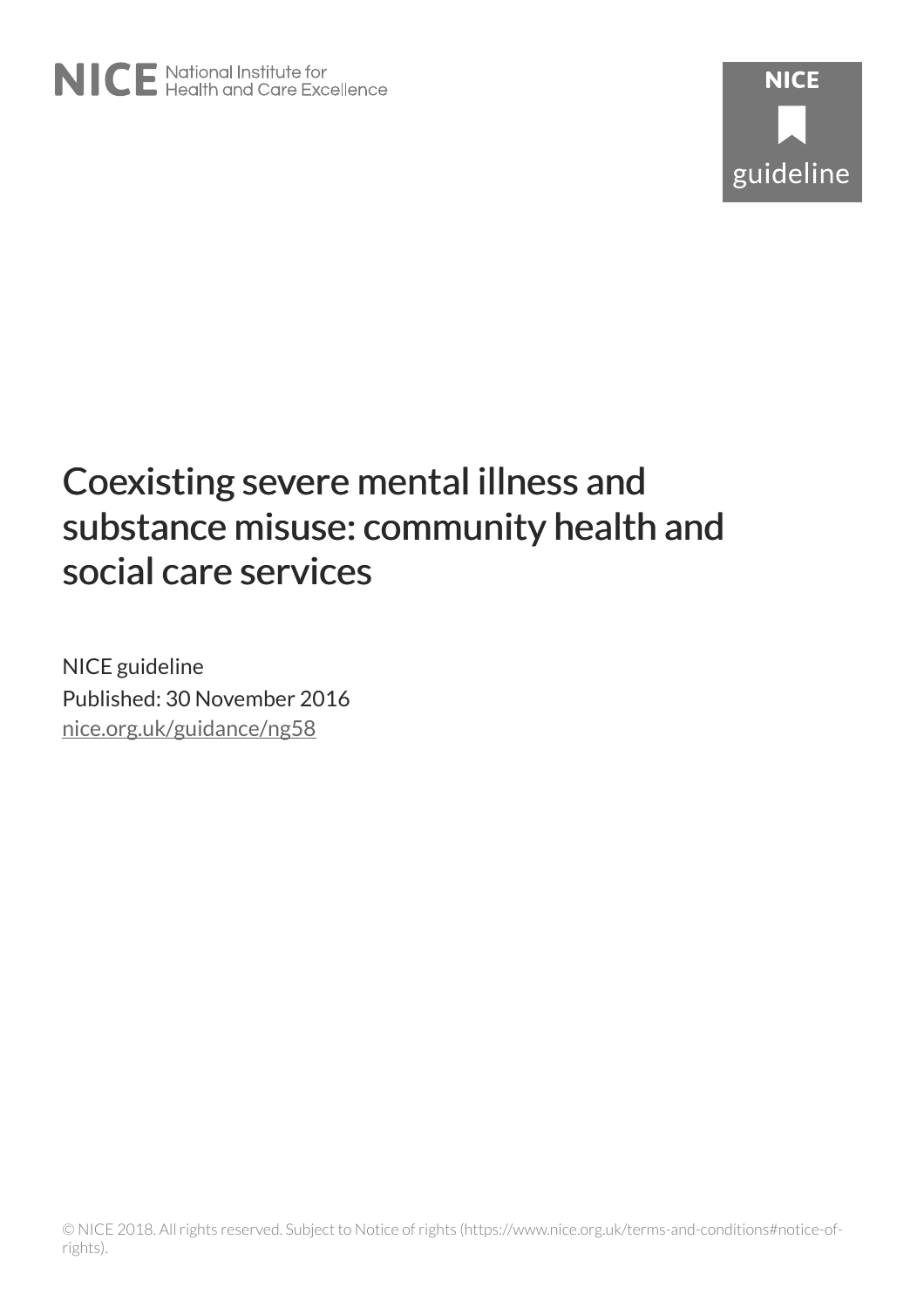## Your responsibility

The recommendations in this guideline represent the view of NICE, arrived at after careful consideration of the evidence available. When exercising their judgement, professionals and practitioners are expected to take this guideline fully into account, alongside the individual needs, preferences and values of their patients or the people using their service. It is not mandatory to apply the recommendations, and the guideline does not override the responsibility to make decisions appropriate to the circumstances of the individual, in consultation with them and their families and carers or guardian.

Local commissioners and providers of healthcare have a responsibility to enable the guideline to be applied when individual professionals and people using services wish to use it. They should do so in the context of local and national priorities for funding and developing services, and in light of their duties to have due regard to the need to eliminate unlawful discrimination, to advance equality of opportunity and to reduce health inequalities. Nothing in this guideline should be interpreted in a way that would be inconsistent with complying with those duties.

Commissioners and providers have a responsibility to promote an environmentally sustainable health and care system and should [assess and reduce the environmental impact of implementing](https://www.nice.org.uk/about/who-we-are/sustainability) [NICE recommendations](https://www.nice.org.uk/about/who-we-are/sustainability) wherever possible.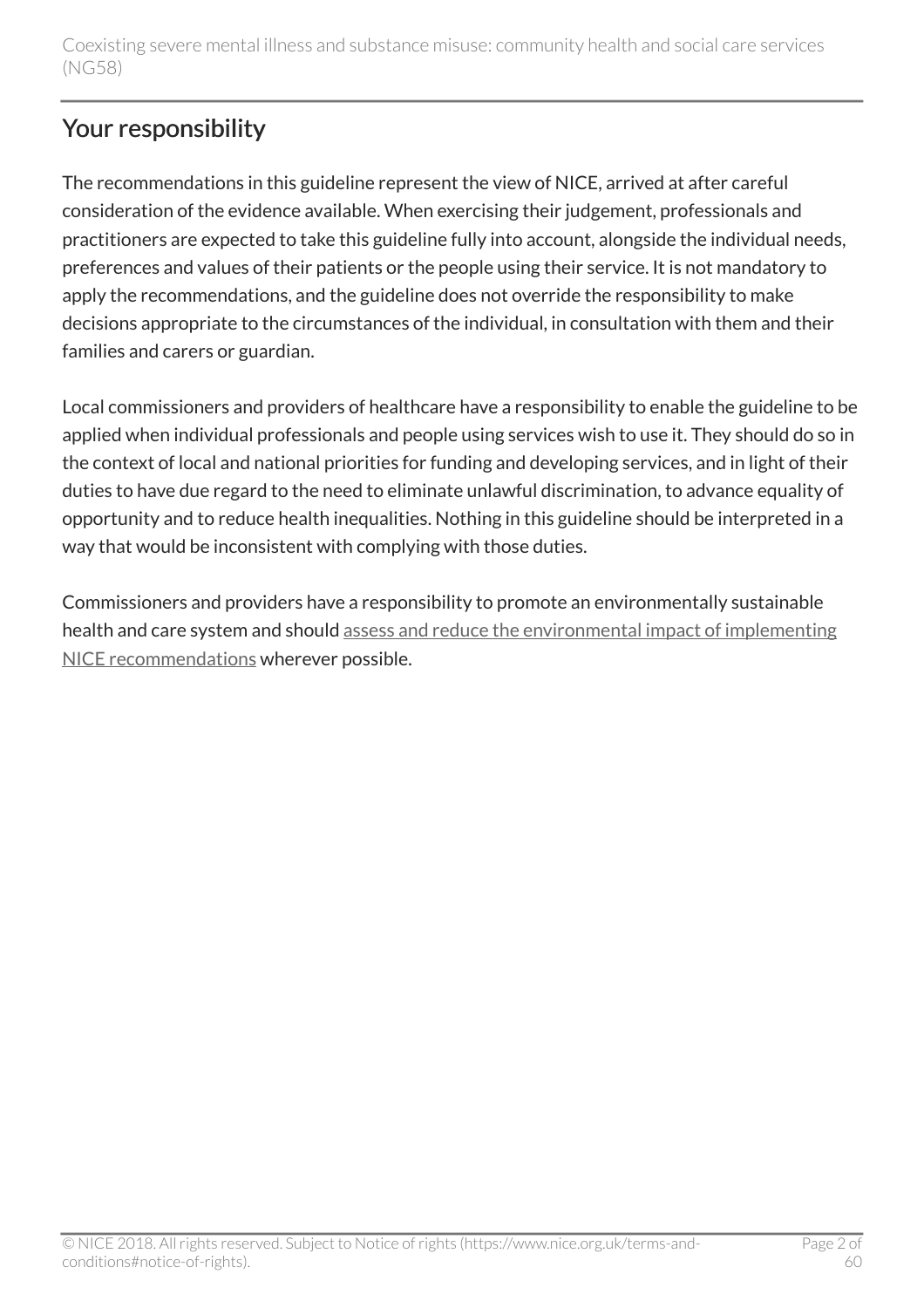## **Contents**

| 1.3 The care plan: multi-agency approach to address physical health, social care, housing and other     |  |
|---------------------------------------------------------------------------------------------------------|--|
| 1.4 Partnership working between specialist services, health, social care and other support services and |  |
|                                                                                                         |  |
| 1.6 Maintaining contact between services and people with coexisting severe mental illness and           |  |
|                                                                                                         |  |
|                                                                                                         |  |
|                                                                                                         |  |
|                                                                                                         |  |
|                                                                                                         |  |
|                                                                                                         |  |
|                                                                                                         |  |
| Section 1.3 The care plan: multi-agency approach to address physical health, social care, housing or    |  |
| Section 1.4 Partnership working between specialist services, health, social care and support services   |  |
|                                                                                                         |  |
| Section 1.6 Maintaining contact between services and people with coexisting severe mental illness and   |  |
|                                                                                                         |  |
|                                                                                                         |  |
|                                                                                                         |  |
|                                                                                                         |  |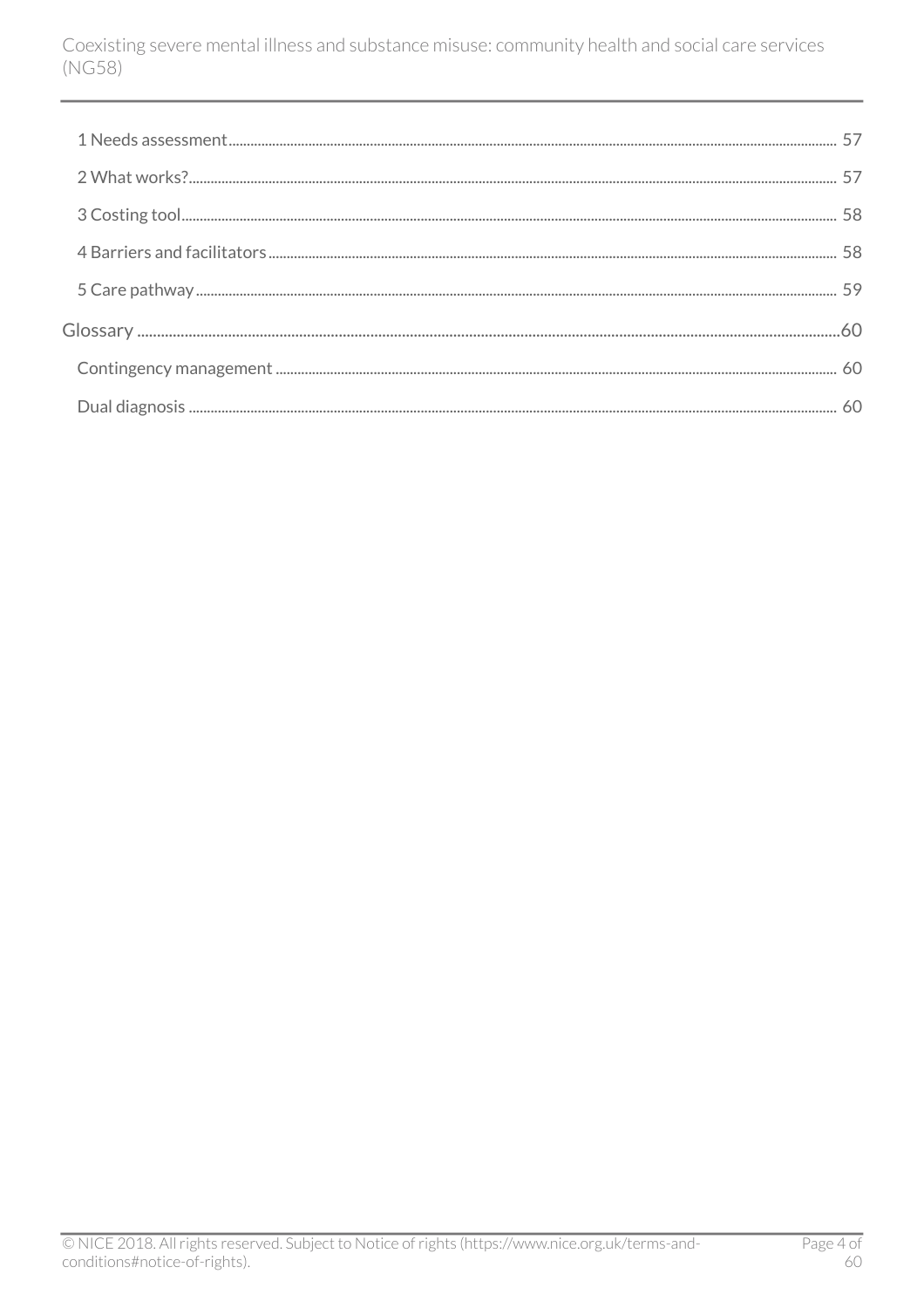This guideline should be read in conjunction with CG120.

### <span id="page-4-0"></span>**Overview**

This guideline covers how to improve services for people aged 14 and above who have been diagnosed as having coexisting severe mental illness and substance misuse. The aim is to provide a range of coordinated services that address people's wider health and social care needs, as well as other issues such as employment and housing.

NICE has also produced a guideline on [coexisting severe mental illness \(psychosis\) and substance](http://www.nice.org.uk/guidance/cg120) [misuse: assessment and management in healthcare settings.](http://www.nice.org.uk/guidance/cg120)

## <span id="page-4-1"></span>*Who is it for?*

- Commissioners and providers including those working in primary care
- Staff working in all services who come into contact with this group
- The criminal justice system
- Voluntary and community sector organisations
- People aged 14 and above diagnosed as having coexisting severe mental illness and substance misuse and who live in the community, their families and carers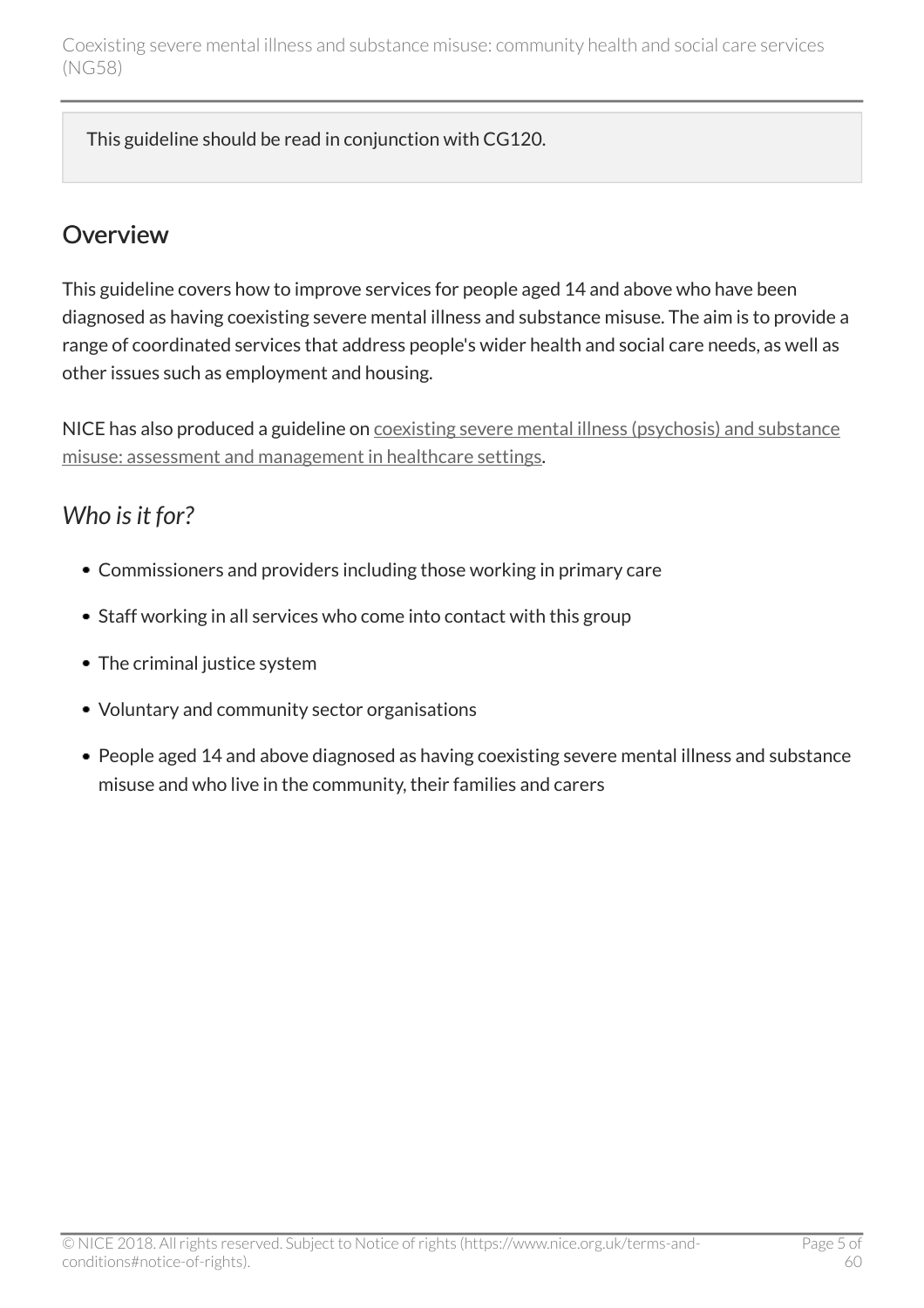## <span id="page-5-0"></span>Recommendations

People have the right to be involved in discussions and make informed decisions about their care, as described in [your care](http://www.nice.org.uk/about/nice-communities/public-involvement/your-care).

[Making decisions using NICE guidelines](http://www.nice.org.uk/about/what-we-do/our-programmes/nice-guidance/nice-guidelines/making-decisions-using-nice-guidelines) explains how we use words to show the strength (or certainty) of our recommendations, and has information about prescribing medicines (including off-label use), professional guidelines, standards and laws (including on consent and mental capacity), and safeguarding.

This guideline should be read in conjunction with NICE's guideline on [coexisting severe mental](http://www.nice.org.uk/guidance/cg120) [illness \(psychosis\) and substance misuse: assessment and management in healthcare settings.](http://www.nice.org.uk/guidance/cg120) This covers the assessment of, and support for, adults and young people (aged 14 and older) who have a suspected or known clinical diagnosis of psychosis with coexisting substance misuse.

The following should ensure service specifications take into account the recommendations in this guideline:

- Commissioners of mental health, substance misuse and primary care
- Local authorities when commissioning support services, including housing and other services provided by the public, community and voluntary sectors.

## <span id="page-5-1"></span>*1.1 First contact with services*

These recommendations are for all staff who may be the first point of contact with young people and adults with coexisting [severe mental illness](http://live-publications.nice.org.uk/recommendations#severe-mental-illness) and [substance misuse](http://live-publications.nice.org.uk/recommendations#substance-misuse) working in:

- health (including urgent care and liaison services)
- social care
- public health
- voluntary and community sector organisations
- housing (for example, homeless shelters or temporary accommodation)
- criminal justice system.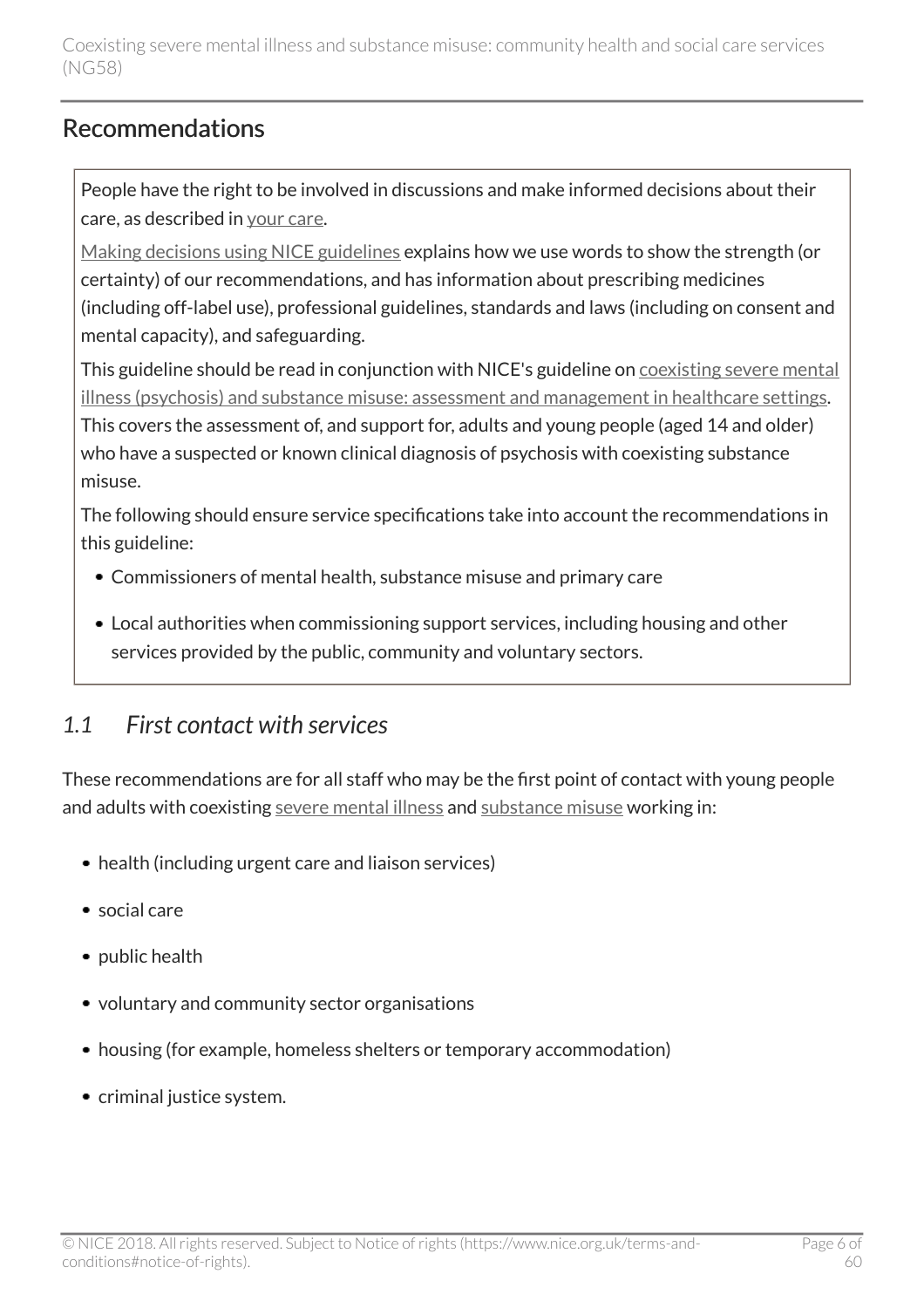- 1.1.1 Identify and provide support to people with coexisting severe mental illness and substance misuse. Aim to meet their immediate needs, wherever they present. This includes:
	- looking out for multiple needs (including physical health problems, homelessness or unstable housing)
	- remembering they may find it difficult to access services because they face stigma.
- 1.1.2 Be aware that the person may have a range of chronic physical health conditions including:
	- cardiovascular, respiratory, hepatic or related complications
	- communicable diseases
	- cancer
	- oral health problems
	- diabetes.
- 1.1.3 Be aware that people's unmet needs may lead them to have a [relapse](http://live-publications.nice.org.uk/recommendations#relapse) or may affect their physical health. This could include: social isolation, homelessness, poor or lack of stable housing, or problems obtaining benefits.
- 1.1.4 Provide direct help, or get help from other services, for any urgent physical health, social care, housing or other needs.
- 1.1.5 Ensure the safeguarding needs of all people with coexisting severe mental illness and substance misuse, and their carers and wider family, are met. (See also the section on safeguarding issues in the NICE guideline on [coexisting](http://www.nice.org.uk/guidance/cg120) [severe mental illness \(psychosis\) and substance misuse: assessment and](http://www.nice.org.uk/guidance/cg120) [management in healthcare settings.](http://www.nice.org.uk/guidance/cg120))
- 1.1.6 Ensure the person is referred to and followed up within secondary care, and that mental health services take the lead for assessment and care planning (see sections 1.2 and 1.3).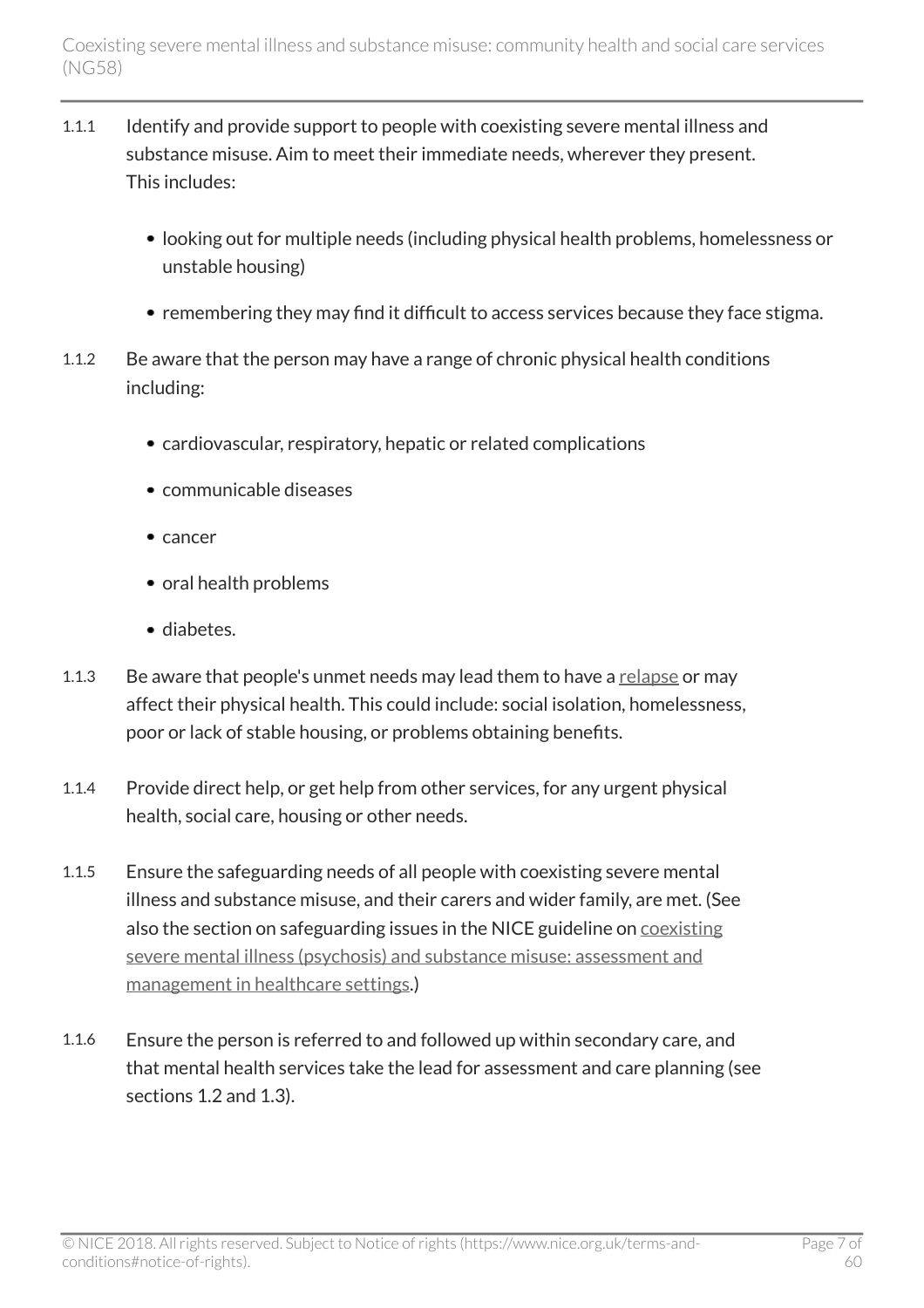## <span id="page-7-0"></span>*1.2 Referral to secondary care mental health services*

- 1.2.1 Ensure secondary care mental health services:
	- Do not exclude people with [severe mental illness](http://live-publications.nice.org.uk/recommendations#severe-mental-illness) because of their [substance misuse.](http://live-publications.nice.org.uk/recommendations#substance-misuse)
	- Do not exclude people from physical health, social care, housing or other support services because of their coexisting severe mental illness and substance misuse.
	- Adopt a person-centred approach to reduce stigma and address any inequity to access to services people may face (see NICE's guideline on [coexisting severe mental illness](http://www.nice.org.uk/guidance/cg120) [\(psychosis\) and substance misuse: assessment and management in healthcare settings](http://www.nice.org.uk/guidance/cg120) and [service user experience in adult mental health](http://www.nice.org.uk/guidance/cg136) for the principles of using a personcentred approach).
	- Undertake a comprehensive assessment of the person's mental health and substance misuse needs (see also NICE's guideline on coexisting severe mental illness (psychosis) and substance misuse: assessment and management in healthcare settings – the section 'recognition of psychosis with coexisting substance misuse' and the recommendations on assessment in 'secondary care mental health services').

#### On acceptance to secondary care mental health services

- 1.2.2 Provide a care coordinator working in mental health services in the community to:
	- act as a contact for the person
	- identify and contact their family or carers
	- help develop a care plan with the person (in line with the <u>[Care Programme Approach](http://webarchive.nationalarchives.gov.uk/20130107105354/http:/www.dh.gov.uk/en/Publicationsandstatistics/Publications/PublicationsPolicyAndGuidance/DH_083647)<sup>[[1](#page-19-1)]</sup>)</u> and coordinate it (see section 1.3).
- <span id="page-7-1"></span>1.2.3 Ensure the care coordinator works with other services to address the person's social care, housing, physical and mental health needs, as well as their substance misuse problems, and provide any other support they may need.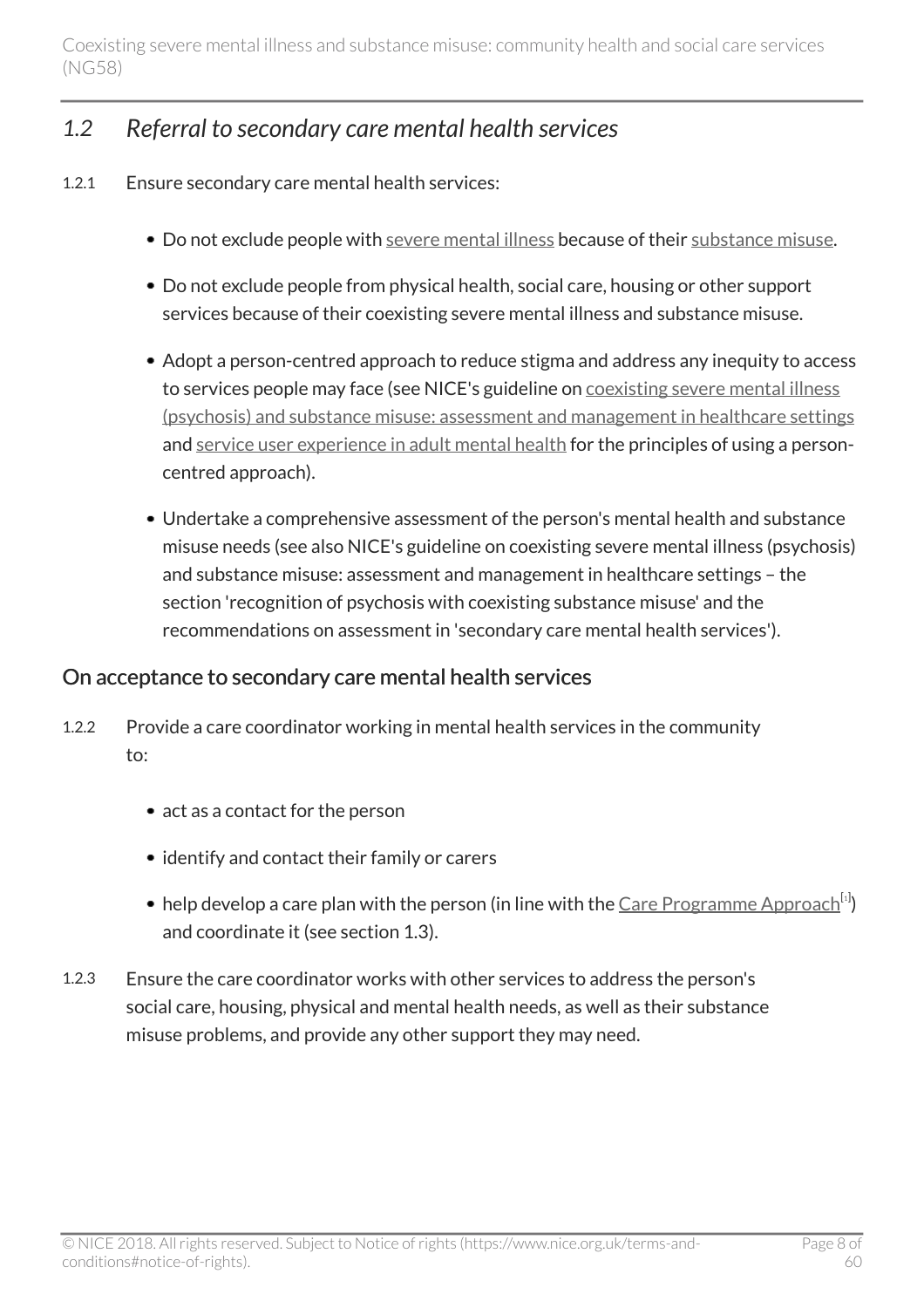#### Involving people with coexisting severe mental illness and substance misuse in care planning

- 1.2.4 Involve the person (and their family or carers if the person wants them involved) in developing and reviewing the care plan (as needed) to ensure it is tailored to meet their needs. This includes offering the person information about the services available so they can decide which ones would best meet their jointly identified needs and goals. Also involve practitioners from:
	- adult or child and adolescent mental health teams and substance misuse services
	- other health and social care disciplines such as medicine, pharmacy, nursing, social work, occupational therapy and housing.
- 1.2.5 Ensure the care plan:
	- Is based on a discussion with the person about how their abilities (such as the extent to which they can take part in the activities of daily living) can help them to engage with services and recover.
	- Takes into account the person's past experiences (such as their coping strategies to deal with crises).
	- Lists how the person will be supported to meet their identified needs and goals. This includes listing any carers they have identified to help them, and the type of support the carer can provide. (Also see 'ensure interventions meet individual needs' in NICE's guideline on [behaviour change: individual approaches\)](http://www.nice.org.uk/guidance/ph49).
	- Takes into account the concerns of the person's family or carers.
	- Recognises and, if possible, reconciles any goals the person may have decided for themselves if they differ from those identified by their service provider.
	- Is optimistic about the prospects of recovery.
	- Is reviewed at every contact.
- 1.2.6 Share a copy of the care plan with the person's family or carers (if the person agrees). In line with local information sharing agreements, share copies with other services as needed (see [section 1.4](http://live-publications.nice.org.uk/recommendations#partnership-working-between-specialist-services-health-social-care-and-other-support-services-and) for recommendations on information sharing).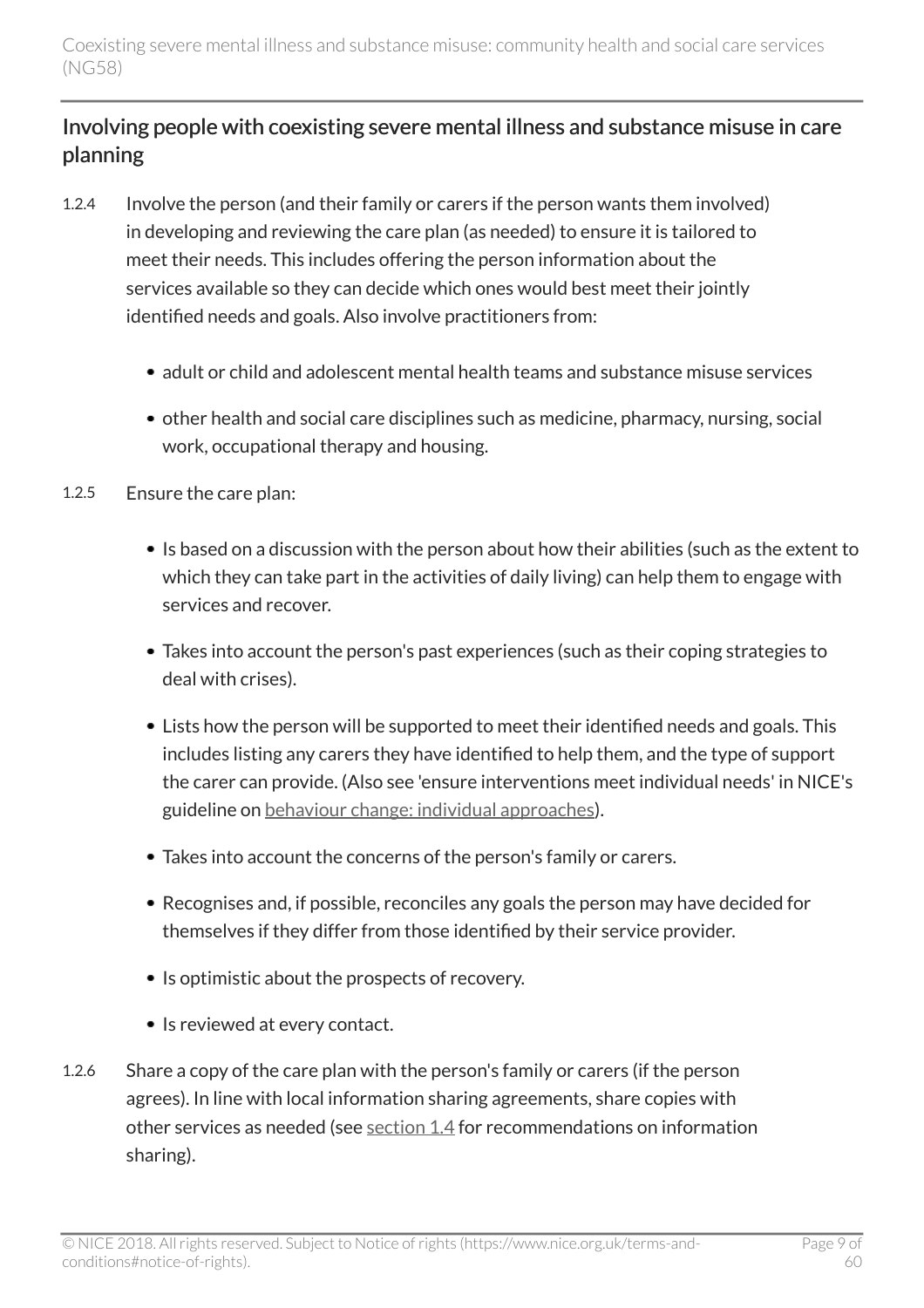#### **Carers**

- 1.2.7 Ensure carers (including young carers) who are providing support are aware they are entitled to, and are offered, an assessment of their own needs. If the carer wishes, make a referral to their local authority for a carer's assessment (in line with the [Care Act 2014](http://www.legislation.gov.uk/ukpga/2014/23/contents/enacted)). When undertaking an assessment, consider:
	- carers have needs in their own right
	- the effect that caring has on their mental health
	- carers may be unware of, or excluded from, any plans or decisions being taken by the person
	- any assumptions the person with coexisting severe mental illness and substance misuse has made about the support and check that they agree the level of support their carer will provide.
- 1.2.8 Based on the carer's assessment:
	- Advise the carer that they may be entitled to their own support. For example, using a personal budget to buy care or to have a break from their caring responsibilities.
	- Give information and advice on how to access services in the community, for example respite or recreational activities or other support to improve their wellbeing.

## <span id="page-9-0"></span>*1.3 The care plan: multi-agency approach to address physical health, social care, housing and other support needs*

- 1.3.1 The person's care coordinator should adopt a collaborative approach with other organisations (involving shared responsibilities and regular communication) when developing or reviewing the person's care plan. This includes substance misuse services, primary and secondary care health, social care, local authorities and organisations such as housing and employment services.
- 1.3.2 Ensure the care plan includes an assessment of the person's physical health, social care and other support needs, and make provision to meet those needs. This could include:
	- personal care and hygiene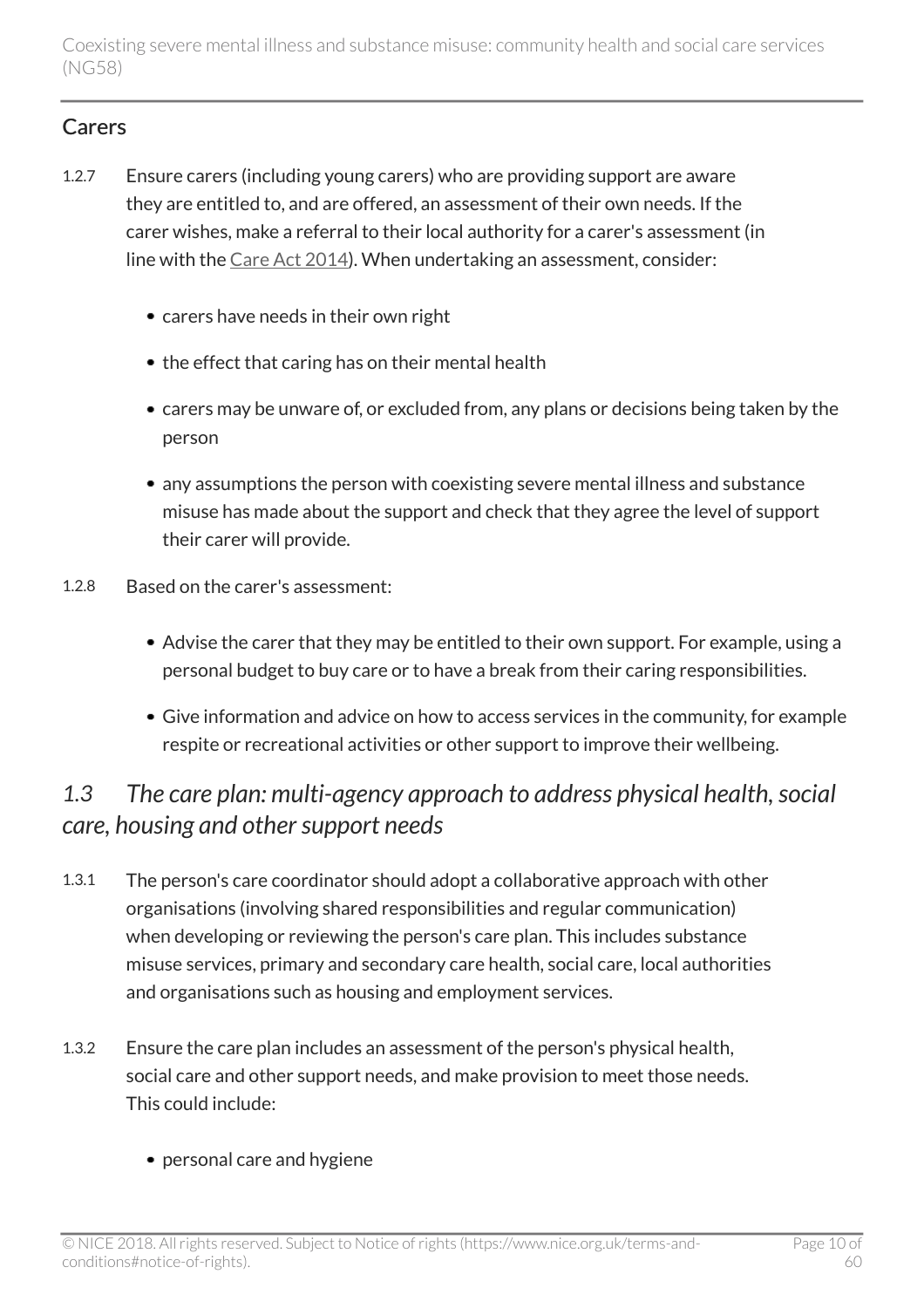- family and personal relationships
- housing
- learning new skills for future employment or while in employment (including those administering social security benefits)
- education
- pregnancy and childcare responsibilities.
- 1.3.3 Consider covering behaviours in the care plan that may affect the person's physical or mental health, in addition to their [substance misuse](http://live-publications.nice.org.uk/recommendations#substance-misuse) (see NICE's pathways on [drug misuse](http://pathways.nice.org.uk/pathways/drug-misuse) and [alcohol-use disorders\)](http://pathways.nice.org.uk/pathways/alcohol-use-disorders). Pay particular attention to:
	- diet (see the NICE pathway on [diet\)](http://pathways.nice.org.uk/pathways/diet)
	- physical activity (see the NICE pathway on [physical activity\)](http://pathways.nice.org.uk/pathways/physical-activity)
	- [smoking](http://pathways.nice.org.uk/pathways/smoking) (see the NICE pathway on smoking)
	- consequences of drug or alcohol misuse practices (see NICE's pathways on [hepatitis B](https://pathways.nice.org.uk/pathways/hepatitis-b-chronic#path=view%3A/pathways/hepatitis-b-chronic/assessment-and-referral-of-people-with-chronic-hepatitis-b-in-primary-care.xml&content=view-index), [hepatitis C](http://pathways.nice.org.uk/pathways/hepatitis-b-and-c-testing) and [needle and syringe programmes](http://pathways.nice.org.uk/pathways/needle-and-syringe-programmes))
	- sexual practices (see the NICE pathway on [preventing sexually transmitted infections](http://pathways.nice.org.uk/pathways/preventing-sexually-transmitted-infections-and-under-18-conceptions) [and under-18 conceptions\)](http://pathways.nice.org.uk/pathways/preventing-sexually-transmitted-infections-and-under-18-conceptions).
- 1.3.4 Explore any barriers to self-care to help the person look after their own physical health. Address these barriers in the care plan.
- 1.3.5 Consider incorporating activities in the care plan that can help to improve wellbeing and create a sense of belonging or purpose. For example, encourage sport or recreation activities, or attendance at community groups that support their physical health or social needs. Ensure activities take account of a range of different abilities. Consider, for example:
	- the gym
	- education opportunities
	- volunteering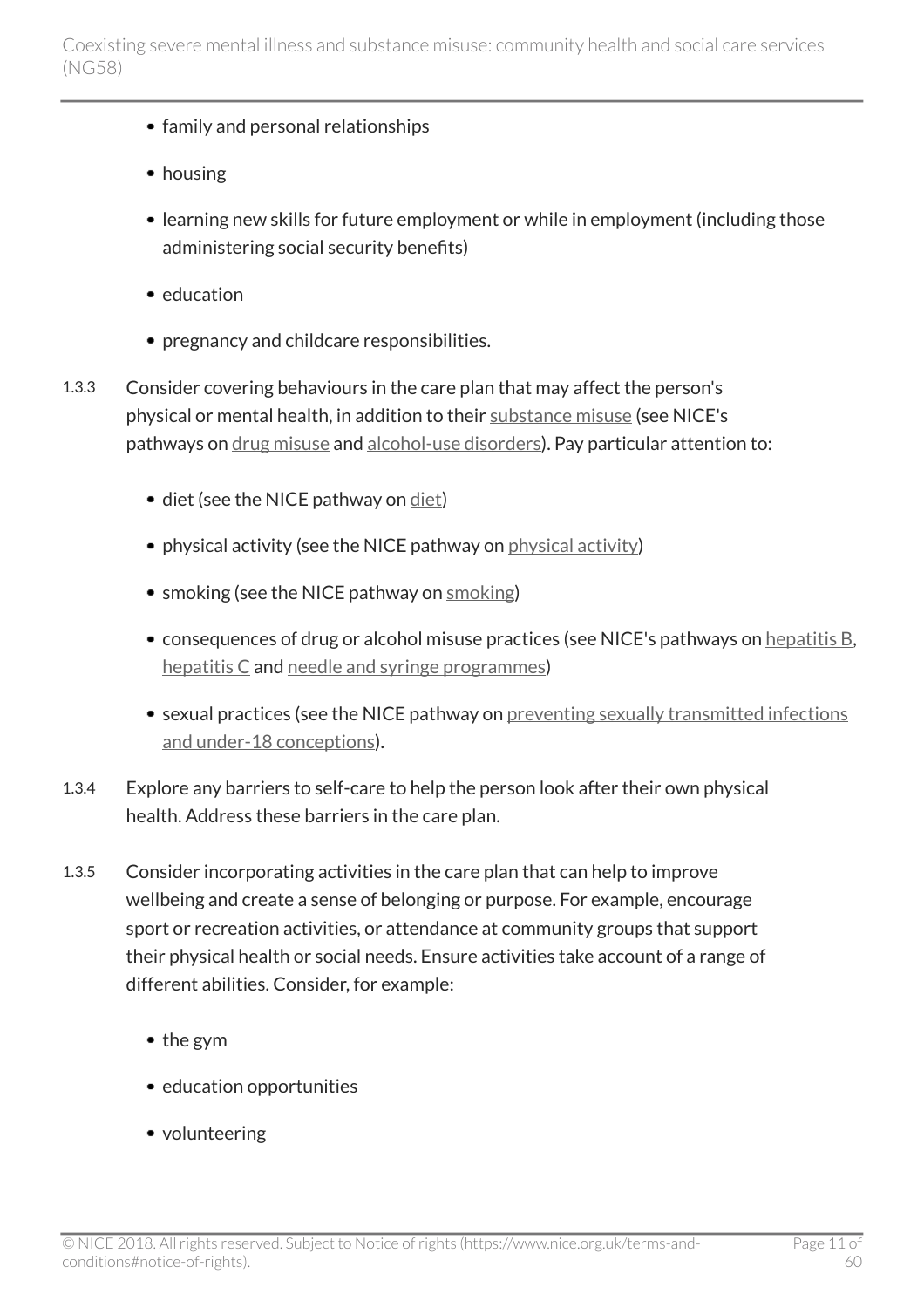- use of personal budgets (if applicable) for learning new skills, such as those that might support a return to employment.
- 1.3.6 Consider the following approaches to keep people involved in their care plan:
	- Practical one-to-one support, for example in relation to housing, education, training or employment.
	- Support to develop self-care skills, for example, to help them develop their budgeting skills so they know how to allocate enough money to buy food. Or support to help them develop their cooking skills.
	- Practical help with tasks that are important to the person, for example, housework or occupational support.
	- Support at appointments, for example:
		- arranging or travelling with them to hospital outpatient appointments or attendance at support groups
		- arranging for an advocate to accompany them at their appointments and provide independent advocacy (see [section 1.6](http://live-publications.nice.org.uk/recommendations#maintaining-contact-between-services-and-people-with-coexisting-severe-mental-illness-and-substance) for recommendations on maintaining contact between services and people with coexisting [severe mental](http://live-publications.nice.org.uk/recommendations#severe-mental-illness) [illness](http://live-publications.nice.org.uk/recommendations#severe-mental-illness) and substance misuse who use them).
- 1.3.7 Consider the suitability of the type of housing (for example, high to low support or independent tenancies), employment, detox, rehabilitation services or other support identified for the person, in collaboration with relevant providers. Take the person's preferences into account.
- 1.3.8 Ensure agencies and staff communicate with each other so the person is not automatically discharged from the care plan because they missed an appointment. All practitioners involved in the person's care should discuss a non-attendance.

#### Review

1.3.9 Hold multi-agency and multidisciplinary case review meetings annually, as set out in the [Care Programme Approach](http://webarchive.nationalarchives.gov.uk/20130107105354/http:/www.dh.gov.uk/en/Publicationsandstatistics/Publications/PublicationsPolicyAndGuidance/DH_083647) or more frequently, based on the person's circumstances. (A care coordinator in the secondary care mental health team should usually arrange this.) Use this to check the person's physical health needs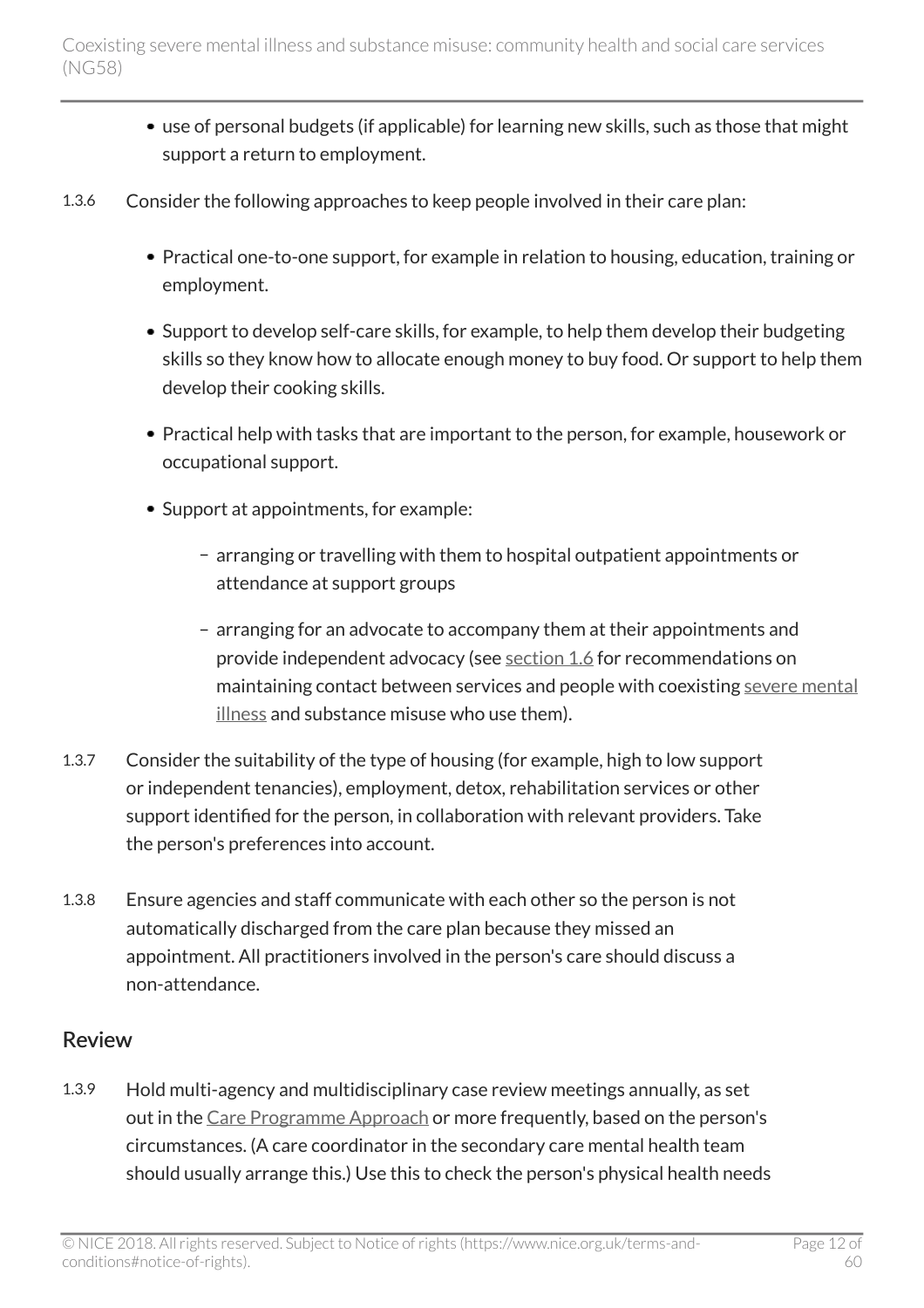(including any adverse effects from medications), social care, housing or other support needs. Involve practitioners from a range of disciplines, including:

- secondary care mental health
- substance misuse
- primary care
- emergency care (if applicable)
- voluntary sector
- housing
- adult and young people's social care.
- 1.3.10 Ensure the care plan is updated in response to changing needs or circumstances.

#### Discharge or transition

- 1.3.11 Before discharging the person from their care plan (the [Care Programme](http://webarchive.nationalarchives.gov.uk/20130107105354/http:/www.dh.gov.uk/en/Publicationsandstatistics/Publications/PublicationsPolicyAndGuidance/DH_083647) [Approach\)](http://webarchive.nationalarchives.gov.uk/20130107105354/http:/www.dh.gov.uk/en/Publicationsandstatistics/Publications/PublicationsPolicyAndGuidance/DH_083647) or before they move between services, settings or agencies (for example, from inpatient care to the community, or from child and adolescent mental health services to adult mental health services) ensure:
	- All practitioners who have been, or who will be, involved are invited to the multiagency and multidisciplinary meetings (see recommendation 1.3.9) and the discharge or transfer meeting.
	- There is support to meet the person's housing needs.
	- The discharge plan includes strategies for ongoing safety or risk management and details of how they can get back in contact with services.
	- There are crisis and contingency plans in place if the person's mental or physical health deteriorates (including for risk of suicide or unintentional overdose).
	- Providers share information on how to manage challenging or risky situations (see also NICE's guideline on [violence and aggression: short-term management in mental](http://www.nice.org.uk/guidance/ng10) [health, health and community settings\)](http://www.nice.org.uk/guidance/ng10).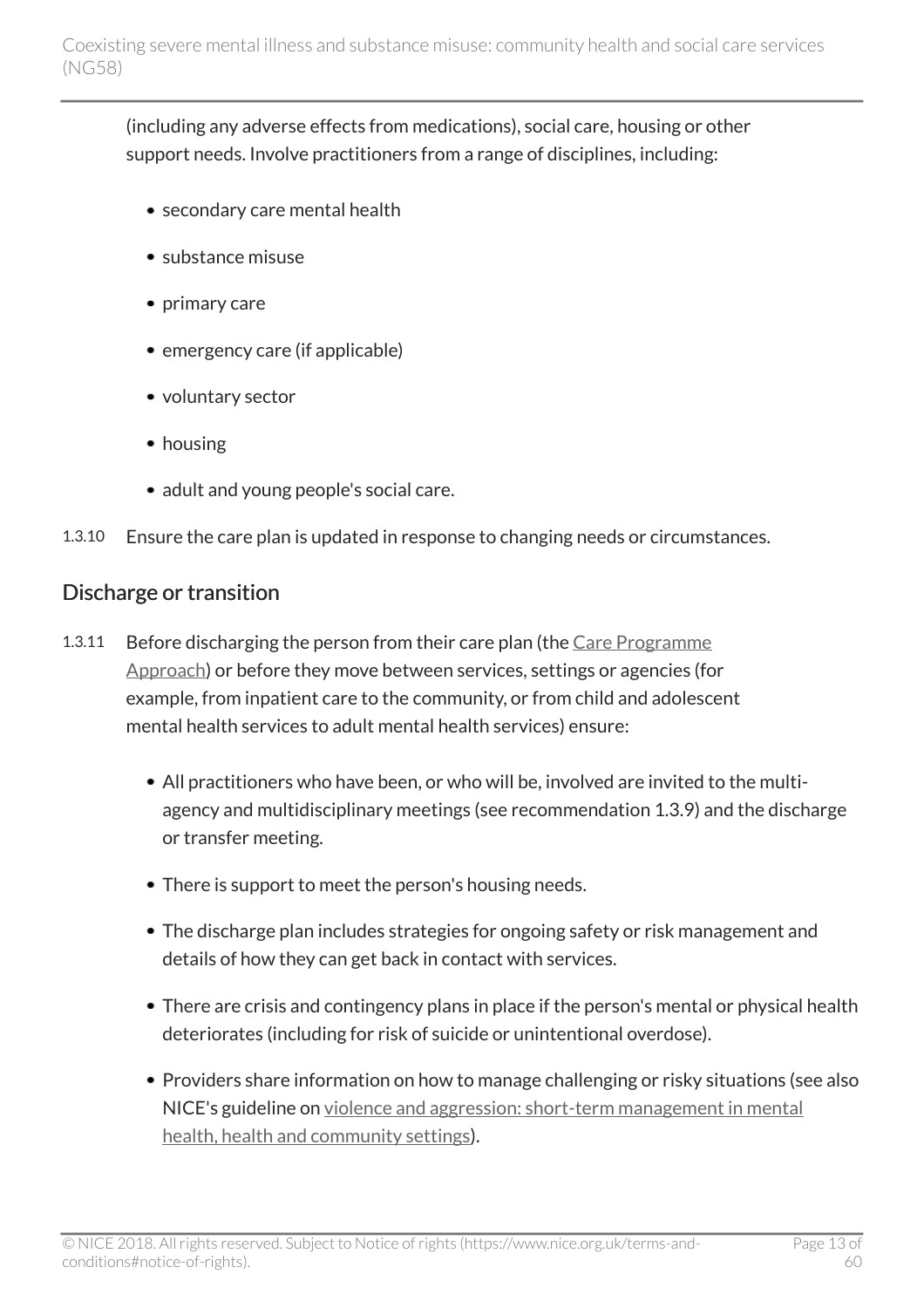- 1.3.12 Reassess the person's needs to ensure there is continuity of care when they are at a transition point in their life. Particular groups who may need additional support include:
	- young people who move from child and adolescent mental health services to adult health or social care services (see also NICE's guideline on [transition from children's to](http://www.nice.org.uk/guidance/ng43) [adults' services](http://www.nice.org.uk/guidance/ng43) and the section on specific issues for young people with psychosis and coexisting substance misuse in NICE's guideline on [coexisting severe mental illness](http://www.nice.org.uk/guidance/cg120) [\(psychosis\) and substance misuse: assessment and management in healthcare settings](http://www.nice.org.uk/guidance/cg120))
	- looked after children
	- people who move from adult to older adult mental health or social care services.

Also see NICE's guideline on [transition between inpatient mental health settings and](http://www.nice.org.uk/guidance/ng53) [community and care home settings](http://www.nice.org.uk/guidance/ng53).

## <span id="page-13-0"></span>*1.4 Partnership working between specialist services, health, social care and other support services and commissioners*

- 1.4.1 Work together to encourage people with coexisting [severe mental illness](http://live-publications.nice.org.uk/recommendations#severe-mental-illness) and [substance misuse](http://live-publications.nice.org.uk/recommendations#substance-misuse) to use services. Consider:
	- using an agreed set of local policies and procedures that is regularly reviewed by key strategic partners
	- working across traditional institutional boundaries
	- being responsive to requests for advice and joint-working arrangements
	- sharing the response to risk management.
- 1.4.2 Ensure joint strategic working arrangements are in place so that:
	- services can offer continuity of care and service provision (for example, when commissioning contracts are due to expire)
	- services are based on a local needs or a joint strategic needs assessment
	- service quality is monitored and data sharing protocols are in place (see also recommendations 1.4.6 and 1.4.7).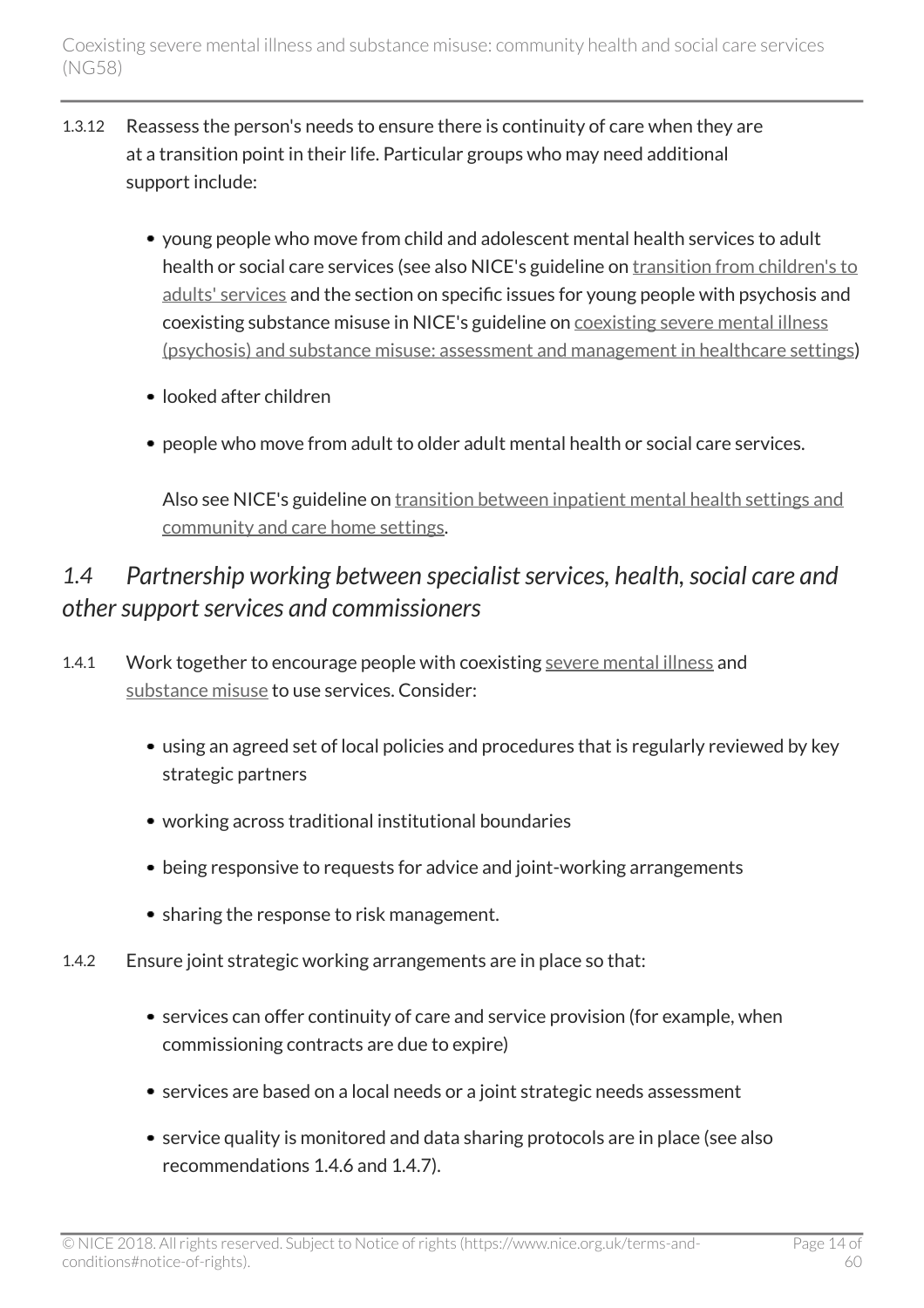- 1.4.3 Consider including the needs of people with coexisting severe mental illness and substance misuse in other local needs assessment strategies, for example, on housing, employment projects, alcohol, drug services or crime prevention.
- 1.4.4 Agree joint care pathways to:
	- Meet the health, social care or other support needs and preferences of people with coexisting severe mental illness and substance misuse, wherever they may present.
	- Give people access to a range of primary healthcare and social care providers including GP practices, pharmacies, podiatrists, dentists, social workers, housing, housing support or benefit advisers.
	- Ensure people have prompt access to local services (including direct referrals if possible).
	- Ensure staff follow people up to make sure their needs are being met.
	- Ensure continuity of care to support people at different transition points in their lives.
- 1.4.5 Ensure referral processes and care pathways within and across agencies are consistent and that governance arrangements are in place. This includes local care pathways to meet the physical health, social care, housing and support needs of people with coexisting severe mental illness and substance misuse.

#### Information sharing

- 1.4.6 Agree a protocol for information sharing between secondary care mental health services and substance misuse, health, social care, education, housing, voluntary and community services (see the [Caldicott Guardian Manual](http://systems.digital.nhs.uk/data/ods/searchtools/caldicott)).
- 1.4.7 Adopt a consistent approach to getting people with coexisting severe mental illness and substance misuse help from the most relevant service by:
	- sharing information on support services between agencies
	- ensuring all providers know about and can provide information on the services
	- taking responsibility, as agreed in referral processes, providing timely feedback and communicating regularly about progress.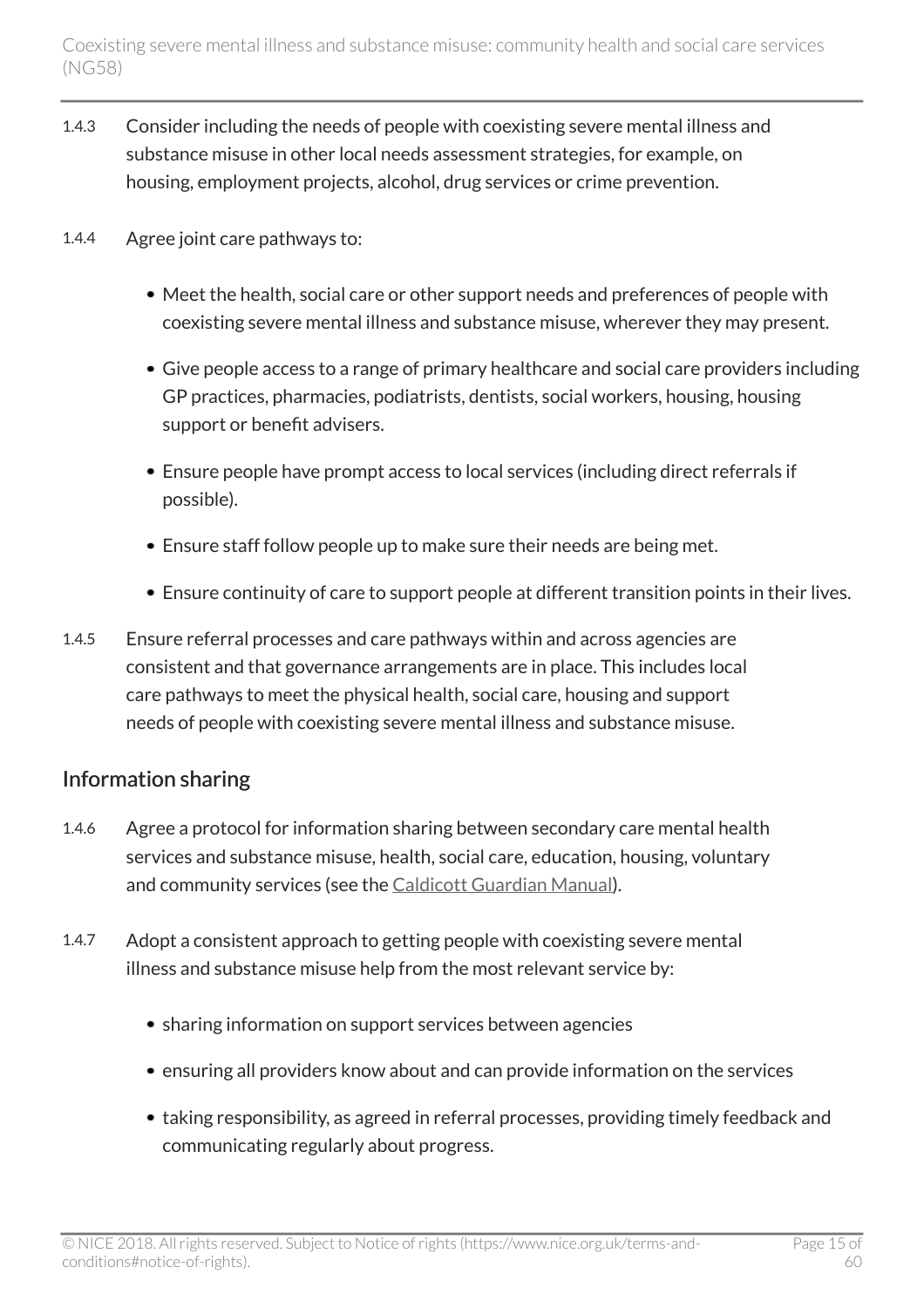### <span id="page-15-0"></span>*1.5 Improving service delivery*

#### Making health, social care and other support services more inclusive

- 1.5.1 Ensure existing health and social care services (including substance misuse services) are adapted to engage with and meet the needs of people with coexisting [severe mental illness](http://live-publications.nice.org.uk/recommendations#severe-mental-illness) and [substance misuse](http://live-publications.nice.org.uk/recommendations#substance-misuse).
- 1.5.2 Involve people with coexisting severe mental illness and substance misuse, their family or carers in improving the design and delivery of existing services (see [section 1.2](http://live-publications.nice.org.uk/recommendations#referral-to-secondary-care-mental-health-services)). This may include them providing training, developing interventions to help people or taking part in steering committees.
- 1.5.3 Provide local services in places that are easily accessible, safe and discreet. Bear in mind any perceived stigma involved in being seen to use the service. Consider flexible opening times, drop-in sessions, or meeting people in their preferred locations.
- 1.5.4 Ensure people with coexisting severe mental illness and substance misuse, their family or carers are given accurate information about relevant local services (including, for example, community or family support groups). Also ensure they are given help to make initial contact with services. This could include information on how to access services, ways to contact the service, opening hours and how long the waiting list may be.
- 1.5.5 Raise staff awareness of the needs of people with coexisting severe mental illness and substance misuse, including the fact that they may be traumatised. Ensure staff can meet their needs.

#### Adapting existing secondary care mental health services

- 1.5.6 Adapt existing [specialist services](http://live-publications.nice.org.uk/recommendations#specialist-services) to meet both a person's coexisting severe mental illness and substance misuse needs and their wider health and social care needs. Do not create a specialist 'dual diagnosis' service.
- 1.5.7 Offer interventions that aim to improve engagement with all services, support harm reduction, change behaviour and prevent [relapse](http://live-publications.nice.org.uk/recommendations#relapse). Take advice from substance misuse services (if applicable) about these interventions. (See NICE's pathways on: [coexisting severe mental illness and substance misuse:](http://pathways.nice.org.uk/pathways/coexisting-severe-mental-illness-and-substance-misuse-assessment-and-management-in-healthcare-settings)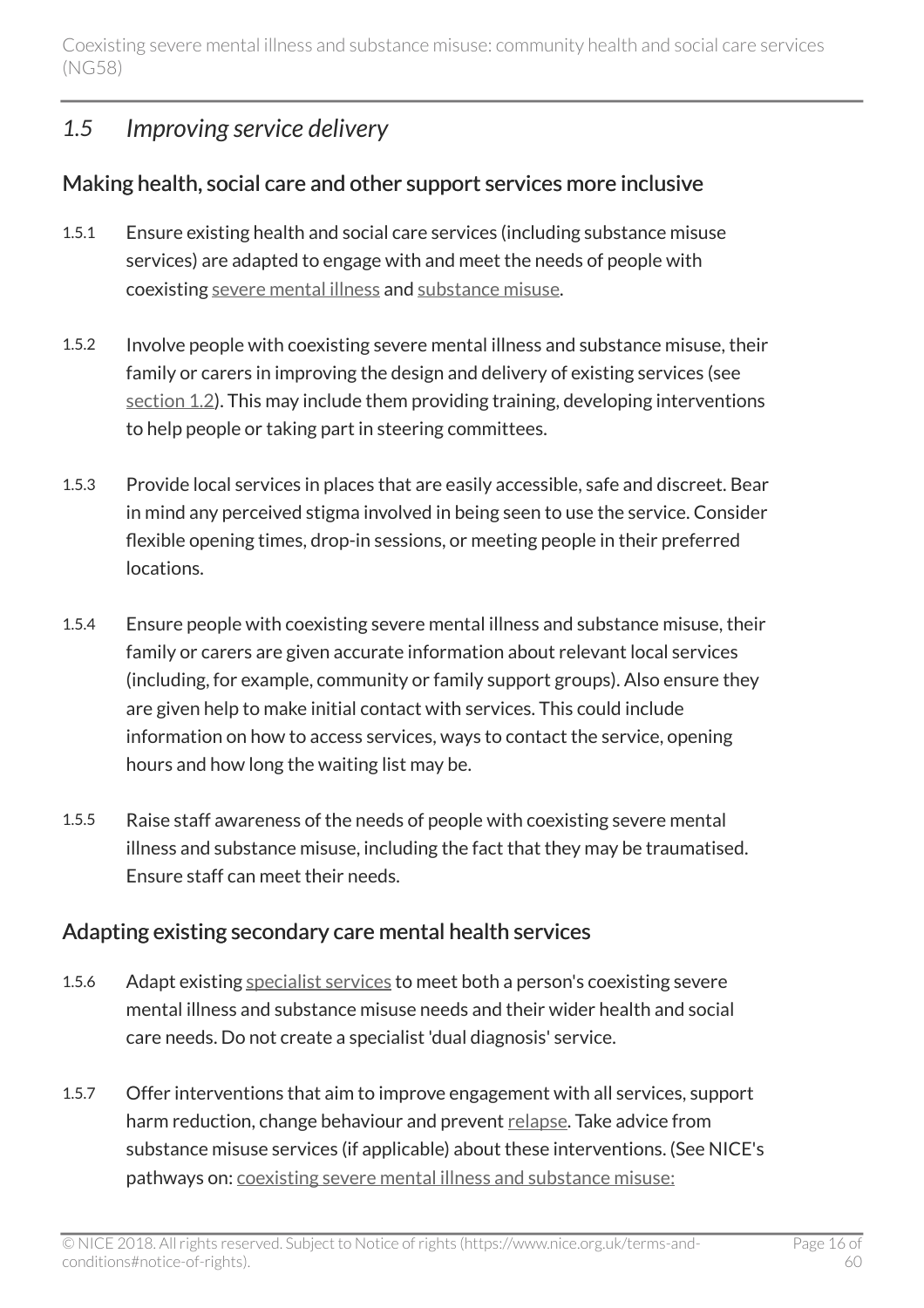[assessment and management in healthcare settings;](http://pathways.nice.org.uk/pathways/coexisting-severe-mental-illness-and-substance-misuse-assessment-and-management-in-healthcare-settings) psychosis and schizophrenia in [young people](http://pathways.nice.org.uk/pathways/psychosis-and-schizophrenia#path=view%3A/pathways/psychosis-and-schizophrenia/psychosis-and-schizophrenia-in-children-and-young-people.xml&content=view-index) and [adults;](http://pathways.nice.org.uk/pathways/psychosis-and-schizophrenia#path=view%3A/pathways/psychosis-and-schizophrenia/psychosis-and-schizophrenia-in-adults.xml) [bipolar disorder](http://pathways.nice.org.uk/pathways/bipolar-disorder); [self-harm;](https://pathways.nice.org.uk/pathways/self-harm) [alcohol](http://pathways.nice.org.uk/pathways/alcohol-use-disorders)[use disorders](http://pathways.nice.org.uk/pathways/alcohol-use-disorders) and [drug misuse](http://pathways.nice.org.uk/pathways/drug-misuse).)

- 1.5.8 Offer individual, face-to-face or phone appointment sessions to encourage people with coexisting severe mental illness and substance misuse to use services. Offer phone sessions to their family or carers. Sessions could cover:
	- how the person is coping with their current mental health and substance use and its impact on their physical health and social care needs
	- progress on current goals or changes to future goals
	- ways to help the person stay safe
	- monitoring symptoms
	- getting support from (and for) their family, carers or providers.

Determine how often the sessions take place based on the person's needs.

- 1.5.9 Consider the following:
	- Crisis and contingency plans for the person with coexisting severe mental illness and substance misuse and their family or carers. Ensure these are updated to reflect changing circumstances.
	- Support to sustain change and prevent relapse.
	- Discharge planning, including planning for potential relapses, so the person with coexisting severe mental illness and substance misuse knows which service to contact and the service can provide the right ongoing support. (See also NICE's guideline on [transition between inpatient hospital settings and community or care home settings](http://www.nice.org.uk/guidance/ng27) [for adults with social care needs](http://www.nice.org.uk/guidance/ng27).)

#### Support for staff

1.5.10 Ensure the care coordinator in secondary care mental health services is supervised and receives professional development to provide or coordinate flexible, personalised care.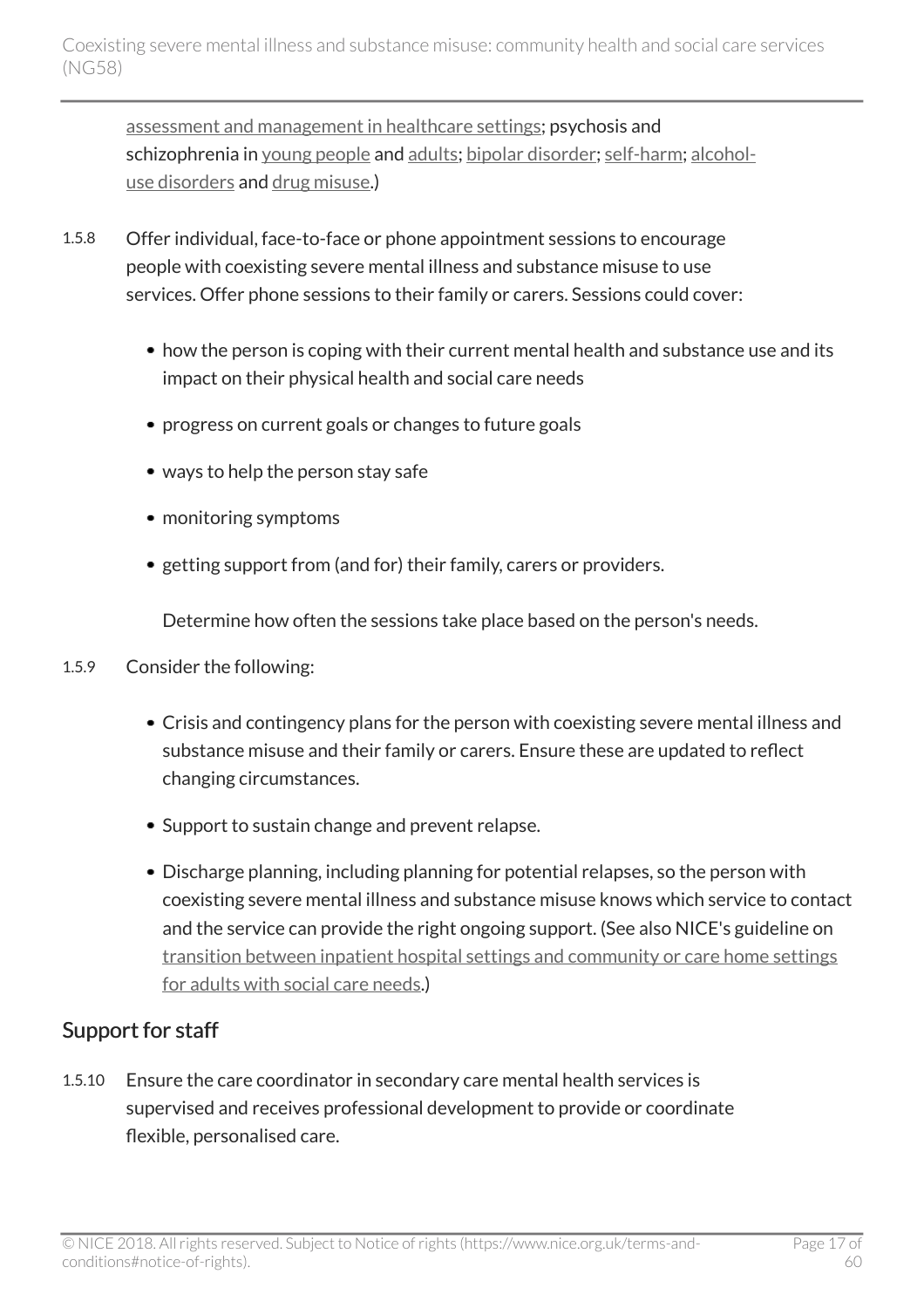- 1.5.11 Recognise that different attitudes towards, or knowledge of, mental health and drug- or alcohol-related problems may exist between agencies and that this may present a barrier to delivering services. To overcome this:
	- challenge negative attitudes or preconceptions about working with people with coexisting severe mental illness and substance misuse
	- develop leadership skills so staff can challenge attitudes and preconceptions $^{\lbrack 2\rbrack}$  $^{\lbrack 2\rbrack}$  $^{\lbrack 2\rbrack}$ .
- <span id="page-17-1"></span>1.5.12 Ensure practitioners have the resilience and tolerance to help people with coexisting severe mental illness and substance misuse through a relapse or crisis, so they are not discharged before they are fully equipped to cope or excluded from services (see section 1.6).

## <span id="page-17-0"></span>*1.6 Maintaining contact between services and people with coexisting severe mental illness and substance misuse who use them*

- 1.6.1 Recognise that even though building a relationship with the person and seeing even small improvements may take a long time, it is worth persevering. It involves:
	- showing empathy and using a non-judgemental approach to listen, identify and be responsive to the person's needs and goals
	- providing consistent services, for example, if possible keeping the same staff member as their point of contact and the same lead for organising care
	- staying in contact by using the person's chosen method of communication (for example, by letter, phone, text, emails or outreach work, if possible).
- 1.6.2 Explore with the person why they may stop using services that can help them. This may include:
	- fragmented care or services
	- inflexible services (for example, not taking into account that the side effects the person may experience from medication may affect their attendance at appointments)
	- inability to attend because, for example, services are not local, transport links are poor, or services do not provide childcare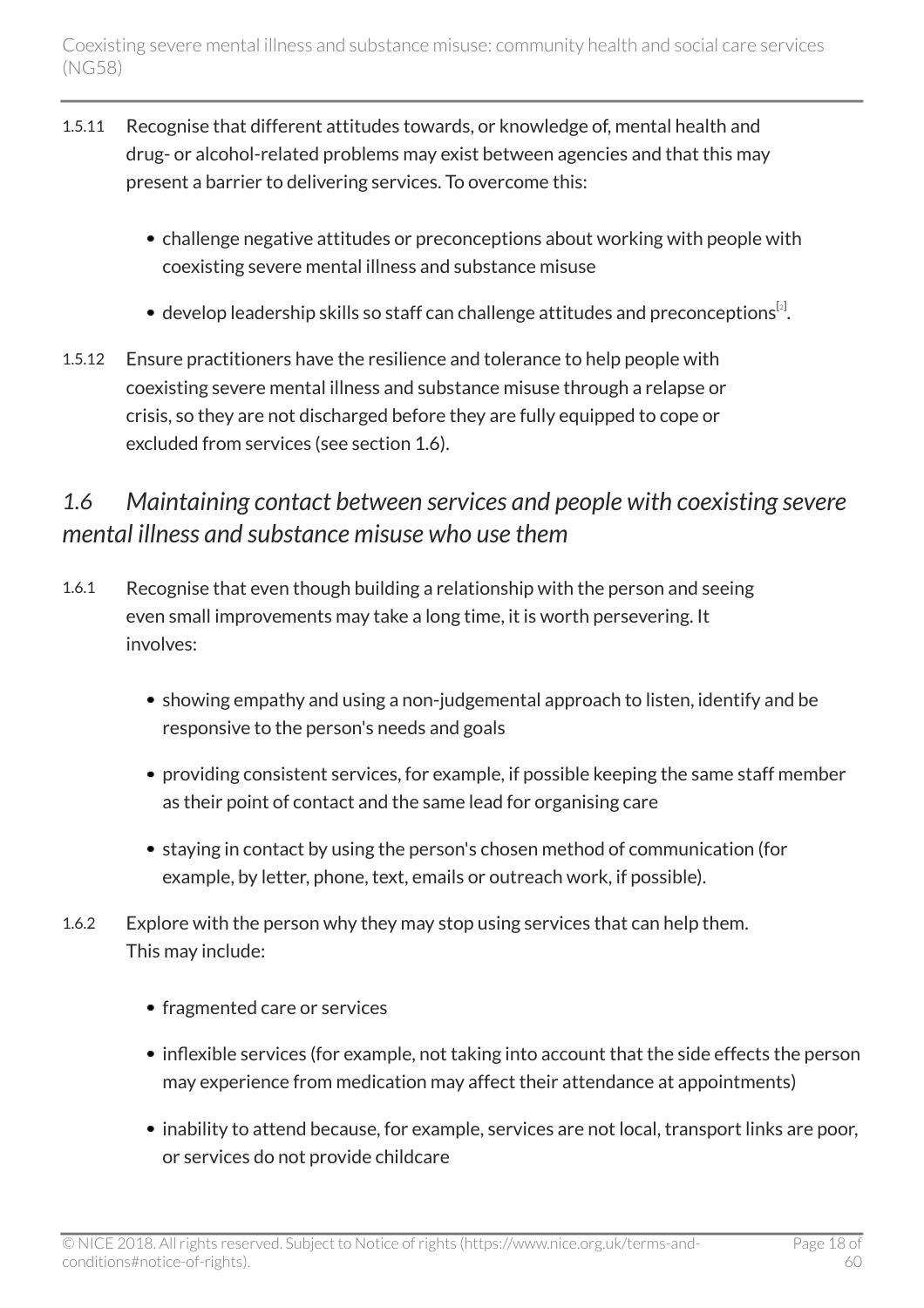- not being allowed to attend, for example because they have started misusing substances again
- fear of stigma, prejudice or being labelled as having both mental health and [substance](http://live-publications.nice.org.uk/recommendations#substance-misuse) [misuse](http://live-publications.nice.org.uk/recommendations#substance-misuse) problems
- feeling coerced into using treatments or services that do not reflect their preferences or their readiness to change
- previous poor relationships with practitioners
- other personal, cultural, social, environmental or economic reasons.
- 1.6.3 Help those who may find it difficult to engage with services to get into and stay connected with services. Start and maintain contact using proactive, flexible approaches (see [recommendation 1.3.6\)](http://live-publications.nice.org.uk/recommendations#the-care-plan-multi-agency-approach-to-address-physical-health-social-care-housing-and-other).
- 1.6.4 Recognise that people with coexisting [severe mental illness](http://live-publications.nice.org.uk/recommendations#severe-mental-illness) and substance misuse are at higher risk of not using, or losing contact with, services. There are specific populations who are more at risk. These include men, young people, older people and women who are pregnant or have recently given birth. It also includes:
	- people who are homeless
	- people who have experienced or witnessed abuse or violence
	- people with language difficulties
	- people who are parents or carers who may fear the consequences of contact with statutory services.
- 1.6.5 Ensure any loss of contact or non-attendance at any appointment or activity is viewed by all practitioners involved in the person's care as a matter of concern. Follow-up actions could include:
	- contacting the person to rearrange an appointment
	- visiting the person at home
	- contacting any other practitioners involved in their care, or family or carers identified in the person's care plan (see [recommendation 1.2.4](http://live-publications.nice.org.uk/recommendations#involving-people-with-coexisting-severe-mental-illness-and-substance-misuse-in-care-planning))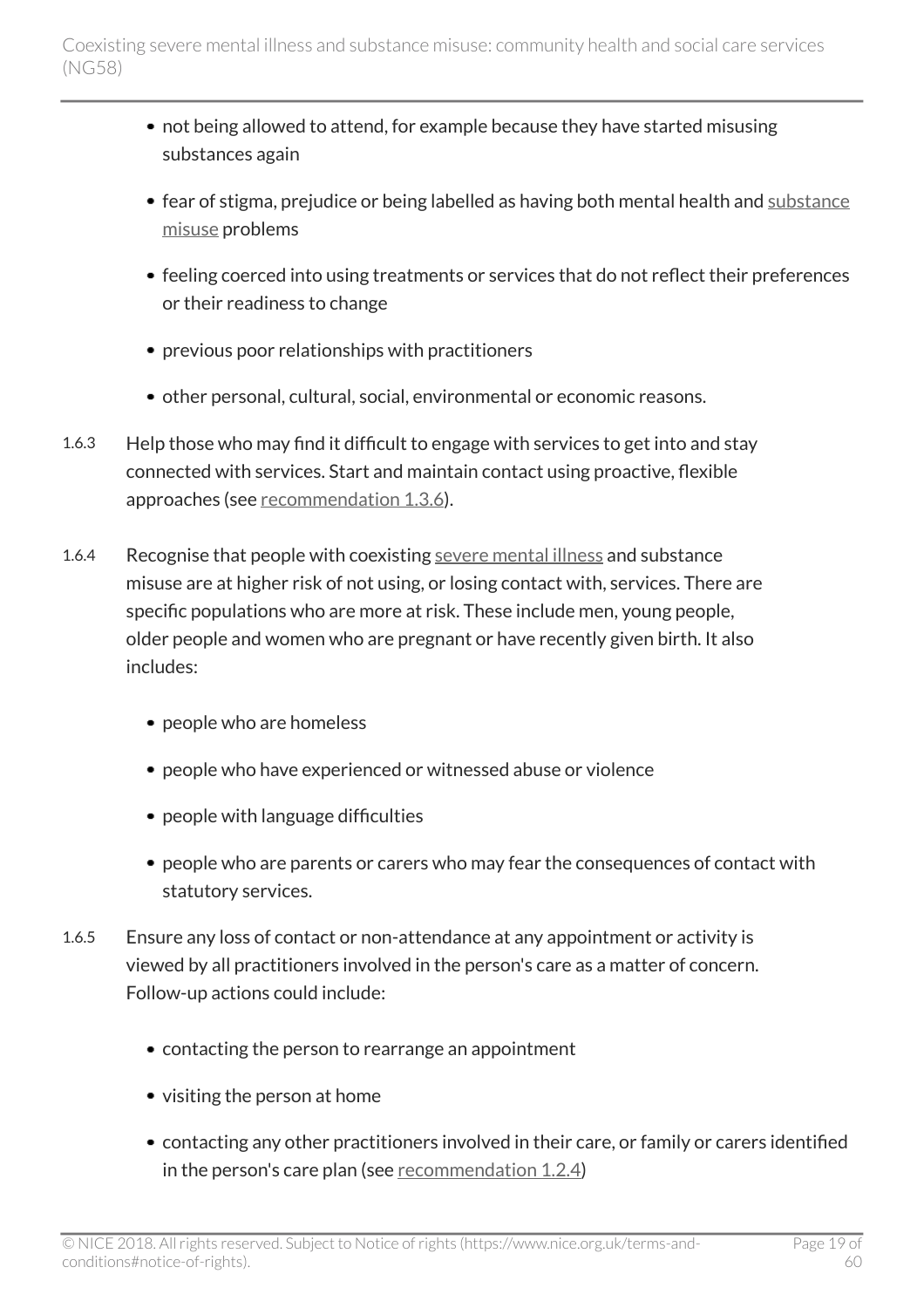contacting the person's care coordinator within mental health services in the community immediately if there is a risk of self-harm or suicide, or at least within 24 hours if there are existing concerns.

## <span id="page-19-0"></span>*Terms used in this guideline*

This section defines terms that have been used in a specific way for this guideline. For general definitions, please see the [glossary.](http://live-publications.nice.org.uk/glossary#glossary)

### Relapse

A recurrence or exacerbation of a person's mental health problems, a return to substance misuse, or both.

#### Severe mental illness

Severe mental illness includes a clinical diagnosis of: schizophrenia, schizotypal and delusional disorders, or bipolar affective disorder, or severe depressive episodes with or without psychotic episodes.

### Specialist services

Specialist services refers to secondary care mental health services and dual diagnosis services.

### Substance misuse

Substance misuse refers to the use of legal or illicit drugs, including alcohol and medicine, in a way that causes mental or physical damage. This may include low levels of substance use that would not usually be considered harmful or problematic, but may have a significant effect on the mental health of people with a mental illness such as psychosis.

<span id="page-19-1"></span> $^{\left[ \cdot\right] }$ The Care Programme Approach is a way that services are assessed, planned, coordinated and reviewed for someone with mental health problems or a range of related complex needs.

<span id="page-19-2"></span> $^{\left[ z\right] }$ For an example, see Hughes L ([2](#page-17-1)006) <u>[Closing the gap: a capability framework for working](http://dual-diagnosis.org.uk/?page_id=34)</u> [effectively with people with combined mental health and substance use problems \(dual diagnosis\).](http://dual-diagnosis.org.uk/?page_id=34) CCAWI, University of Lincoln and Care Services Improvement Programme, University of Lincoln, Lincoln.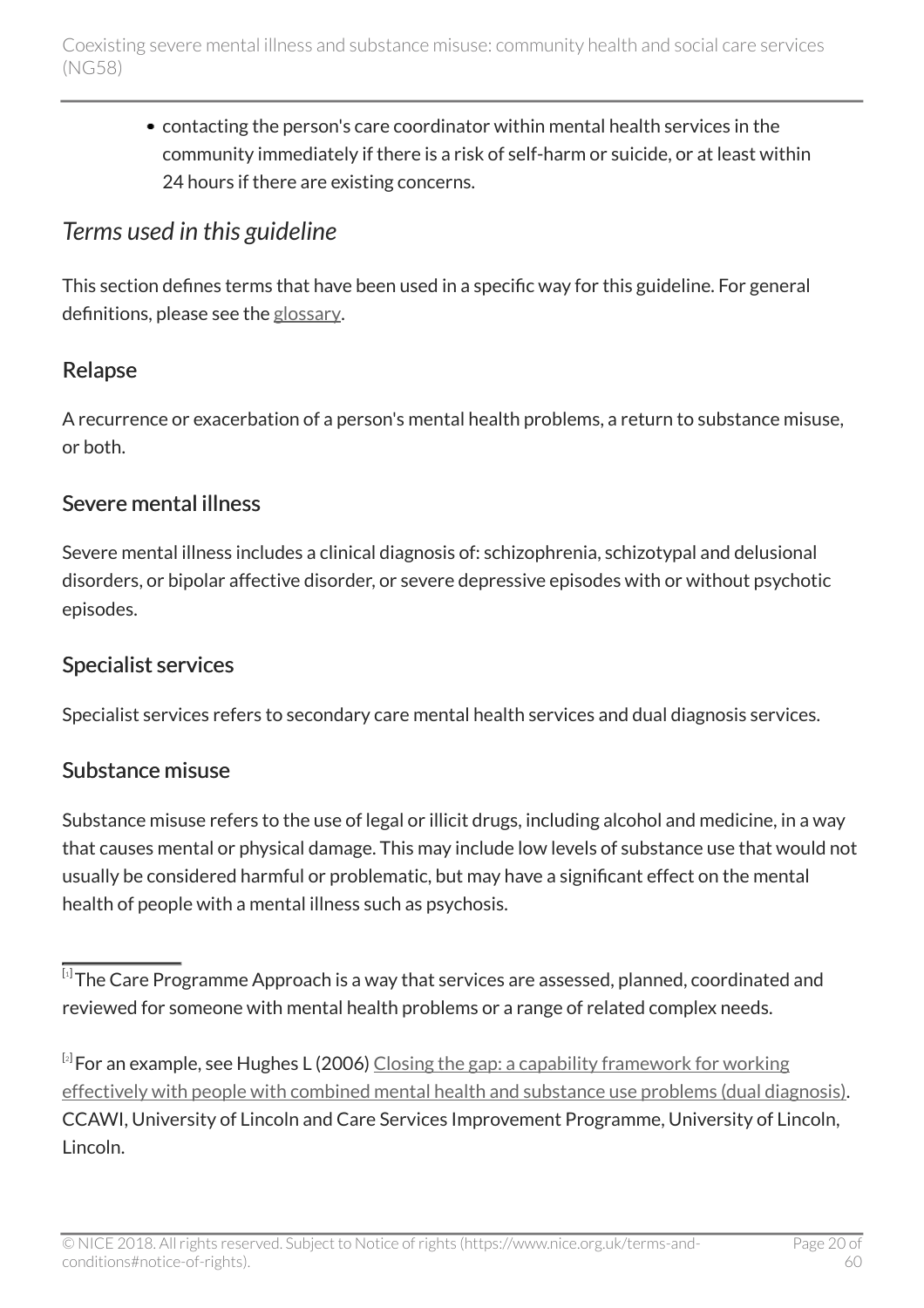## <span id="page-20-0"></span>Putting this guideline into practice

NICE has produced [tools and resources](http://www.nice.org.uk/guidance/ng58/resources) to help you put this guideline into practice.

Some issues were highlighted that might need specific thought when implementing the recommendations. These were raised during development of this guideline. They are:

- Lower caseloads are needed to provide consistent, coordinated and optimum services, but this has cost implications.
- Joint training could lead to a more consistent approach across mental health and substance misuse services.
- Leadership is needed from commissioners across health and social care services.

Putting a guideline fully into practice can take time. How long may vary from guideline to guideline, and depends on how much change in practice or services is needed. Implementing change is most effective when aligned with local priorities.

Changes should be implemented as soon as possible, unless there is a good reason for not doing so (for example, if it would be better value for money if a package of recommendations were all implemented at once).

Different organisations may need different approaches to implementation, depending on their size and function. Sometimes individual practitioners may be able to respond to recommendations to improve their practice more quickly than large organisations.

Here are some pointers to help put NICE guidelines into practice:

1. Raise awareness through routine communication channels, such as email or newsletters, regular meetings, internal staff briefings and other communications with all relevant partner organisations. Identify things staff can include in their own practice straight away.

2. Identify a lead with an interest in the topic to champion the guideline and motivate others to support its use and make service changes, and to find out any significant issues locally.

3. Carry out a baseline assessment against the recommendations to find out whether there are gaps in current service provision.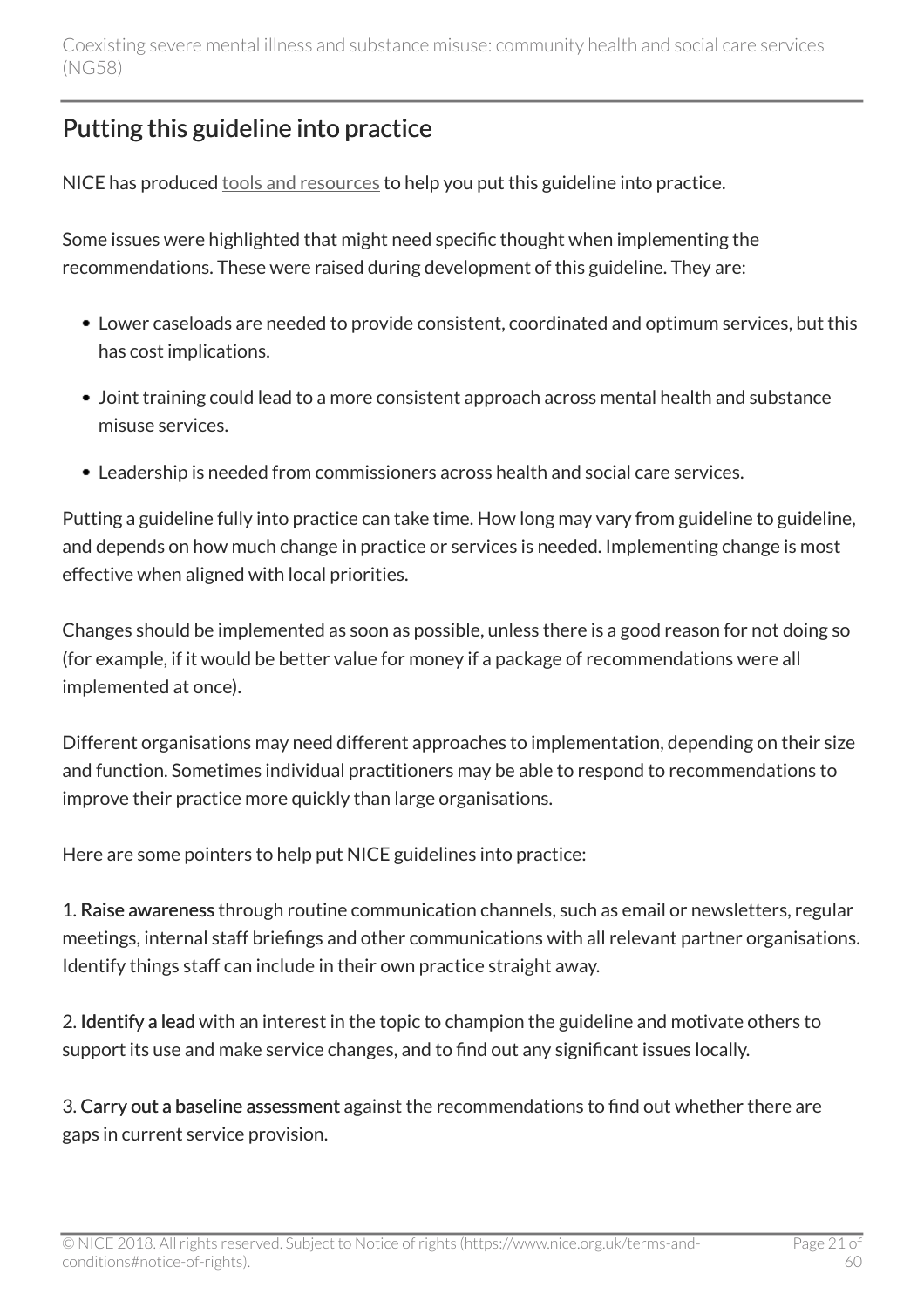4. Think about what data you need to measure improvement and plan how you will collect it. You may need to work with other health and social care organisations and specialist groups to compare current practice with the recommendations. This may also help identify local issues that will slow or prevent implementation.

5. Develop an action plan with the steps needed to put the guideline into practice, and make sure it is ready as soon as possible. Big, complex changes may take longer to implement, but some may be quick and easy to do. An action plan will help in both cases.

6. For very big changes include milestones and a business case, which will set out additional costs, savings and possible areas for disinvestment. A small project group could develop the action plan. The group might include the guideline champion, a senior organisational sponsor, staff involved in the associated services, finance and information professionals.

7. Implement the action plan with oversight from the lead and the project group. Big projects may also need project management support.

8. Review and monitor how well the guideline is being implemented through the project group. Share progress with those involved in making improvements, as well as relevant boards and local partners.

NICE provides a comprehensive programme of support and resources to maximise uptake and use of evidence and guidance. See our [into practice](https://www.nice.org.uk/about/what-we-do/into-practice) pages for more information.

Also see Leng G, Moore V, Abraham S, editors (2014) Achieving high quality care - practical [experience from NICE.](http://onlinelibrary.wiley.com/doi/10.1002/9781118543412.ch2/summary) Chichester: Wiley.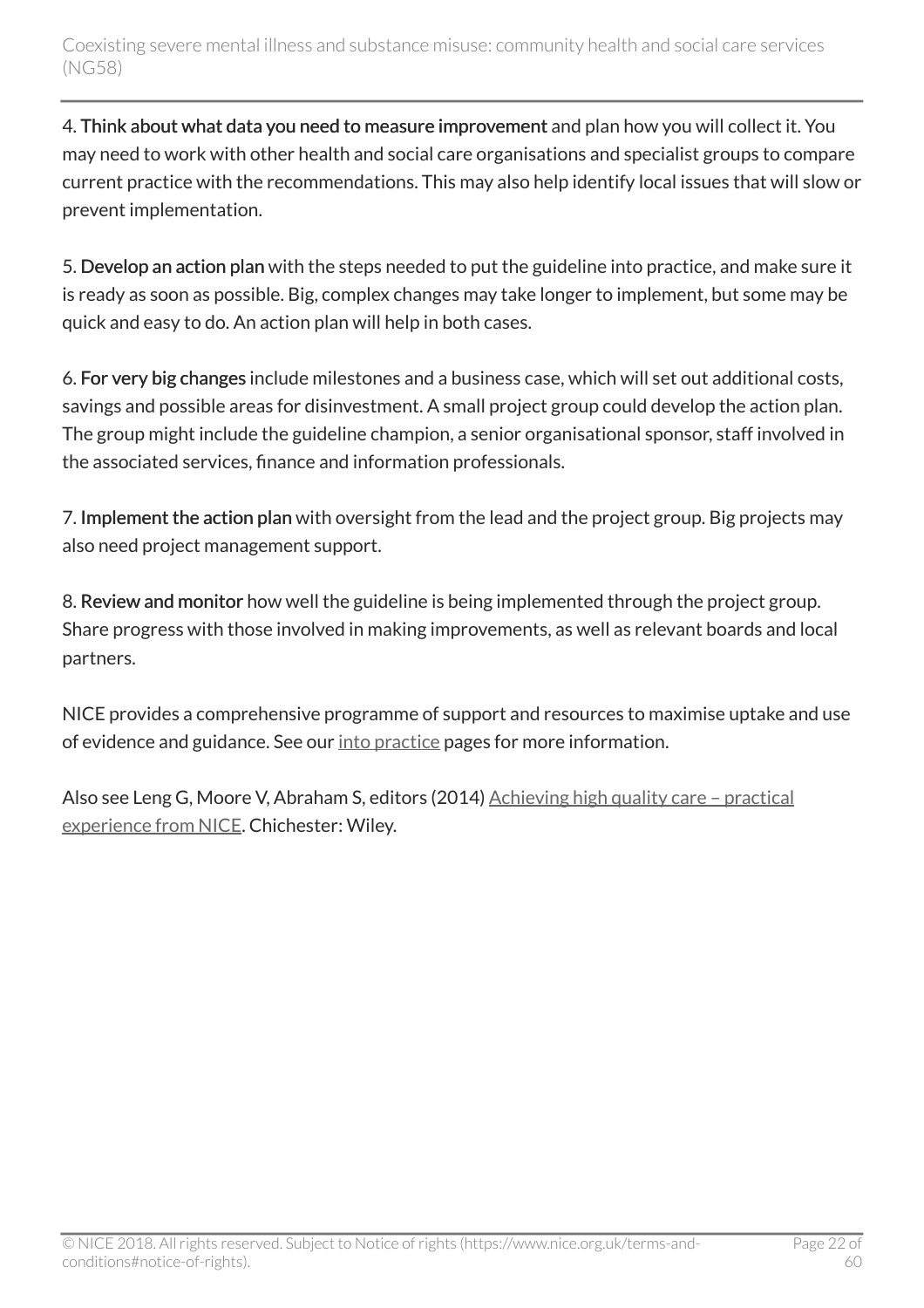## <span id="page-22-0"></span>**Context**

Adults and young people with coexisting [severe mental illness](http://live-publications.nice.org.uk/recommendations#severe-mental-illness) and [substance misuse](http://live-publications.nice.org.uk/recommendations#substance-misuse) have some of the worst health, wellbeing and social outcomes ([Relationship between dual diagnosis: substance](http://www.scie.org.uk/publications/briefings/briefing30/) [misuse and dealing with mental health issues](http://www.scie.org.uk/publications/briefings/briefing30/) Social Care Institute for Excellence).

It is not clear how many people in the UK have a coexisting severe mental illness and misuse substances, partly because some people in this group do not use services or get relevant care or treatment.

The Department of Health's [Refocusing the Care Programme Approach](http://webarchive.nationalarchives.gov.uk/20130107105354/http:/www.dh.gov.uk/en/Publicationsandstatistics/Publications/PublicationsPolicyAndGuidance/DH_083647) identifies people with coexisting severe mental illness and substance misuse as one of the groups in need of an enhanced Care Programme Approach. That is because they are not being identified consistently and services are sometimes failing to provide the support they need. The policy highlights the need for a whole systems approach to their care, involving a range of services and organisations working together. This guideline aims to address this need.

Groups covered in this guideline include: young people (aged 14 to 25) and adults who have been diagnosed as having a severe mental illness and who misuse substances and who live in the community. The age cut-off for young people has been set at 14 to reflect the small numbers affected below this age – and the fact that many early intervention services usually start at age 14.

In this guideline, severe mental illness includes a clinical diagnosis of:

- schizophrenia, schizotypal and delusional disorders, or
- bipolar affective disorder, or
- severe depressive episodes with or without psychotic episodes.

Substance misuse refers to the use of legal or illicit drugs, including alcohol and medicine, in a way that causes mental or physical damage.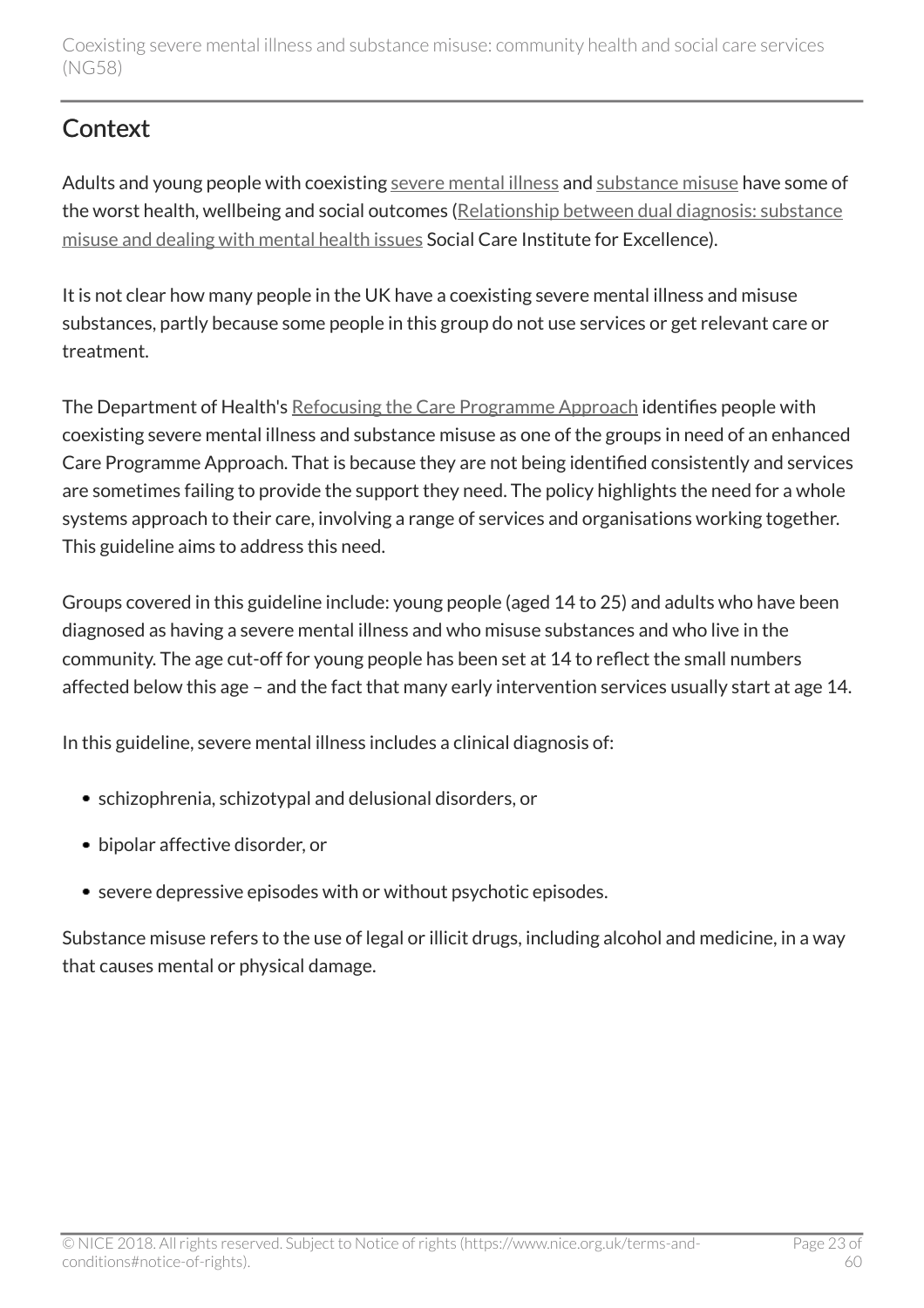## <span id="page-23-0"></span>*More information*

You can also see this guideline in the NICE pathway on [coexisting severe mental illness and](http://pathways.nice.org.uk/pathways/coexisting-severe-mental-illness-and-substance-misuse-community-health-and-social-care-services) [substance misuse: community health and social care services](http://pathways.nice.org.uk/pathways/coexisting-severe-mental-illness-and-substance-misuse-community-health-and-social-care-services).

To find out what NICE has said on topics related to this guideline, see our web pages on [alcohol](https://www.nice.org.uk/guidance/lifestyle-and-wellbeing/alcohol) or [drug misuse](https://www.nice.org.uk/guidance/settings/drug-misuse) and [mental health and behavioural conditions](https://www.nice.org.uk/guidance/conditions-and-diseases/mental-health-and-behavioural-conditions/mental-health-and-behavioural-conditions--general-and-other). For specific recommendations on monitoring and promoting recovery of physical health see our guidelines on [coexisting](http://www.nice.org.uk/guidance/cg120) [severe mental illness \(psychosis\) and substance misuse: assessment and management in](http://www.nice.org.uk/guidance/cg120) [healthcare settings,](http://www.nice.org.uk/guidance/cg120) [psychosis and schizophrenia in adults,](http://www.nice.org.uk/guidance/cg178) [psychosis and schizophrenia in](http://www.nice.org.uk/guidance/cg155) [children,](http://www.nice.org.uk/guidance/cg155) [bipolar disorder](https://www.nice.org.uk/guidance/cg185/chapter/1-Recommendations) and [alcohol-use disorders.](https://www.nice.org.uk/guidance/CG100/chapter/1-Guidance)

See also the [evidence reviews](http://www.nice.org.uk/Guidance/NG58/evidence) and information about [how the guideline was developed](http://www.nice.org.uk/Guidance/NG58/documents), including details of the committee.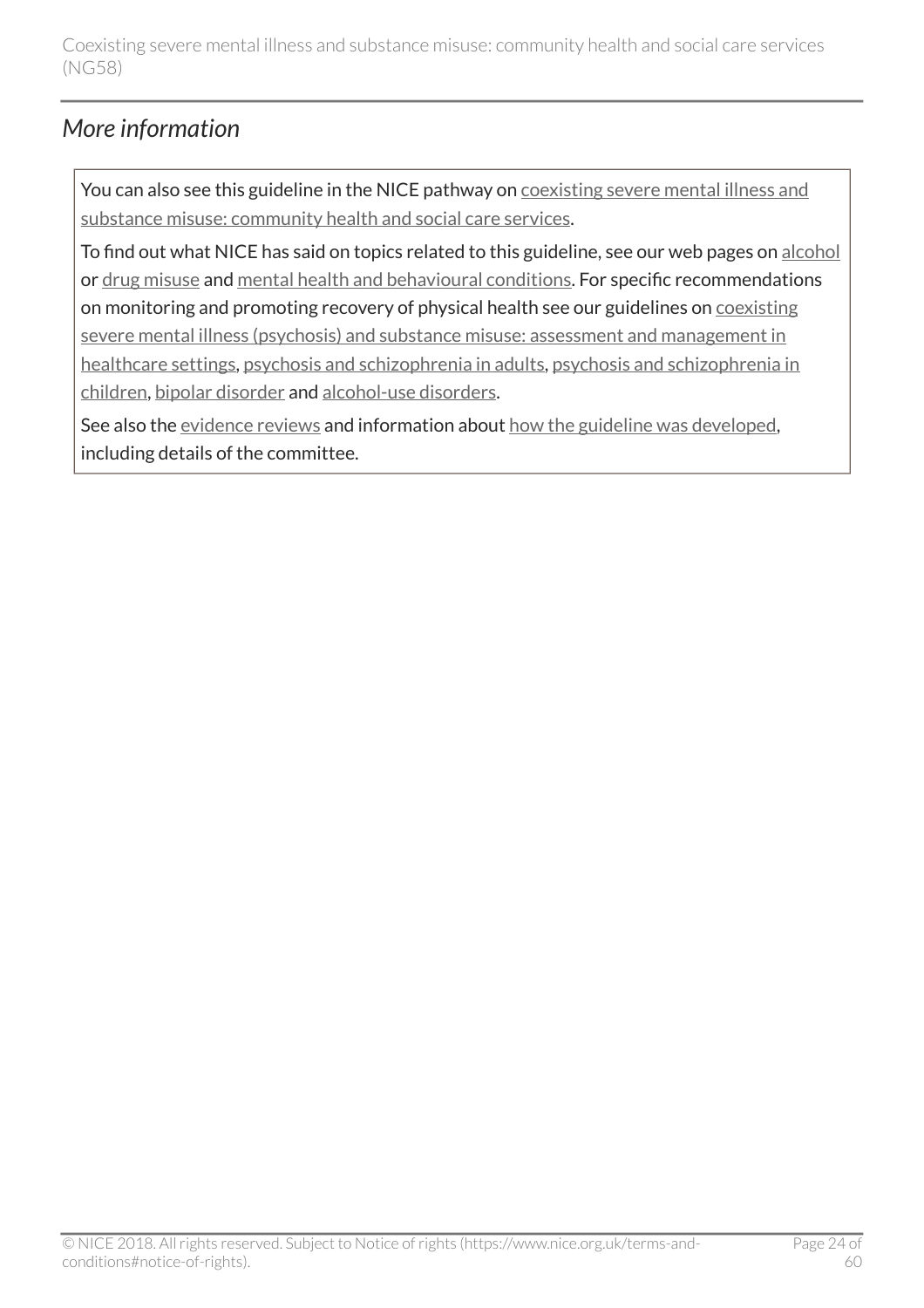## <span id="page-24-0"></span>The committee's discussion

Evidence statement numbers are given in square brackets. For an explanation of the evidence statement numbering, see the [evidence reviews](http://live-publications.nice.org.uk/the-committees-discussion#evidence-reviews) section.

## <span id="page-24-1"></span>*Section 1.1 First contact with services*

## Recommendations 1.1.1 to 1.1.6

The discussion below explains how we made [recommendations 1.1.1 to 1.1.6.](http://live-publications.nice.org.uk/recommendations#first-contact-with-services)

### *Current practice*

Committee members were aware from their experience that people with coexisting [severe mental](http://live-publications.nice.org.uk/recommendations#severe-mental-illness) [illness](http://live-publications.nice.org.uk/recommendations#severe-mental-illness) and [substance misuse](http://live-publications.nice.org.uk/recommendations#substance-misuse) may present in crisis (for example, at A&E). But they may be also be found opportunistically in other settings (for example, homeless shelters) and identified as needing immediate assistance with a range of needs. This includes their mental or physical health, substance misuse or social care needs.

They noted that the physical health and social care needs of this group are often overlooked because of the challenging nature of dealing with both mental health and substance misuse issues. They also noted that this group is often excluded from services because no one wants to take responsibility for them and they need help to access a wide range of services.

In addition, members noted that a policy guide in 2002 [\(Dual diagnosis good practice guide](http://webarchive.nationalarchives.gov.uk/20070403003936/http:/www.dh.gov.uk/en/Publicationsandstatistics/Publications/PublicationsPolicyAndGuidance/DH_4009058) Department of Health) has advised that care for people with coexisting severe mental illness and substance misuse should be delivered within mental health services.

### *Evidence*

The committee noted from the evidence and members' experience that people with coexisting severe mental illness and substance misuse are a vulnerable group, who often have poor physical health, are unemployed, homeless or are at risk of other people taking advantage of them. The latter includes being subjected to sexual exploitation or being taken advantage of in relation to their housing or financial situation.

It noted there was strong evidence from a meta-analysis of 3 cohort and case–control UK studies (2 high quality [++] and 1 low quality [−]) that people with coexisting severe mental illness and substance misuse (compared with those with severe mental illness only) were more likely to have a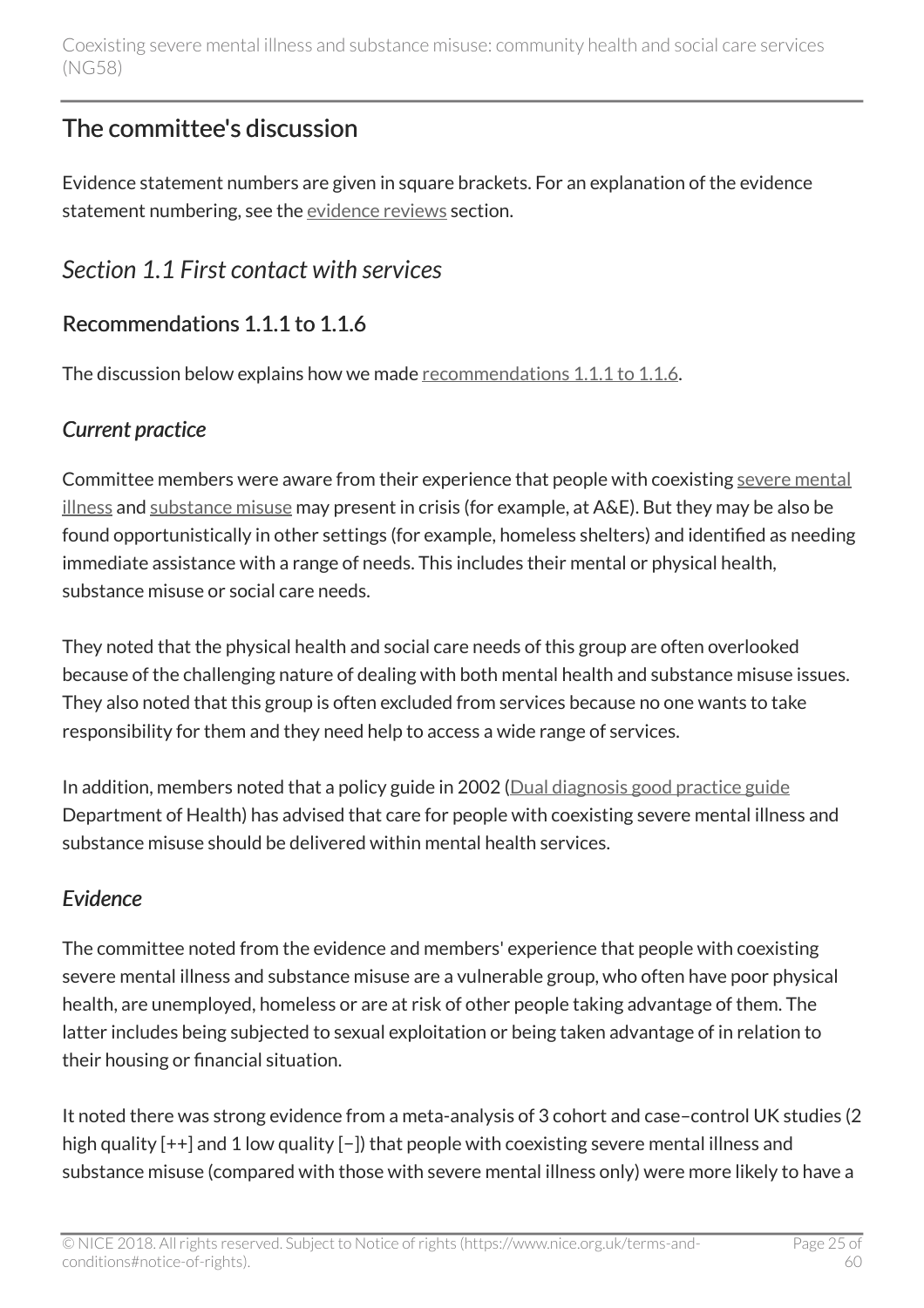history of homelessness or housing problems. There was also evidence from 1 high-quality UK case–control study that this group of people are more likely to live in the most deprived areas. There was moderate evidence from 3 high-quality UK cohort studies that showed a greater number of people with coexisting severe mental illness and substance misuse are unemployed than those with severe mental illness only [ES1.1.9].

The committee noted that a meta-analysis of 2 UK case–control studies (1 high and 1 moderate quality [+]) showed no difference in social functioning between this group and people with a severe mental illness only. However, 1 high-quality UK cohort study showed poorer social functioning in people with coexisting severe mental illness and substance misuse than in those with substance misuse [ES1.1.9].

The committee also noted that this evidence was mainly from people in contact with secondary care mental health services and may not reflect the needs of the wider population of people with coexisting severe mental illness and substance misuse [ES1.1.9].

The committee noted inconsistent evidence for educational outcomes [ES1.1.9]. But members also noted from their experience that the point at which a person is diagnosed would have an effect on their educational attainment.

The committee was aware, from the evidence and its experience, that this group is often stigmatised by staff or because of the type of services they are using. For example, this may be a negative attitude towards substance misuse within mental health settings or vice versa. This is based on evidence from 7 qualitative studies (2 high, 3 moderate and 2 low quality) reporting on barriers related to stigma and attitudes towards this group [ES2.1.3].

Six qualitative studies showed that people with coexisting severe mental illness and substance misuse face a number of barriers or facilitators when accessing social care services, particularly housing support. Of the 4 studies that identified barriers to accessing housing support, 1 highquality qualitative study reported that people with coexisting severe mental illness and substance misuse often feel there is a social stigma associated with seeking help [ES2.2.1]. Also, services are often not easy to access.

The committee felt that it is important for all services to address these issues from an inequalities perspective and to prevent further deterioration in the person's mental and physical health, social care and substance misuse needs. It was also aware from 7 qualitative studies (2 high, 3 moderate and 2 low quality) reporting on fragmented care, that a consequence of fragmented care is a negative impact on a person's experience of care and willingness to engage with services [ES2.2.4].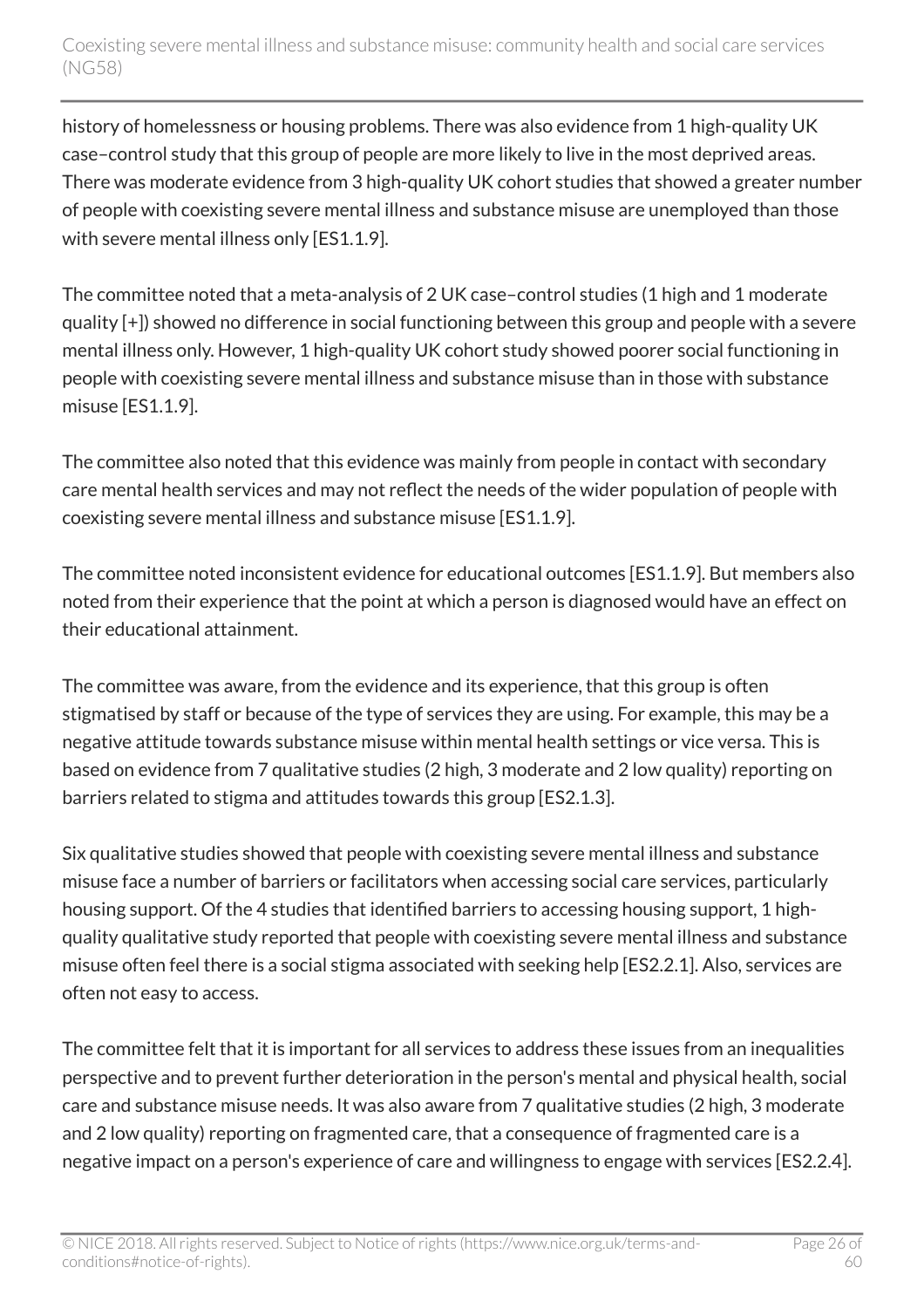So it made a strong recommendation that all staff coming into contact with this group should be able to understand their needs and help them access services.

Committee members were aware from their practice and the evidence from 1 high-, 3 moderateand 2 low-quality qualitative studies (3 set in the UK) that mental health and substance misuse services often fail to take responsibility for people with coexisting severe mental illness and substance misuse [ES2.1.10].

The committee also noted the evidence from 1 low-quality UK qualitative study that highlighted commissioners' views that the health and wellbeing of this group need to be addressed [ES2.1.2]. The committee noted that wherever people with coexisting severe mental illness and substance misuse present, a similar approach to helping them access care is needed.

The committee advised that secondary care mental health services need to be the lead organisation responsible for delivery of services and therefore made a recommendation to refer people with coexisting severe mental illness and substance misuse to secondary care mental health services.

The committee heard from an expert about the physical health issues that can affect people with coexisting severe mental illness and substance misuse [EP4]. It noted that although the expertise was from a perspective of primary care services for homeless people, the range of health needs identified could be transferable to the wider population of people with coexisting severe mental illness and substance misuse. So the committee made a weak recommendation on the range of physical health conditions (for example, cardiovascular, cancer or communicable diseases) that staff need to be aware of. However, it noted that this is not an exhaustive list.

It also reflected on the lack of evidence on the prevalence of coexisting physical health problems [ES1.1.8] and agreed further research is needed (see [research recommendation 1](http://live-publications.nice.org.uk/recommendations-for-research#1-needs-assessment)).

The committee noted that because of the complexity of their needs, people with coexisting severe mental illness and substance misuse are at increased risk of poor self-care, losing contact with family and friends, social isolation or living in poor housing or having their homes abused by others as venues for substance misuse or drug dealing.

Based on moderate to strong evidence from 4 cohort and 6 case–control studies, committee members were aware of the range of social care needs of people with coexisting severe mental illness and substance misuse in the UK [ES1.1.9]. They were also aware from expert testimony [EP2], and their own experience of working with this group, of the detrimental effects that unmet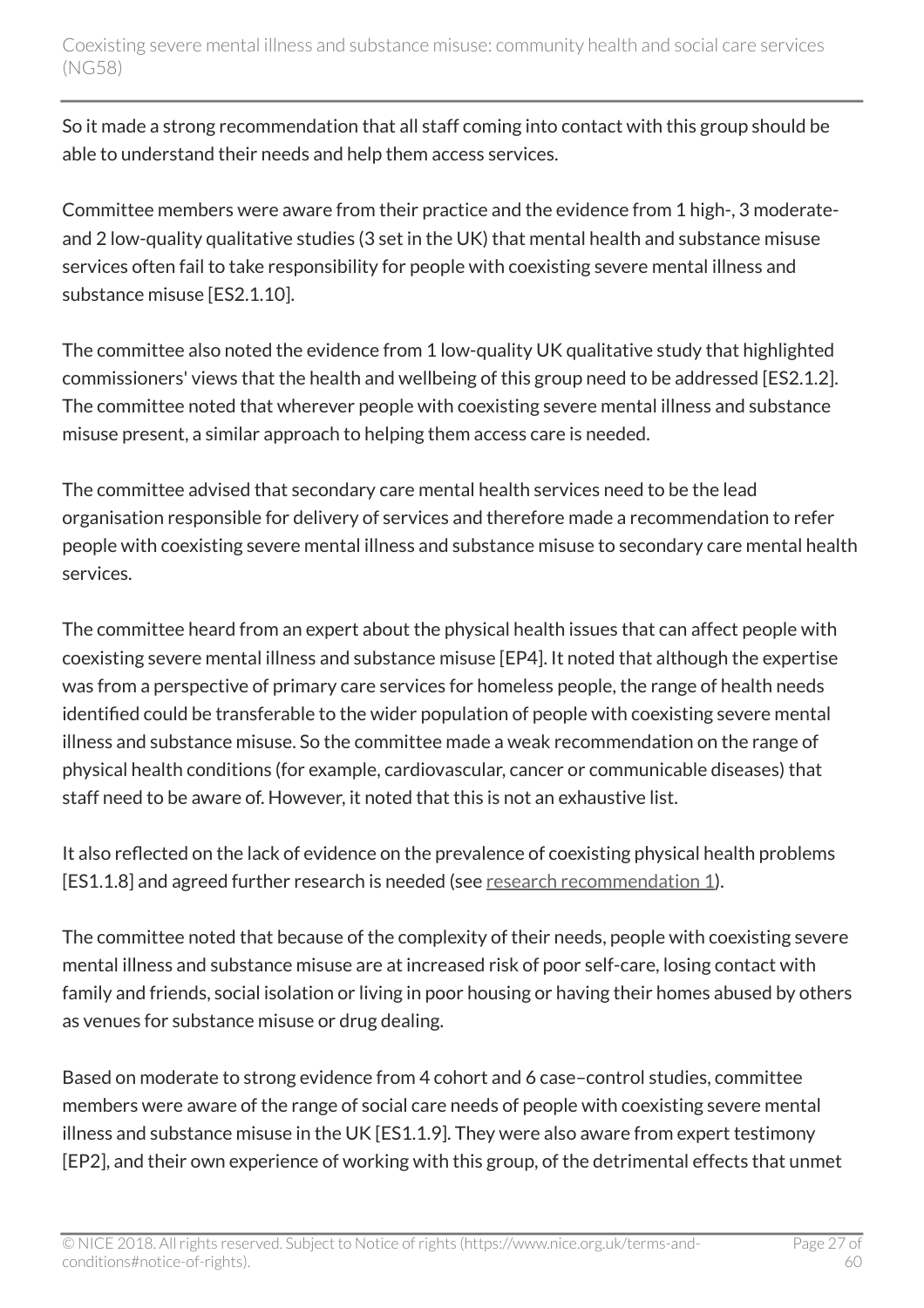needs (such as social isolation or poor housing) can have on a person's health and recovery, which could lead to [relapse](http://live-publications.nice.org.uk/recommendations#relapse) [ES2.2.1, EP2]. This was based on 2 high-quality and 1 moderate-quality qualitative studies reporting on barriers when seeking housing support.

The committee was aware that these unmet needs may lead to physical health problems, offending behaviour or disengagement from services. It was also aware that a person may have issues with both poor housing and physical health and that this may not always be a 'cause–effect' relationship.

#### *Cost effectiveness*

There was no evidence for cost effectiveness for this set of recommendations.

#### *Additional factors taken into account*

Committee members agreed that recommendation 1.1.1 is for staff working in all general services. But they also noted that it would be applicable to other services, such as criminal justice system and urgent care.

Committee members were aware that the criminal justice system was not included in the scope and that the evidence reviews did not specifically search for studies on the transition between criminal justice systems and healthcare services. They were also aware that NICE is developing guidance on the [mental health of adults in contact with the criminal justice system.](http://www.nice.org.uk/guidance/indevelopment/gid-cgwave0726) However, they felt it was important to include because it is a potential route for people with coexisting severe mental illness and substance misuse to come into contact with healthcare services. This was also reflected in the expert testimony on primary care services for homeless people [EP4].

The committee was aware from its experience of the importance of highlighting safeguarding issues for this vulnerable population. It felt that this point needs to be for general services. The committee acknowledged that safeguarding has been made a statutory duty under the [Care Act](http://www.legislation.gov.uk/ukpga/2014/23/contents/enacted) [2014.](http://www.legislation.gov.uk/ukpga/2014/23/contents/enacted) It was also aware of statutory safeguarding arrangements specific to children [\(Working](http://www.gov.uk/government/publications/working-together-to-safeguard-children--2) [together to safeguard children](http://www.gov.uk/government/publications/working-together-to-safeguard-children--2) Department for Education) and statutory guidance to the 1989 and 2004 Children Acts (see [What about the children?](http://www.gov.uk/government/publications/joint-working-between-adult-and-childrens-services) Ofsted). The committee was also aware of the safeguarding needs of dependents and carers.

## <span id="page-27-0"></span>*Section 1.2 Referral to secondary care mental health services*

#### Recommendation 1.2.1

The discussion below explains how we made [recommendation 1.2.1.](http://live-publications.nice.org.uk/recommendations#referral-to-secondary-care-mental-health-services)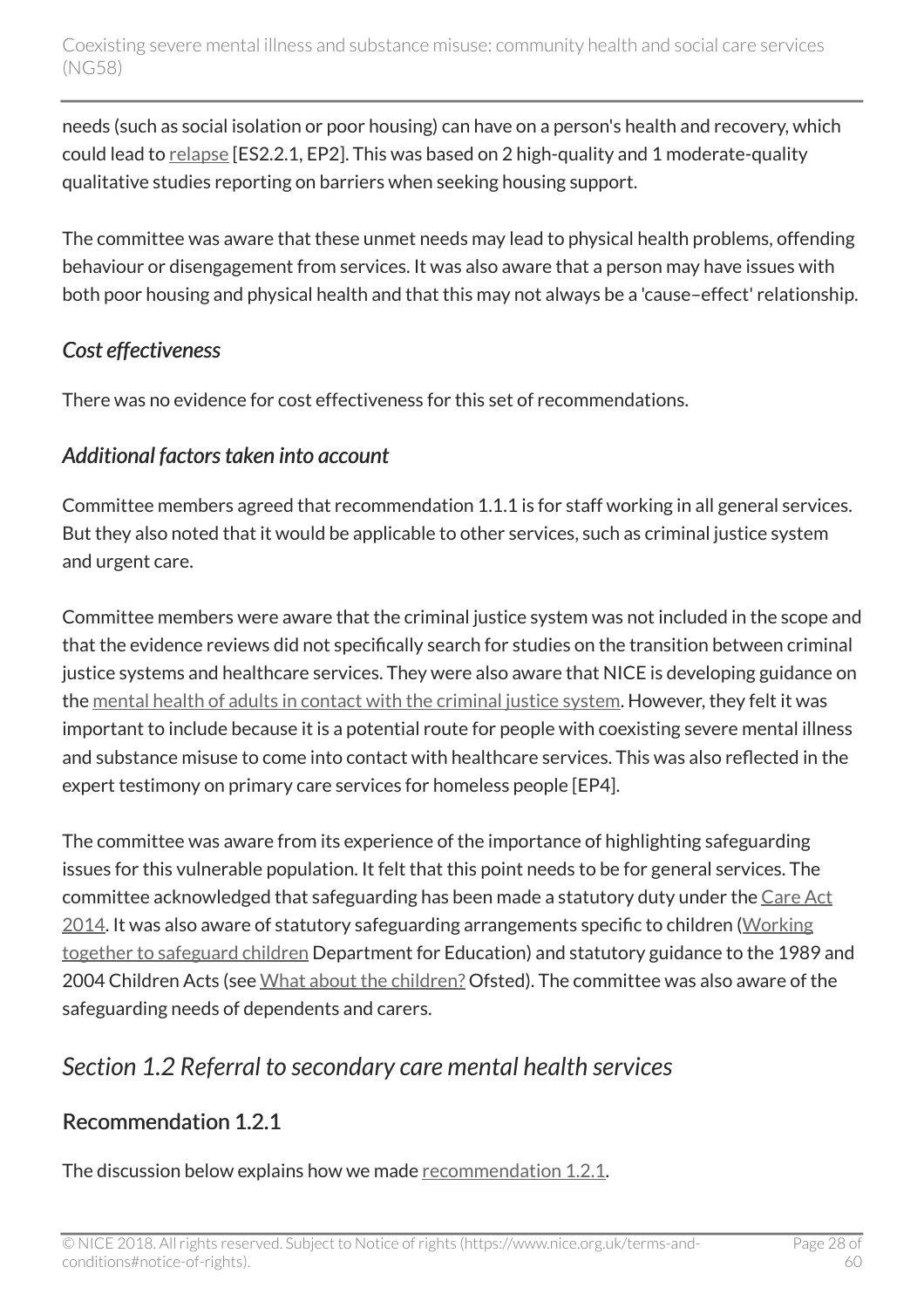### *Current practice*

The committee was advised by the topic experts that secondary care mental health services are usually the lead agency that supports people with coexisting severe mental illness and substance misuse.

#### *Evidence*

Although this guideline focuses on people with diagnosed coexisting severe mental illness and substance misuse, the committee felt it was important to address the general issue of ensuring people are properly assessed so they can be offered an effective care plan.

The committee noted from 1 moderate-quality study, 1 low-quality UK study and members' experience that timely assessments can help people to access services and stay involved with their care plan [ES2.1.1].

The committee agreed with the recommendations on the principles of recognition and assessment in NICE's guideline on [coexisting severe mental illness \(psychosis\) and substance misuse:](http://www.nice.org.uk/guidance/cg120) [assessment and management in healthcare settings](http://www.nice.org.uk/guidance/cg120), even though it has a narrower focus than this guideline. The committee also agreed that the recommendations on identification and diagnosis were useful (identification and diagnosis was outside the scope of this guideline). Although the psychosis with substance misuse guideline was specific to psychosis and not the range of severe mental illnesses covered in this guideline, members agreed it would be useful for readers to refer to both recommendations.

The committee agreed to develop a recommendation on what needs to happen once a person is referred to and accepted into secondary care mental health services based on the evidence, expert testimony and members' own experience.

## *Cost effectiveness*

There was no evidence for cost effectiveness for this recommendation.

### *Additional factors taken into account*

The committee agreed that substance misuse should not be a reason to exclude people from secondary care mental health services. Based on the evidence and from members' experience this is a common problem [EP2]. The committee also noted from members' experience that the person's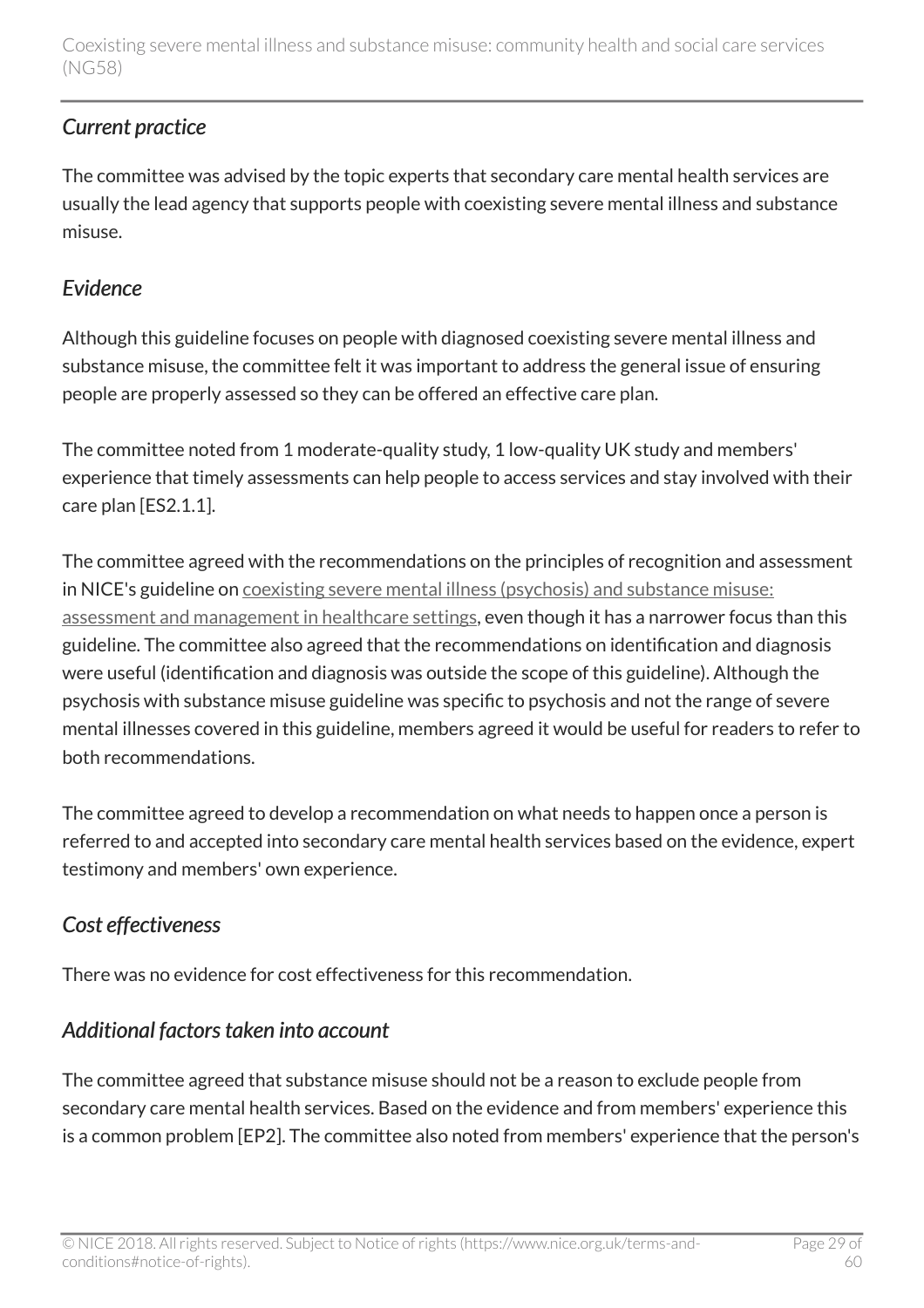wider needs are often not recognised, or they are not given a routine assessment of their mental health or substance misuse needs to develop a care plan.

From their experience, committee members were aware of the importance of a person-centred approach. This was reinforced by review 2. The committee was also aware of NICE's guidelines on [coexisting severe mental illness \(psychosis\) and substance misuse: assessment and management in](http://www.nice.org.uk/guidance/cg120) [healthcare settings](http://www.nice.org.uk/guidance/cg120) and [service user experience in adult mental health](http://www.nice.org.uk/guidance/cg136). Both outline the need for a non-judgemental and empathetic approach built on trust and respect. The committee felt it was important to take a person-centred approach when developing and reviewing the care plan and made a strong recommendation on involving people in their care planning. This was based on evidence from:

- 5 qualitative studies (2 high, 2 moderate and 1 low quality) reporting on facilitators related to the relationship between people who use services and practitioners. 1 of these studies was conducted in the UK [ES2.1.4]
- 7 qualitative studies, of these 2 qualitative studies (1 moderate and 1 low quality) reporting on benefits of consistent care. 1 of the studies reporting on facilitators was conducted in the UK [ES2.2.4]
- 8 qualitative studies (2 high, 3 moderate and 3 low quality) reporting on barriers and facilitators to engagement with healthcare and support services. 3 of these studies were conducted in the UK [ES2.2.7].

#### On acceptance to secondary care mental health services

The discussion below explains how we made [recommendations 1.2.2 and 1.2.3](http://live-publications.nice.org.uk/recommendations#on-acceptance-to-secondary-care-mental-health-services).

### *Current practice*

The committee agreed that secondary care mental health services take the lead in coordinating services and developing a care plan. The committee noted that care planning is usually led by a care coordinator because this is part of the [Care Programme Approach](http://webarchive.nationalarchives.gov.uk/+/www.dh.gov.uk/en/Publicationsandstatistics/Publications/DH_083650).

### *Evidence*

The committee was aware of the importance of continuing care. It was also aware that the continuity provided by a key contact encourages people to keep in touch with services (evidence review 2). This was based on the evidence from: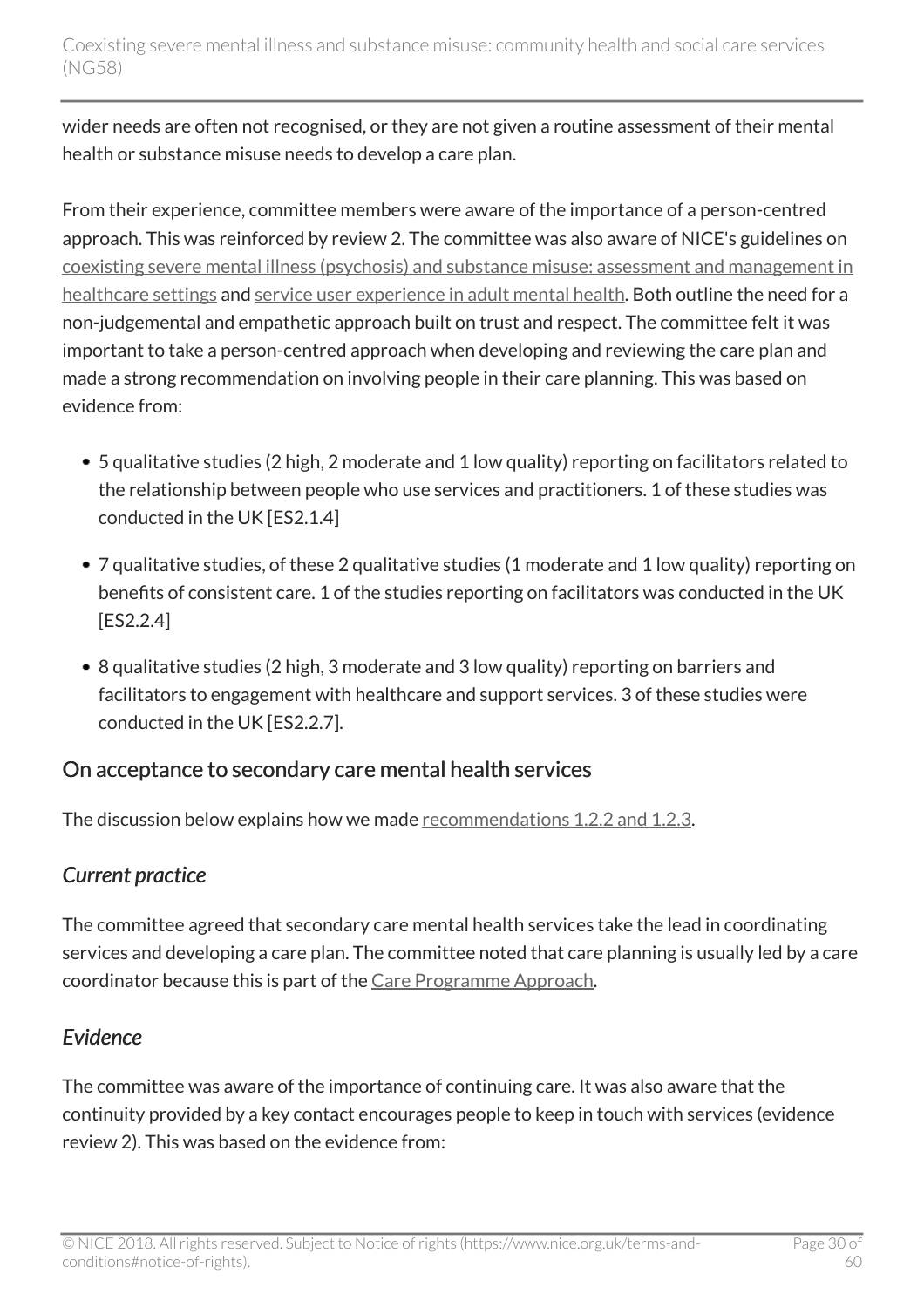- 5 qualitative studies (1 moderate- and 4 low-quality) reporting on barriers or facilitators associated with organisation and continuity of care, 3 based in the UK [ES2.1.11]
- 7 qualitative studies (2 high, 3 moderate and 2 low quality) reporting on barriers or facilitators associated with the impact of fragment care provision on continuity of care [ES2.2.4].

#### *Cost effectiveness*

There was no evidence for cost effectiveness for this set of recommendations.

#### *Additional factors taken into account*

Based on their expertise and the responsibilities outlined in the Care Programme Approach, committee members made a strong recommendation that a care coordinator from community mental health services is assigned once a person has been referred to secondary care mental health services.

They agreed that the care coordinator should take the lead in developing and reviewing the care plan and should take responsibility for organising delivery of a range of services, with the support of a wider team.

#### *Resource implications and implementation issues*

Committee members advised that the role of care coordinator already exists within secondary care mental health services. They noted that care coordinators are part of a multidisciplinary team. But they also noted that overall responsibility (for example, for discharging a person) would lie with a consultant psychiatrist.

#### Involving people with coexisting severe mental illness and substance misuse in care planning

The discussion below explains how we made [recommendations 1.2.4 to 1.2.6.](http://live-publications.nice.org.uk/recommendations#involving-people-with-coexisting-severe-mental-illness-and-substance-misuse-in-care-planning)

#### *Evidence*

The committee agreed that it is important to take a person-centred approach, by focusing on actions that are agreed with the person and by offering, not imposing, services on them. So it developed a set of recommendations on 'involving people' in care planning. These recommendations are deliberately separate from the recommendations on the actual content of the care plan [\(section 1.3](http://live-publications.nice.org.uk/recommendations#the-care-plan-multi-agency-approach-to-address-physical-health-social-care-housing-and-other)).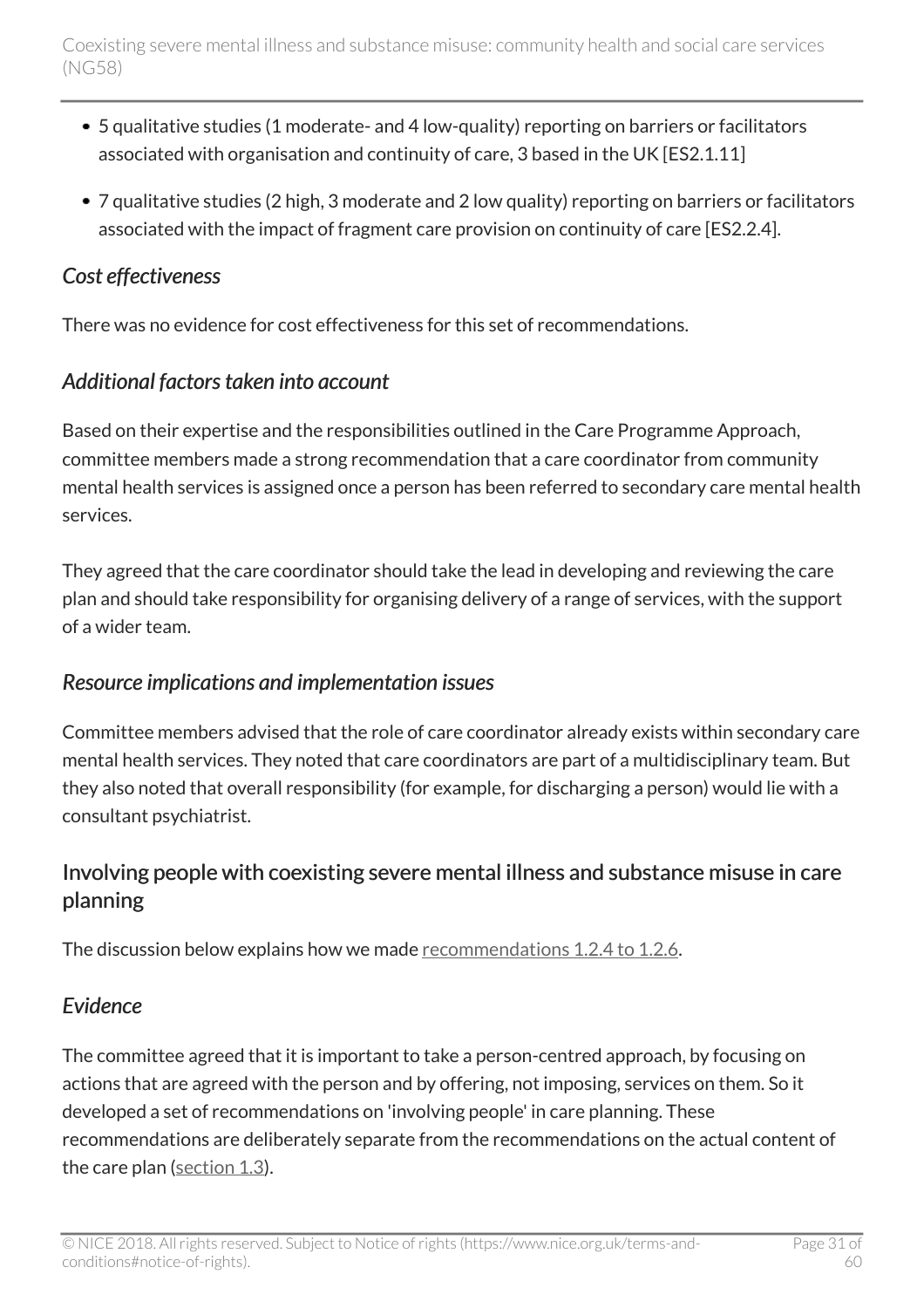The committee took into account qualitative evidence from 3 studies reporting on the barriers or facilitators that face people with severe mental illness and substance misuse face when trying to make decisions about their care [ES2.2.9]:

- 1 low-quality UK study about encouraging the person to be involved in their care plan decisions
- 2 moderate-quality qualitative studies about respecting their preferences.

It felt that these factors can help a person adhere to their care plan.

The committee was also aware from the evidence (5 qualitative studies: 2 high quality, 2 moderate quality and 1 low quality) and their experience that a good relationship between the health or social care professional and the person with coexisting severe mental illness and substance misuse is key to effective delivery of health and social care services [ES2.1.4]. Members noted that a good relationship can affect a person's willingness to engage with and respond to care, and can also affect their recovery.

Bearing in mind all these factors, it made a strong recommendation on the need to take them all into account when developing a care plan.

#### *Additional factors taken into account*

The committee noted from members' experience that providers need to understand what is having an effect on the person each time they see them, so that they can provide the right level of support, including information, each time. It noted that the frequency of contact can vary depending on the person's circumstances. It also noted the importance of sharing the care plan between services.

The committee noted that people can recover. But it also noted that for this group of people, 'recovery' may not necessarily only be about reducing their substance use but about leading a productive life. The members felt that although recovery may take time, providers need to always convey a sense of optimism whenever possible.

The committee was aware that changing behaviour may be a lengthy process and that NICE's [behaviour change: individual approaches](http://www.nice.org.uk/guidance/ph49) guideline may provide useful strategies on personalising messages.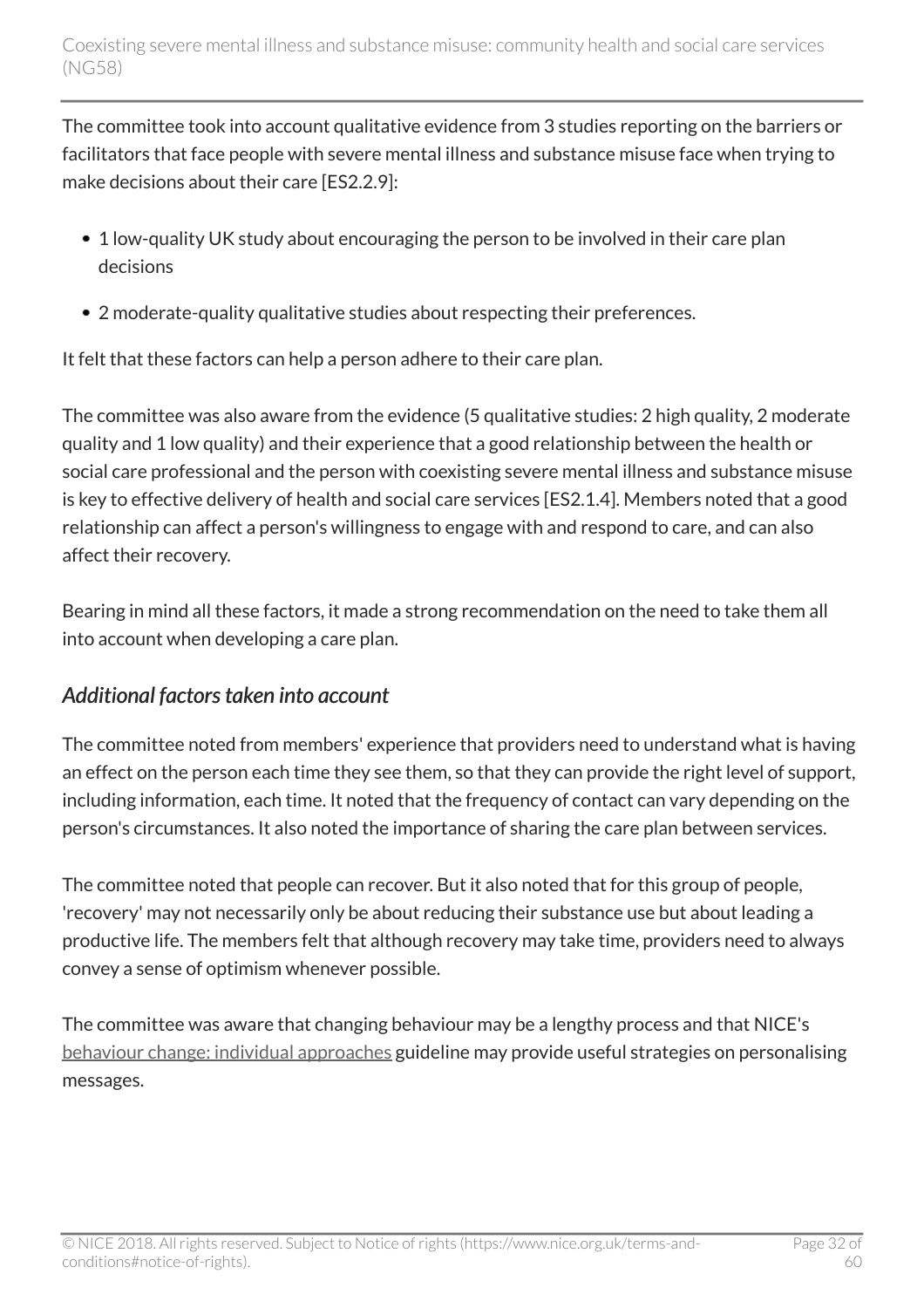#### *Cost effectiveness*

There was no evidence for cost effectiveness for this set of recommendations.

#### **Carers**

The discussion below explains how we made [recommendations 1.2.7 and 1.2.8](http://live-publications.nice.org.uk/recommendations#carers).

#### *Current practice*

The committee was aware of current legislation that entitled carers to an assessment of their needs [\(Care Act 2014](http://www.legislation.gov.uk/ukpga/2014/23/section/9/enacted)).

#### *Evidence*

The committee was aware from the evidence and members' experience, that a carers assessment may be particularly important if the carers are children [ES2.1.9; 1 UK study of low quality]. Members' experience highlighted that a point of contention for carers is that they may not be privy to the person's plans and wishes. Evidence from 2 qualitative studies (1 moderate quality and 1 UK study of low quality) highlighted the barriers faced by families and carers in relation to receiving support for themselves [ES2.2.10]. So the committee developed a recommendation based on the evidence, expert testimony and their expert knowledge to highlight young people and adult carers' needs and ways to support them [review 2, EP2].

#### *Cost effectiveness*

There was no evidence on cost effectiveness for this set of recommendations.

#### *Additional factors taken into account*

The committee was aware, from its own experience, that carers may not be offered the opportunity to decline caring responsibilities that are beyond their capacity when they are being assessed. That is why it is important to highlight that carers may be entitled to further support, even though this is specified in the Care Act.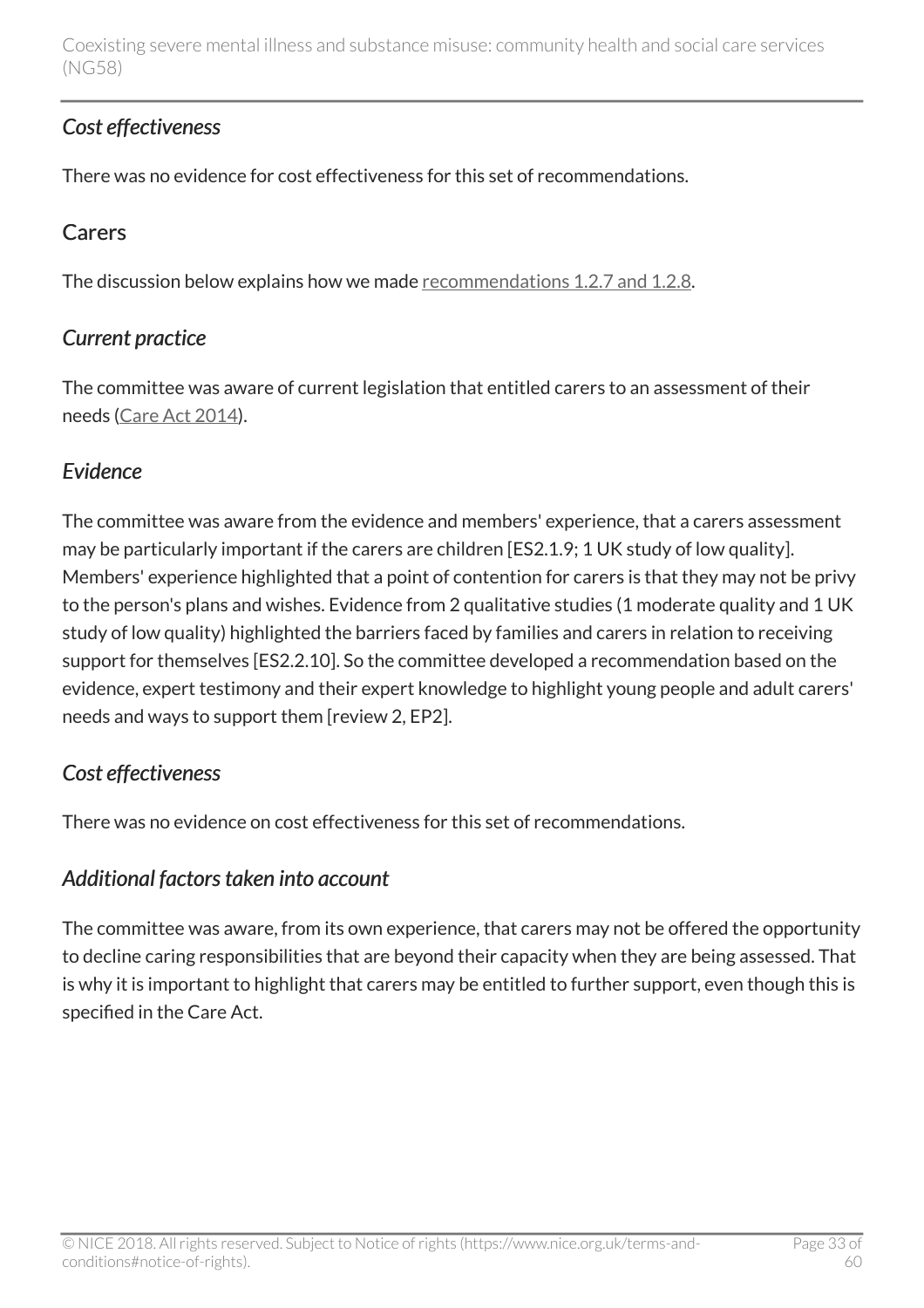## <span id="page-33-0"></span>*Section 1.3 The care plan: multi-agency approach to address physical health, social care, housing or support needs*

### Recommendations 1.3.1 to 1.3.8

The discussion below explains how we made [recommendations 1.3.1 to 1.3.8.](http://live-publications.nice.org.uk/recommendations#the-care-plan-multi-agency-approach-to-address-physical-health-social-care-housing-and-other)

### *Current practice*

Social care needs should be assessed in line with the [Care Act \(2014\)](http://www.legislation.gov.uk/ukpga/2014/23/contents/enacted). Provision of an advocate is in line with this legislation.

#### *Evidence*

The committee noted from the evidence from 1 high-, 4 moderate- and 3 low-quality qualitative studies (including 4 studies in the UK) that the lack of a shared approach between services could act as a barrier to providing health and social care services [ES2.1.7]. The committee heard from an expert on local partnership working and experts working with people with coexisting severe mental illness and substance misuse who are homeless [EP1, EP2]. The experts highlighted factors that could help with a coordinated approach.

Based on the evidence, expert testimonies and their own experience, members agreed that important factors in providing a coordinated approach included a shared vision, joint responsibilities and regular communication [ES2.1.7, EP1, EP2].

The committee highlighted the range of agencies or providers the care coordinator in secondary mental health services would need to work with to ensure people receive care for their wider health or social care, housing or support needs. The committee highlighted the physical health, social care, housing and other support needs that need to be considered when developing and reviewing a care plan.

Members reflected on the evidence, expert testimony and their own experience to inform their recommendations on social care, housing and other support needs [ES1.1.9, ES2.2.1, ES2.2.2, EP2]. The committee referred to evidence previously noted in the [discussion for section 1.1](http://live-publications.nice.org.uk/the-committees-discussion#section-11-first-contact-with-services) [ES1.1.9, ES2.2.1]. It also considered the evidence from 2 qualitative studies (1 high quality and 1 moderate) which described the barriers faced by this group in relation to employment support [ES2.2.2].

Members reflected on expert testimony and existing NICE guidelines on a range of health behaviours [EP4]. Based on this and their knowledge and experience they made a weak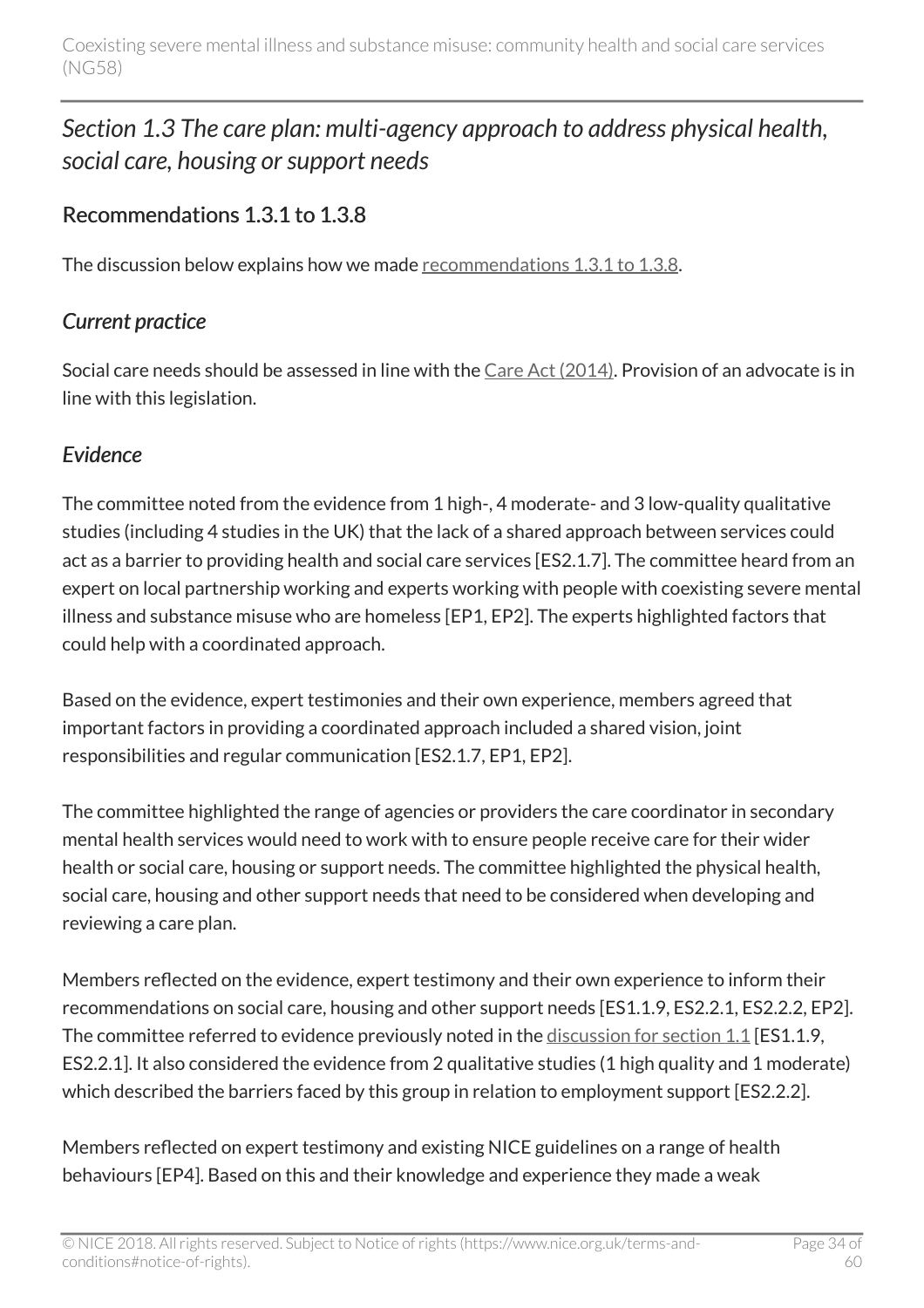recommendation to decide on how a person's physical health could be improved and provided examples of how this may be achieved. This included addressing health behaviours (such as improving diet, quitting smoking or increasing physical activity) and minimising risky behaviours (such as unprotected sex, sharing needles). They realised this is not an exhaustive list and that the care plan may need to address other behaviours.

The committee also noted that care coordinators may need to help people with practical tasks so that the person can look after their own physical health. The examples were based on the committee's expertise on the type of tasks undertaken by care coordinators. So the committee made a weak recommendation on approaches to keep people involved in their care plan.

In addition, the committee noted the importance of encouraging activities to improve physical wellbeing (for example football or walking groups). But it was aware of the risk of widening inequalities if this only reaches people who already use services. The committee agreed that potential inequalities could be addressed by recommending providing inclusive services and strategies to improve engagement.

The committee made a weak recommendation on practical strategies that may help improve uptake of services and prevent relapse. This was based on evidence, expert testimony and the committee's expertise [ES2.2.3, EP2]. The committee was aware from 1 moderate and 1 low-quality study (set in the UK) of barriers or facilitators associated with providing information or training [ES2.2.3]. One moderate-quality study showed supporting people to develop self-care skills helped with daily living. The committee used this evidence combined with their experience to give other examples of practical skills to include in the recommendation.

### *Additional factors taken into account*

Recommendations on how to encourage use of services and the suitability of different types of support were based on evidence review 2, expert testimony and the committee's expertise. The committee noted that people with coexisting severe mental illness and substance misuse are particularly at risk of being taken advantage of, so it is important to ensure the type of support they are offered is suitable for them [EP2].

The committee was aware from members' experience and expert testimony that communication between services is often poor [EP2]. The committee was also aware, from members' experience, that people are often discharged early or denied access to services because of missed appointments. There is often a good reason why the appointment was missed – for example, because the person was having side effects from their medication – but this has not been shared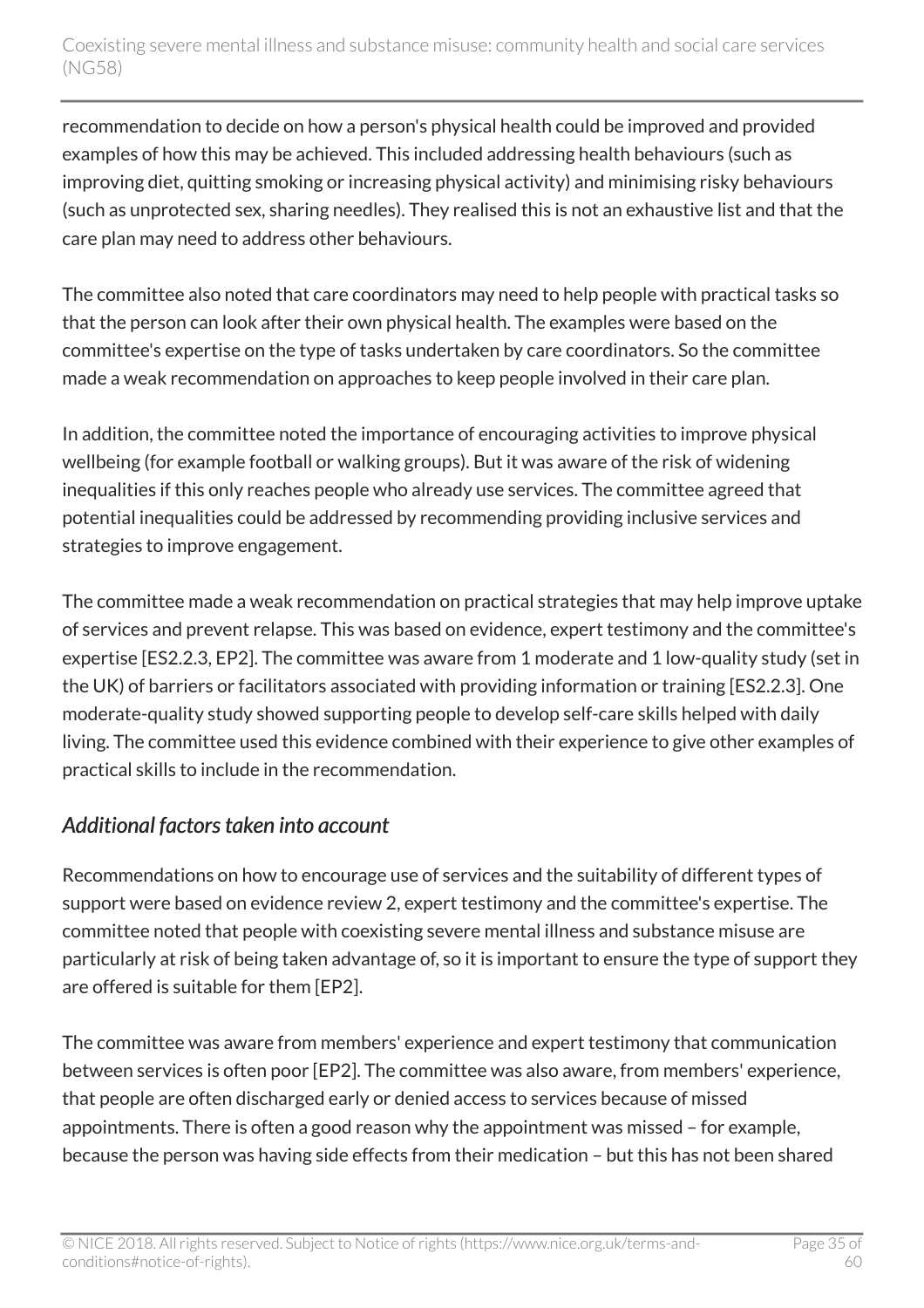among the agencies involved. This was also highlighted in 2 qualitative studies (1 high, 1 moderate quality) in review 2. Members made a strong recommendation, noting that this can be addressed by making sure practitioners communicate and share information with each other, particularly in relation to non-attendance, so that it does not lead to an automatic discharge.

### *Cost effectiveness*

There was no evidence for cost effectiveness for this set of recommendations.

### Review

The discussion below explains how we made [recommendations 1.3.9 and 1.3.10](http://live-publications.nice.org.uk/recommendations#review).

### *Evidence*

Committee members were aware from their experience and from the evidence of the barriers or facilitators associated with an integrated approach to care from 1 high-quality, 6 moderate- quality, and 2 low-quality qualitative studies (2 set in the UK) [ES2.2.6]. They noted from members' experience, expert testimony and the evidence that this could increase engagement and result in positive improvements in health, functioning and wellbeing. Although the UK studies were low quality, the committee felt the findings were relevant because they reflected the views of providers and users in voluntary sector services.

They also noted the importance of different disciplines working collaboratively, and taking part in case review meetings. This was based on the evidence from 8 qualitative studies reporting on barriers or facilitators associated with the management of cases with members of the same team and across different health and social care agencies [ES2.1.7].

The committee noted that the frequency of case review meetings would vary and would involve multidisciplinary team members and several different agencies. This is important to make sure a person's care plan is up to date and relevant. The strong recommendation to review the plan annually was based on the Care Programme Approach. But the committee recognised that this would depend on the person's level of need and circumstances and so recommended review meetings could be more frequent, if needed.

The committee noted the importance of regular monitoring of physical health, including for adverse effects of medications [EP4]. It was aware of strong evidence from 3 UK studies (2 case control and 1 cohort) that people with coexisting severe mental illness and substance misuse are less likely to adhere to medications than those with severe mental illness only [ES1.1.8].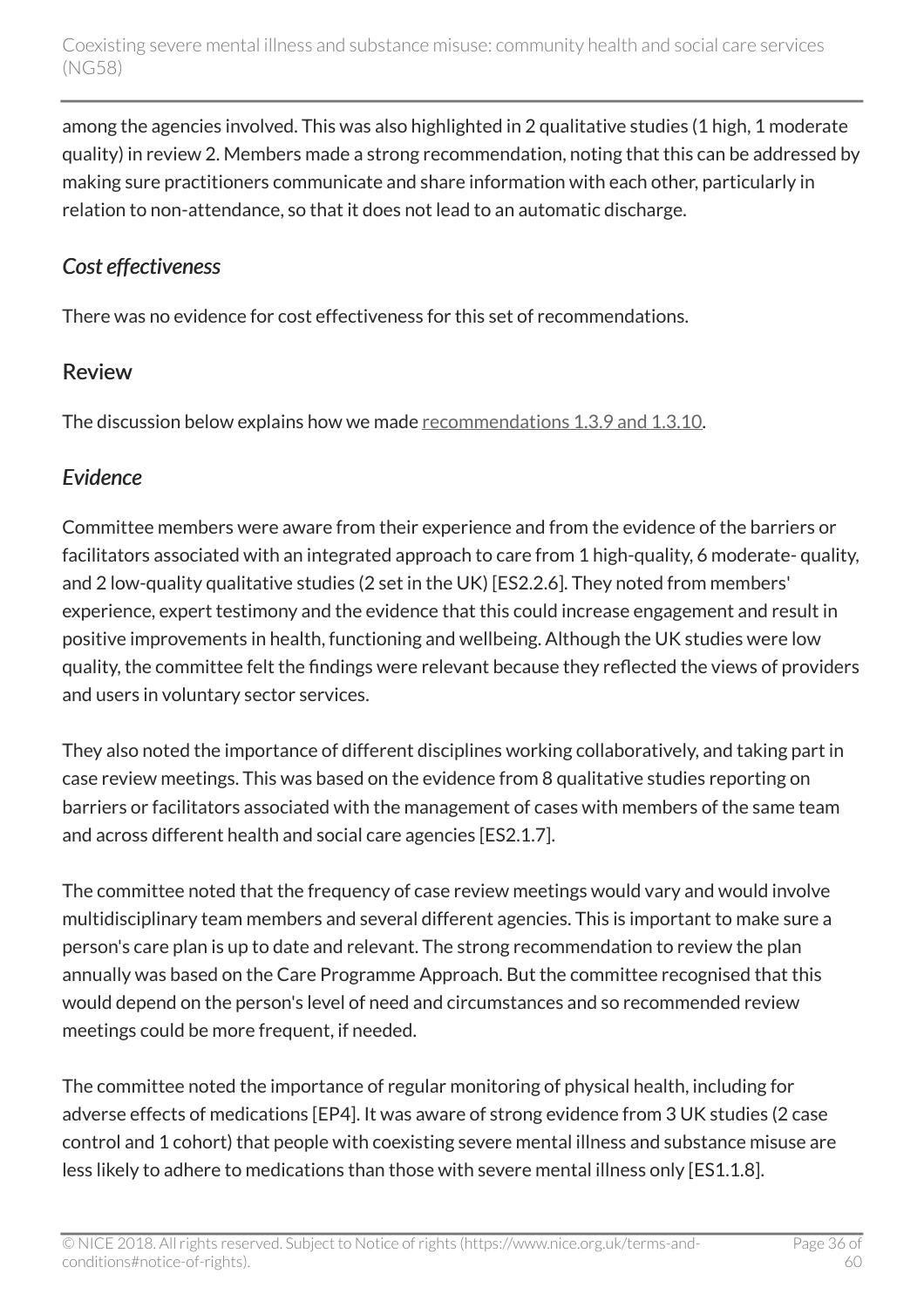The committee heard expert testimony about the side effects of medication and was aware from members' experience that this includes weight gain and other adverse effects [EP4]. Members felt this could be a barrier to adhering to treatment and could have a negative impact on a person's mental or physical health.

Committee members acknowledged that the evidence on working collaboratively and the views expressed in the expert testimony reflected their own experiences of working with people with coexisting severe mental illness and substance misuse [ES2.1.7, EP4]. They noted that changes in circumstances need to be taken into account in a person's care plan and physical health or social care, support or housing needs revised accordingly.

#### *Cost effectiveness*

There was no evidence for cost effectiveness for this recommendation.

### Discharge or transition

The discussion below explains how we made [recommendations 1.3.11 and 1.3.12](http://live-publications.nice.org.uk/recommendations#discharge-or-transition).

## *Current practice*

Committee members noted from their experience that transfer between services and discharge from the Care Programme Approach are key points when a person can lose touch with services.

## *Evidence*

The committee felt that a robust relapse prevention plan and re-entry into the system would help to mitigate the risk of suicide or death from unintentional overdose. The committee agreed that housing needs are a priority before discharge and referred to evidence previously noted in the [discussion for section 1.1](http://live-publications.nice.org.uk/the-committees-discussion#section-11-first-contact-with-services) and [discussion for section 1.3](http://live-publications.nice.org.uk/the-committees-discussion#section-13-the-care-plan-multi-agency-approach-to-address-physical-health-social-care-housing-or) [ES1.1.9, ES2.2.1].

The committee noted that the discharge plan should also include information on managing risky situations because of the challenging nature of working with people who may be intoxicated or in withdrawal. This was based on members' experience and evidence from 2 moderate-quality and 1 low-quality studies [ES2.1.8]. The committee was aware of NICE's guideline on [violence and](http://www.nice.org.uk/guidance/ng10) [aggression](http://www.nice.org.uk/guidance/ng10) and agreed it was a useful source for providers.

Members noted the evidence on challenges people can face when moving between services and felt this was applicable to other key points in a person's life [ES2.2.1]. The committee acknowledged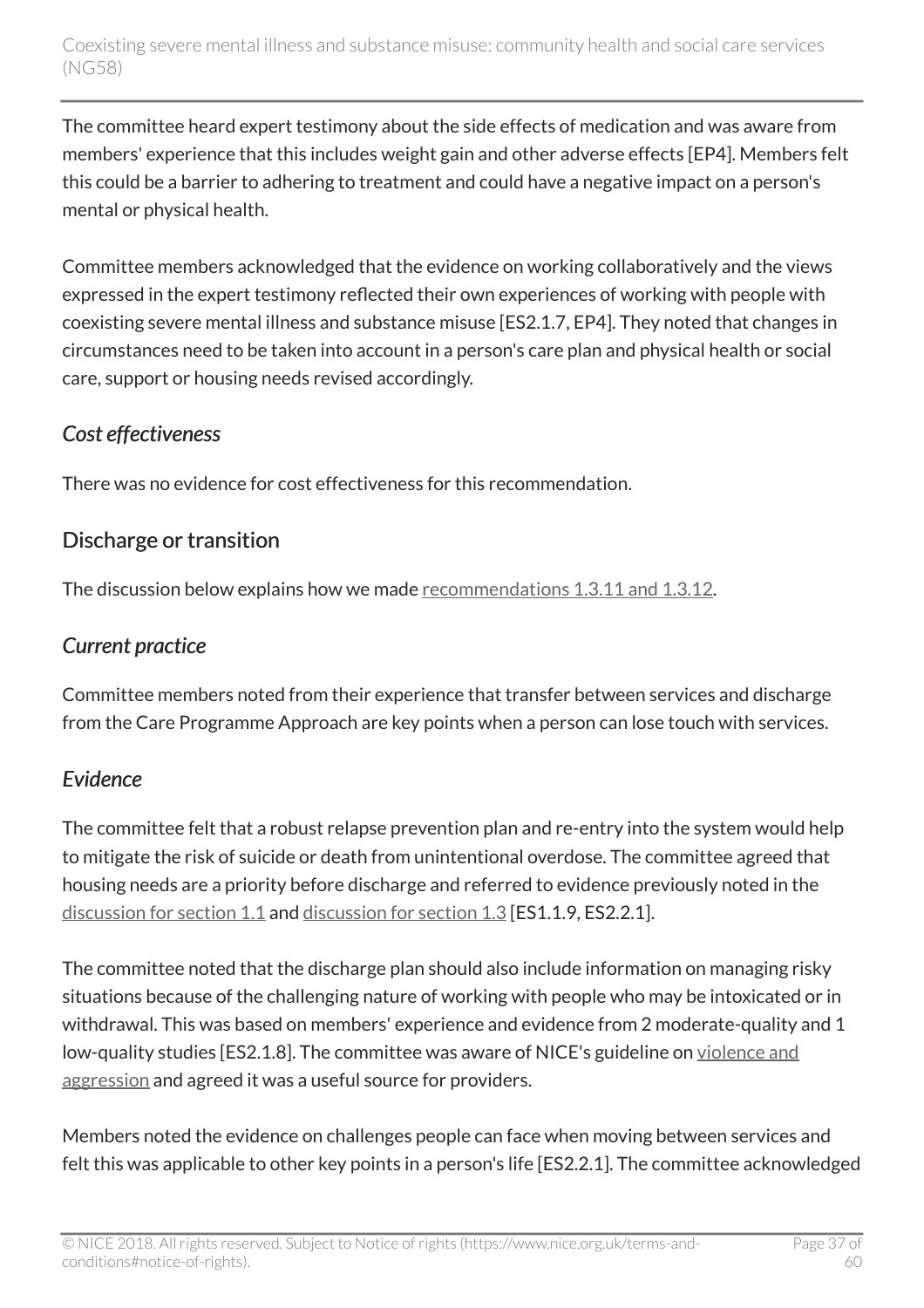the need to take a 'life course' approach. So it strongly recommended that provision for continuity of care needs to be in place when transition between services occurs and at key points in a person's life. This was based on members' experience and evidence from 4 qualitative studies (2 high and 2 moderate quality) [ES2.2.4]. The members highlighted particular groups who may need additional support based on their expertise and existing NICE guidelines.

#### *Cost effectiveness*

There was no evidence for cost effectiveness for this set of recommendations.

### *Additional factors taken into account*

The committee heard expert testimony on the importance of making sure the guideline included the referral of young people to adult services [EP3]. It also reflected on members' experience and noted that groups such as looked after children and older people may need additional help. So handover of care on discharge, or when a person transfers to another service (in consultation with other providers), was included in the recommendation.

The committee agreed that encouraging practitioners to meet at multidisciplinary and multiagency meetings is likely to improve physical health, social care and support outcomes and potentially reduce admissions for crisis care. But it also noted that this may be a new approach for the non-mental health sectors and that releasing staff for these meetings could be problematic without additional resources.

## <span id="page-37-0"></span>*Section 1.4 Partnership working between specialist services, health, social care and support services and commissioners*

## Recommendations 1.4.1 to 1.4.5

The discussion below explains how we made [recommendations 1.4.1 to 1.4.5.](http://live-publications.nice.org.uk/recommendations#partnership-working-between-specialist-services-health-social-care-and-other-support-services-and)

## *Current practice*

The committee noted that although a policy guide in 2002 [\(Dual diagnosis good practice guide](http://webarchive.nationalarchives.gov.uk/20070403003936/http:/www.dh.gov.uk/en/Publicationsandstatistics/Publications/PublicationsPolicyAndGuidance/DH_4009058) Department of Health) had set out the vision for how services and care could be delivered, it was not being implemented. The committee was aware of Public Health England guidance on [Co](http://www.nta.nhs.uk/CEADMMHI-Consultation-Draft-180116.aspx)[existing alcohol and drug misuse with mental health issues: guidance to support local](http://www.nta.nhs.uk/CEADMMHI-Consultation-Draft-180116.aspx) [commissioning and delivery of care](http://www.nta.nhs.uk/CEADMMHI-Consultation-Draft-180116.aspx) [to be published December 2016] which sets out the importance of joint working.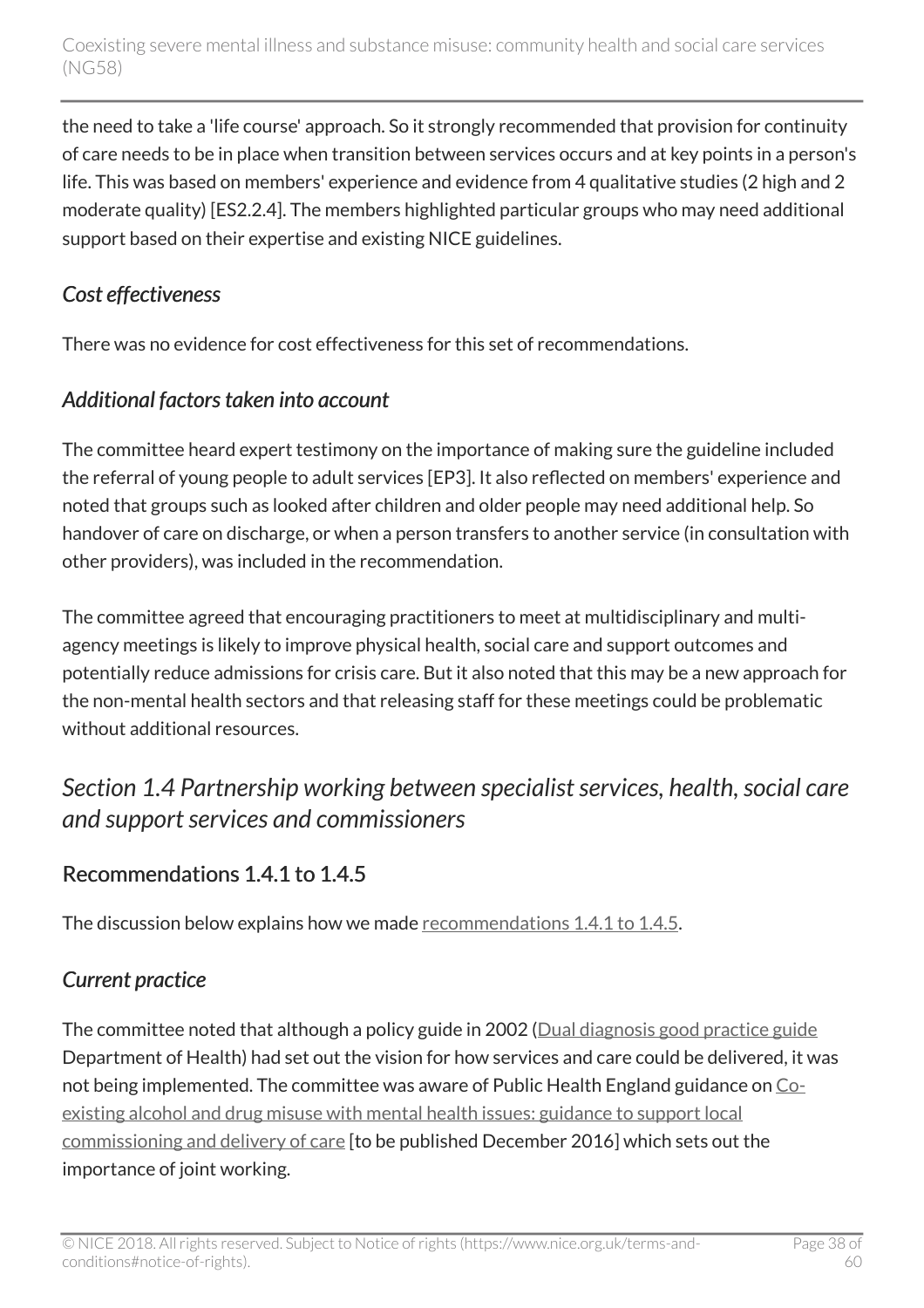The committee discussed the fact that since April 2013 there have been separate funding streams for mental health and substance misuse services, with mental health services funded by clinical commissioning groups and substance misuse services by local authorities. The committee felt this exacerbated a longstanding division between the mental health and substance misuse sectors. It has also led to 2 different sets of organising paradigms for commissioners, which does not serve people with coexisting severe mental illness and substance misuse.

Members also noted that funding for addiction services comes from local authority budgets and is subject to commissioning contracts (which may exclude provision of mental health assessment or prescribing) and competitive tendering.

#### *Evidence*

The committee decided to recommend partnership working because there is a lack of provision of health and social care services for people with coexisting severe mental illness and substance misuse. Where it exists it is often fragmented and inconsistent and this can affect continuity of care. This was based on members' experience and the evidence previously noted in the [discussion](http://live-publications.nice.org.uk/the-committees-discussion#section-12-referral-to-secondary-care-mental-health-services) [for section 1.2](http://live-publications.nice.org.uk/the-committees-discussion#section-12-referral-to-secondary-care-mental-health-services) [ES2.2.4].

The committee noted from the qualitative evidence previously described in the [discussion for](http://live-publications.nice.org.uk/the-committees-discussion#section-13-the-care-plan-multi-agency-approach-to-address-physical-health-social-care-housing-or) [section 1.3](http://live-publications.nice.org.uk/the-committees-discussion#section-13-the-care-plan-multi-agency-approach-to-address-physical-health-social-care-housing-or) that different disciplines working together to support people with coexisting severe mental illness and substance misuse could help with coordinating care. If they work together and share responsibility for this group, the evidence showed it could improve the quality of health and social care services offered [ES2.1.7]. The evidence showed this could be done by joint management of cases and regular communication.

The committee also heard from an expert in local partnership working who described a framework designed to help local areas design and deliver flexible and coordinated services for people with multiple needs [EP1].

The committee noted that there needs to be a strategic framework for services that work with people with coexisting severe mental illness and substance misuse. And that commitment from providers and commissioners is essential for services to collaborate locally.

Based on the evidence, the expert testimony and their own experience, committee members agreed that a cross-sector partnership, with a shared understanding of the problem (based on assessment of local needs) and a shared vision for the future were important factors [ES2.1.7, EP1]. Based on their expertise and expert testimony, they developed a recommendation on how services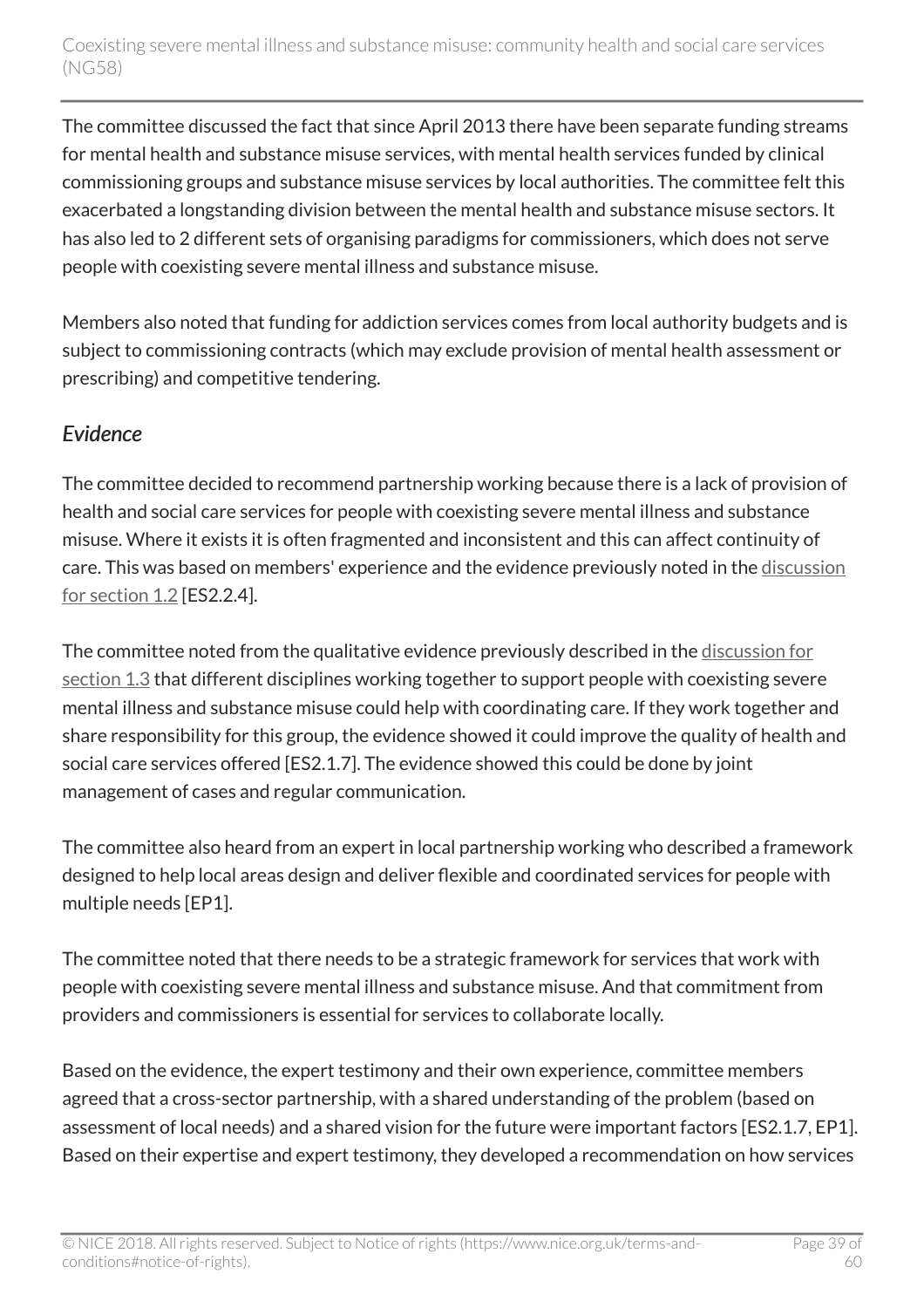need to work together. They also noted the lack of evidence from review question 1.2 on existing care pathways and agreed further research is needed (see [research recommendation 5](http://live-publications.nice.org.uk/recommendations-for-research#5-care-pathway)).

The committee was aware of evidence from review 2 that a lack of policy on referrals has an effect on the organisation and continuity of care. Evidence from 4 qualitative studies conducted in different settings (including 1 UK study set in the voluntary sector) noted that uncertainty on who should make referrals can also have an impact [ES2.1.11].

Committee members noted that the evidence from qualitative studies (previously noted in sections 1.1 and 1.2) was consistent with their experience [ES2.1.10, ES2.1.11]. This showed that pathways were inadequately planned and supported and that movement across a care pathway was often restricted because none of the specialist services took responsibility for this group. They also noted that continuity of care can be interrupted because of changes in the commissioning process or cycle. For example, re-tendering for services can lead to disruption and the need to build new care pathways.

One UK low-quality qualitative study exploring the views of commissioners provided evidence of a facilitator associated with organisation and continuity of care. The study noted that good links between the statutory and voluntary sectors improved outcomes, such as reduced waiting times and delivery of care [ES2.1.11]. This could also help with organisation and continuity of care.

The same study also highlighted that existing resources were stretched and that investment in the non-statutory sector could lead to provision of services not available in the statutory sector [ES2.1.5; ES2.1.6]. But the committee noted that this study was published in 2006. It also noted that commissioning and service provision for addiction services, the demography of people who use the services, treatment and the types of substances used have all changed markedly since 2002.

The committee noted from the evidence that there is no national service configuration in place (review question 1.2). Members acknowledged the importance of including the needs of people with coexisting severe mental illness and substance misuse in the joint strategic needs assessment. They agreed the needs of this group could be included in local strategies (for example, housing, alcohol or drug services and crime prevention). The committee noted that referral processes and pathways need to be in place to ensure this happens – and that a joined up approach would help because this group often falls through the gaps in services.

Committee members also highlighted the importance of prompt access to services, based on their own experience and evidence. This was based on 1 high-, 2 moderate- and 3 low- quality qualitative studies (3 set in the UK) reporting on barriers and facilitators when seeking access to health advice.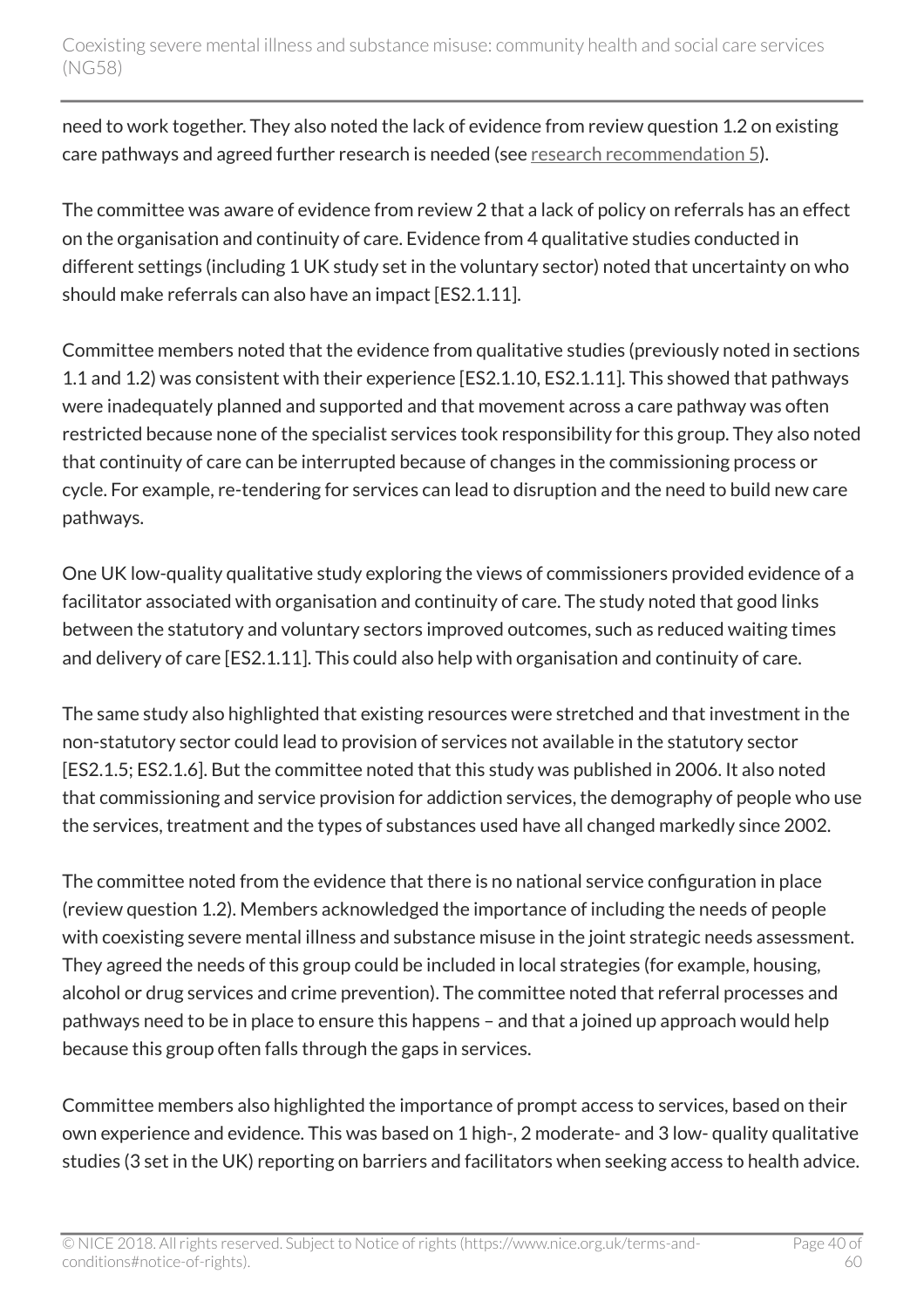Barriers included long waiting lists, and 1 low-quality UK study indicated that direct referrals by alcohol and addictions teams could act as a facilitator [ES2.2.8]. Members agreed that direct referrals may be useful. They noted that direct access to services may be beneficial (compared with, for example, open access drop-in clinics) because this would give the person a sense of continuity of care. In turn, this may also enhance feelings of trust [ES2.2.4].

#### *Cost effectiveness*

There was no evidence for cost effectiveness for this recommendation.

#### Information sharing

The discussion below explains how we made [recommendations 1.4.6 and 1.4.7](http://live-publications.nice.org.uk/recommendations#information-sharing).

### *Evidence*

The committee made recommendations to highlight the importance of information sharing. The committee noted an expert testimony that highlighted that confidentiality is a barrier often faced by voluntary sector as an excuse not to share information [EP2]. The committee also noted the importance of services knowing about other local services and being able to tell people with coexisting severe mental illness and substance misuse or their families or carers about them [ES2.2.3, ES2.2.10]. For example, 1 UK low-quality study set in the voluntary sector noted that GPs were unaware of local community groups that people with coexisting severe mental illness and substance misuse could use [ES2.2.3].

### *Cost effectiveness*

There was no evidence for cost effectiveness for this recommendation.

## <span id="page-40-0"></span>*Section 1.5 Improving service delivery*

## Making health, social care and other support services more inclusive

The discussion below explains how we made [recommendations 1.5.1 to 1.5.5.](http://live-publications.nice.org.uk/recommendations#improving-service-delivery)

## *Current practice*

The committee observed what appears to be an inequity in the way that people with coexisting severe mental illness and substance misuse are treated by services compared with other groups. It noted that the needs of this group are often not taken into account and they risk being excluded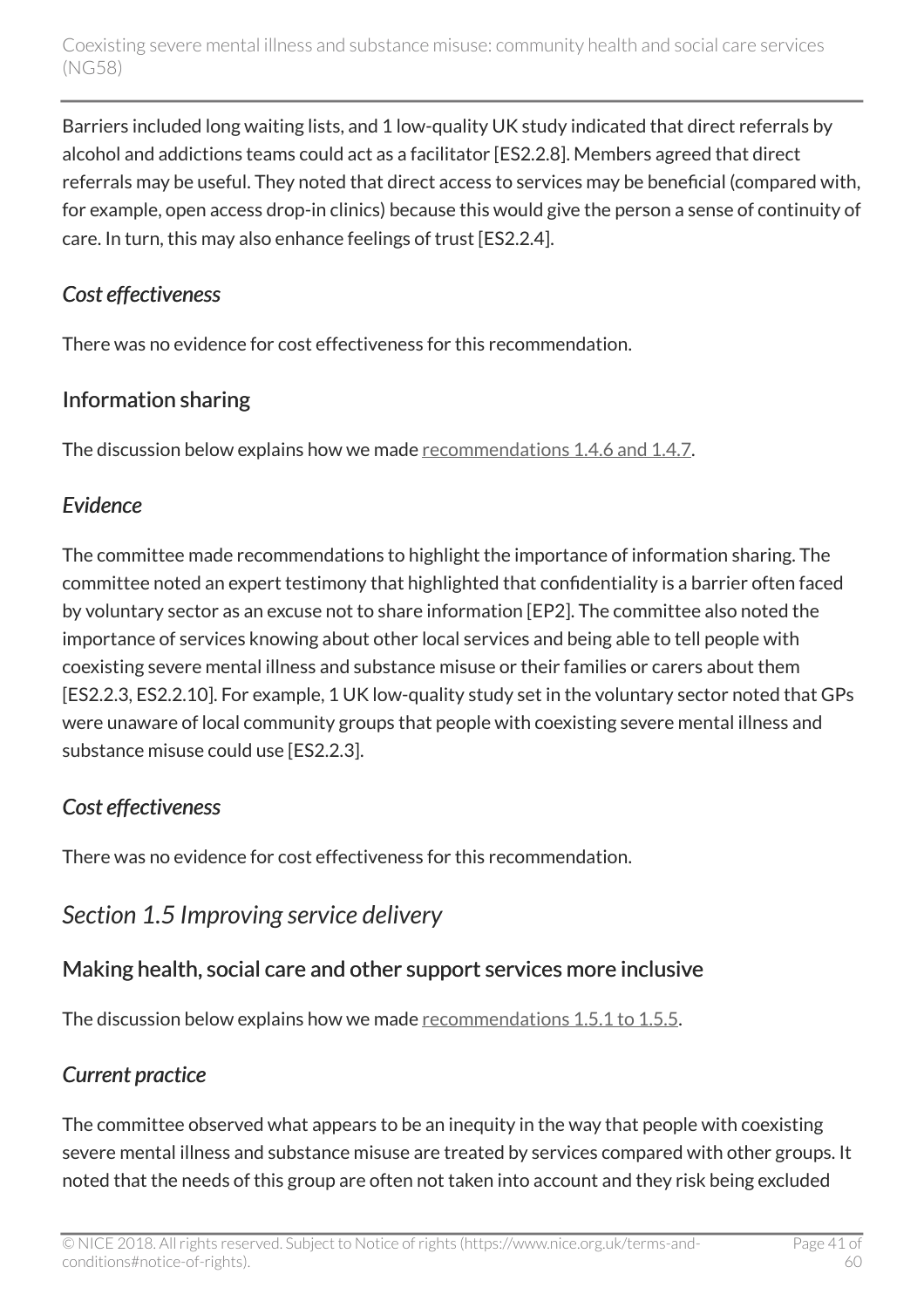from mainstream services. Therefore the committee made a strong recommendation on improving delivery of existing services to make them more inclusive.

#### *Evidence*

Committee members were aware, from their own experience, the evidence and expert testimonies of the benefits of supporting people to participate in improving services [review 1, EP1, EP2]. The committee also noted from the evidence (previously described in the [discussion for section 1.2](http://live-publications.nice.org.uk/the-committees-discussion#section-12-referral-to-secondary-care-mental-health-services)) the importance of involving people with coexisting severe mental illness and substance misuse (and their family or carers), and providing them with information and support [ES2.2.9, ES2.2.10]. The ways in which people with coexisting severe mental illness and substance misuse, and their family or carers, could be involved in design and delivery of services were based on the findings from the review on epidemiology and current configuration [review 1].

The committee noted from its expertise and evidence (previously noted in the [discussion for](http://live-publications.nice.org.uk/the-committees-discussion#section-11-first-contact-with-services) [section 1.1\)](http://live-publications.nice.org.uk/the-committees-discussion#section-11-first-contact-with-services) that people are often passed between services without being provided with appropriate care and support and that this may be because of negative attitudes or stereotyping by staff or services [ES2.1.3, ES2.2.5].

The committee also noted from its experience and the evidence that these factors can lead to a mistrust of professionals, resulting in poor engagement with services [ES2.2.5]. This was based on evidence from 3 (1 high and 2 moderate quality) of the 9 qualitative studies (1 high, 4 moderate and 4 low quality) reporting on barriers associated with access to effective care by trusted professionals. In addition, members agreed that a pessimistic attitude among professionals, about the likelihood of the person staying in the service may also be a contributing factor to the poor service.

The committee was aware from the evidence review on epidemiology that the prevalence of coexisting severe mental illness and substance misuse varied across regions. The evidence showed that semi-rural areas seem to have the highest need [ES1.1.2]. This was based on moderate evidence from 9 cohort studies (4 high, 1 moderate and 4 low quality) and 7 case–control studies (2 high, 2 moderate and 3 low quality) reporting on the prevalence of coexisting severe mental illness and substance misuse among those in contact with secondary mental health services.

Expert testimony suggested there is a high incidence of early psychosis in rural areas, but the committee noted from the evidence that specialist services are mostly in urban areas [review 1, EP3]. The committee agreed not to make a recommendation specifying content or configuration of service delivery by geographical settings. Instead it felt that the most important message was to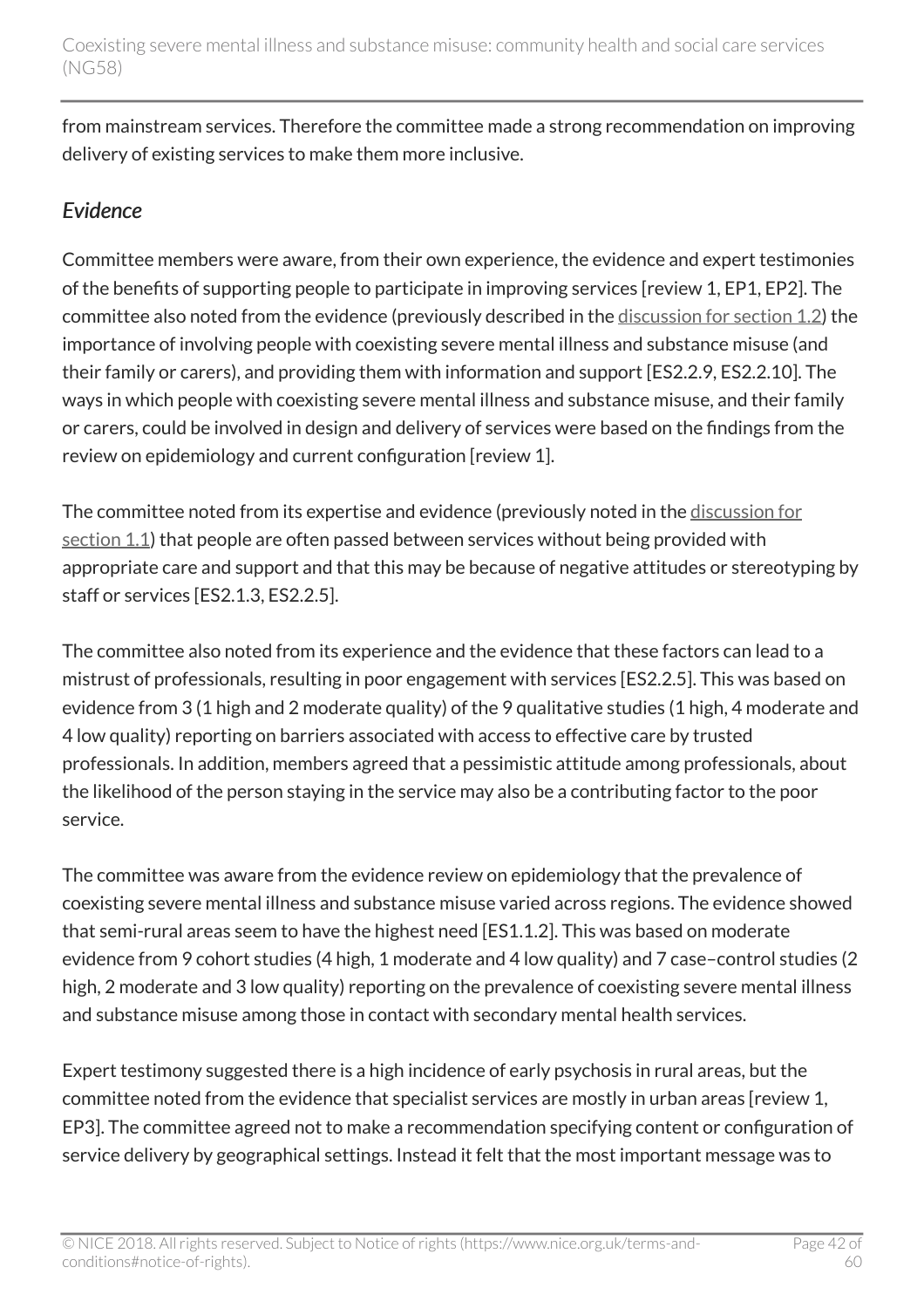ensure that any services needed (as identified by the joint strategic needs assessment) are delivered locally.

The committee made a strong recommendation on locating services in places that are safe and where there is minimal stigma attached to attending. It acknowledged the evidence (1 moderateand 1 low-quality study) on co-location of services (for example, services based in the same facility) was mixed but recognised that there may be stigma in accessing certain services [ES2.1.12]. Committee members were aware from their experience and from expert testimony that people with coexisting severe mental illness and substance misuse are particularly vulnerable. They may be at risk of exploitation (for example, being forced to become sex workers or being taken advantage of in relation to their housing or financial situation). Or they may have experienced trauma (for example, women may have experienced rape) [EP1, EP2]. It agreed that a 'traumainformed' approach would provide the best support for this group.

Members were also aware from the evidence that even if people knew about services, barriers to access included difficulty in contacting or gaining admission to services outside hours, long waiting lists and services not being local [review 2]. The committee considered the evidence review (review question 1.2) on current configuration of services and developed a recommendation highlighting the importance of safety of location, low stigma and flexibility in opening times as factors that can help make services more accessible.

#### *Cost effectiveness*

See the end of this section for details on cost effectiveness.

#### Adapting existing secondary care mental health services

The discussion below explains how we made [recommendations 1.5.6 to 1.5.9.](http://live-publications.nice.org.uk/recommendations#adapting-existing-secondary-care-mental-health-services)

### *Current practice*

The committee was aware of moderate evidence from 13 UK studies (2 high, 9 moderate and 2 low quality) that there were inconsistencies in the current configuration of 'dual diagnosis' services in NHS trusts across the UK [ES1.2.1]. These inconsistencies lie in several areas, including sources of funding, structure of services, type of staff members, services delivered and coordination of care. The committee considered the evidence on configuration of services and observed there were few specialist services for adults [ES1.2.1].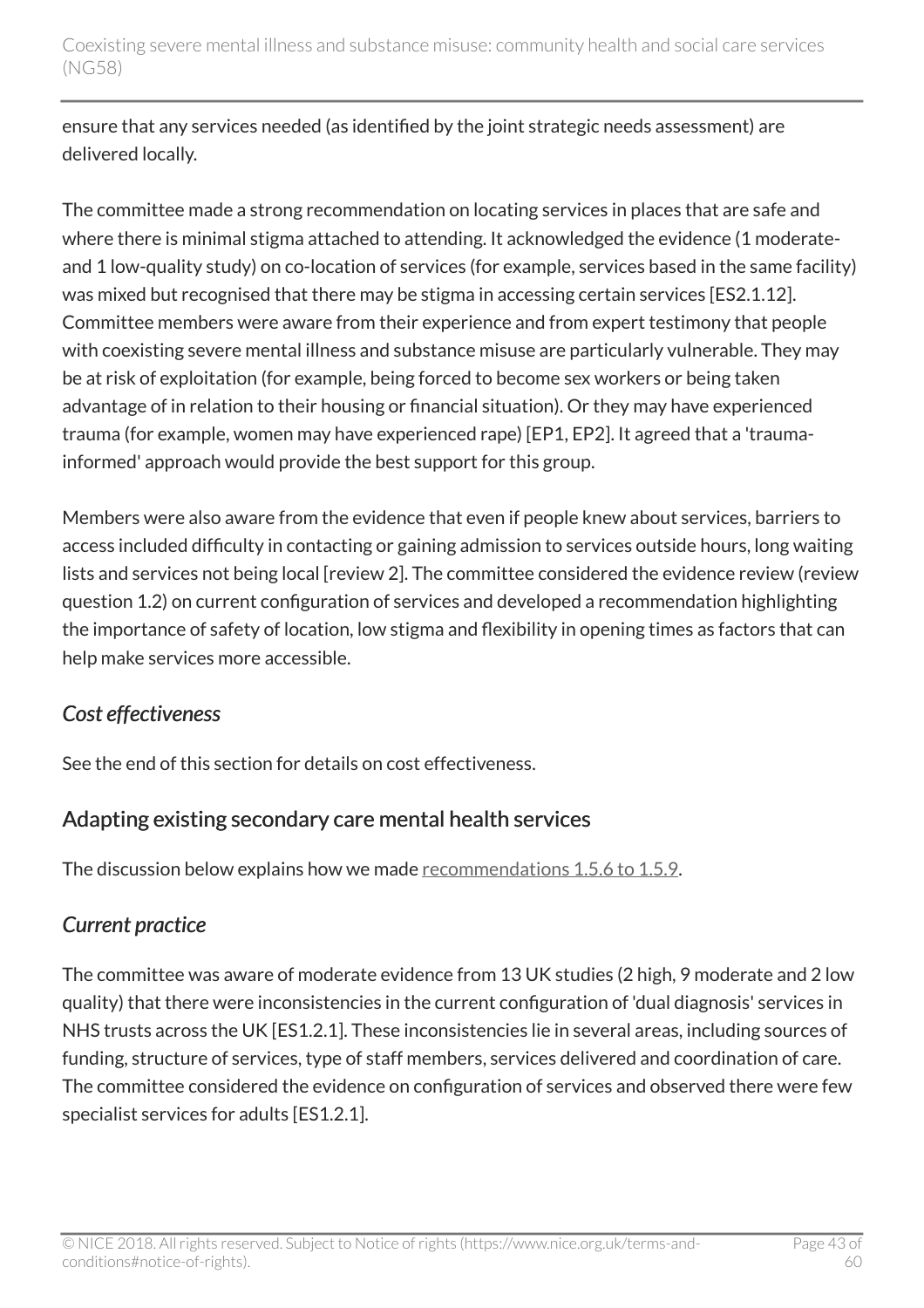The committee agreed that the recommendations for specialist services (secondary care mental health services and 'dual diagnosis' services) need to focus on improving existing services using the expertise that is available instead of creating a specialist 'dual diagnosis' service. It felt that the standard care delivered in the UK could be improved by increasing the level of engagement people with severe mental illness and substance misuse have with existing services and that existing capacity and resources could be used to deliver this.

#### *Evidence*

The committee made recommendations about the design, delivery and content of the service model, based on the evidence, economic model, expert testimony and members' expertise.

The committee considered the evidence for the effectiveness and efficiency of service delivery models, which included randomised controlled trials (RCTs) and observational studies [ES3.1, ES3.2, ES3.3, ES3.4, ES3.5, ES3.6, ES3.7, ES3.8, ES3.9, ES3.10]. The evidence covered a range of service delivery interventions, showing some positive outcomes and that there was value in what the models were aiming to achieve. However, the members agreed that there was no overwhelming evidence of benefit to indicate a particular model should be recommended.

The committee agreed that there was limited evidence of effect for assertive community treatment and integrated treatment interventions in relation to mental health and substance misuse outcomes [ES3.1, ES3.2, ES3.3]. The committee noted that fidelity to delivery of interventions (whether the intervention was delivered as designed) in the service models was reported for only 5 studies. Where reported, the fidelity was considered to be good.

There was weak evidence for assertive community treatment based on 5 US RCTs [ES3.1]. The committee noted that the assertive community treatment intervention model is no longer used in the US and is rare in the UK. There was moderate evidence from 6 RCTs and 1 observational study (3 studies based in the UK) for integrated treatment interventions compared with treatment as usual [ES3.2]. There was weak evidence from 1 RCT for integrated treatment intervention compared with enhanced assessment and monitoring. The RCTs did not all show a clear evidence of benefit [ES3.3].

There was some improvement in service use outcomes (increase in physical and telephone contact) but members noted that it was debatable whether this was necessarily an evidence of benefit, because the reasons for contacts were not reported [ES3.1]. There was some evidence of effect on social care outcomes such as housing, employment and social functioning [ES3.1].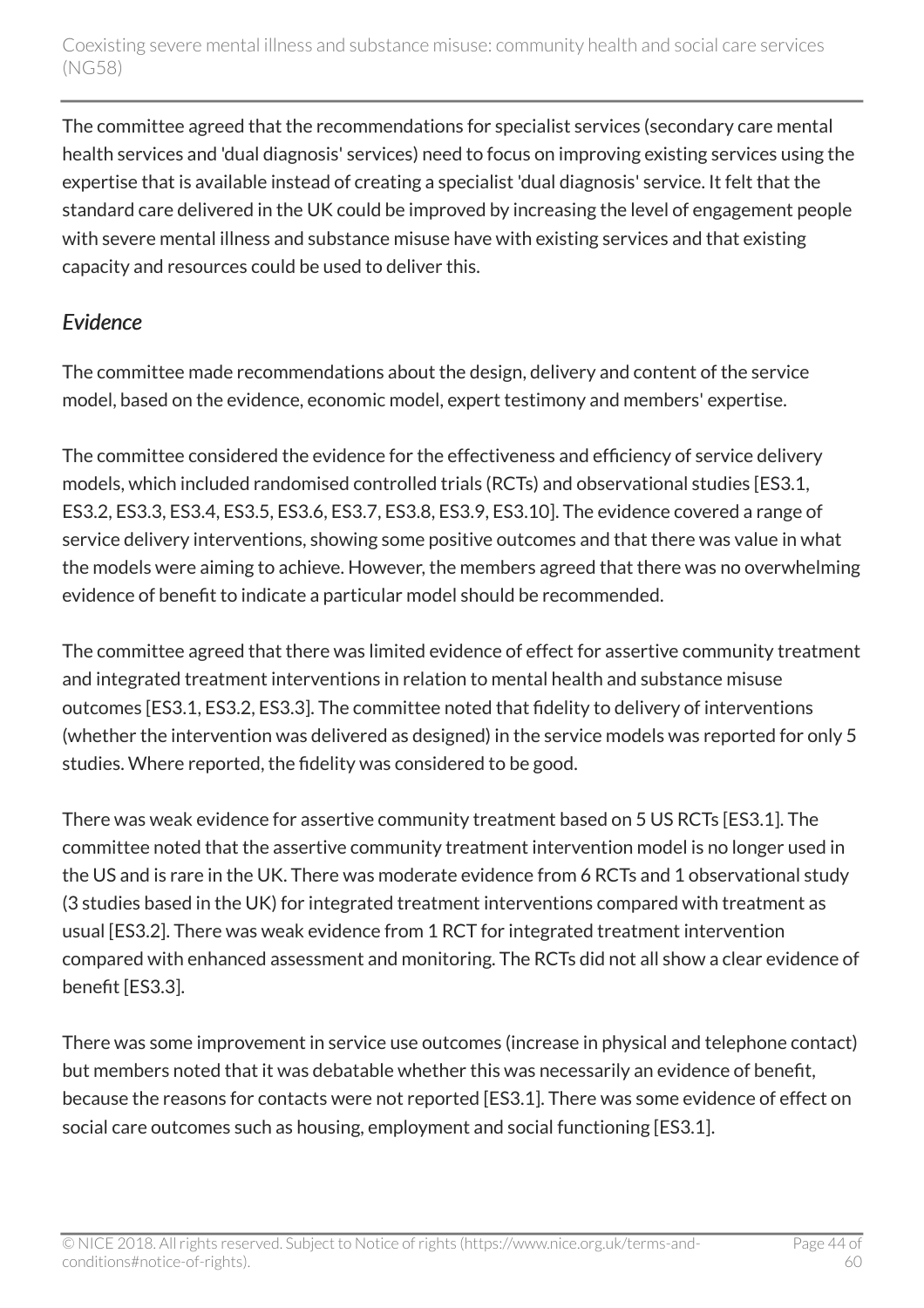The committee felt that although the follow-up in the studies ranged from 24 weeks to 3 years, the length of time needed to observe small improvements can sometimes be 5 to 10 years [ES3.1, ES3.2].

There was moderate to weak evidence from 8 RCTs and 1 non-randomised controlled trial evaluating a range of interventions. The intervention included:

- brokerage case management [ES3.4]
- contingency management [ES3.5]
- time-limited care coordination [ES3.6]
- shelter-based psychiatric clinic [ES3.7]
- staff training [ES3.8]
- supportive housing [ES3.9]
- supportive text messaging. [ES3.10]

The comparator arms were no intervention, treatment as usual or an active comparator.

The committee noted that there was mainly weak evidence from small studies, with short follow-up (ranging from 16 to 78 weeks). Three studies were based in UK and Ireland but most of the evidence was from US. It noted that fidelity to delivery of the intervention was reported in only 2 studies (1 reported as low and 1 as high fidelity). Members discussed the potential value of service models incorporating contingency management, peer support (delivered as part of a care coordination intervention in 1 US study) or text messaging, and considered these further under research recommendations [ES3.5, ES3.6, ES3.10] (see [research recommendation 2\)](http://live-publications.nice.org.uk/recommendations-for-research#2-what-works).

The committee agreed that there was weak evidence for a staff training intervention considered in the review of effectiveness of service delivery models [ES3.8]. It noted that the 2 UK studies were of low quality, the evidence was inconsistent and did not appear to show an overall benefit. In addition, a committee member reflected on their own involvement in delivery of the intervention in 1 of the studies. The committee member noted that there were a number of challenges: staff often moved between services, there was a high turnover of staff, and low fidelity to delivery of the intervention.

The committee agreed not make a recommendation on training because the evidence did not show an overall benefit.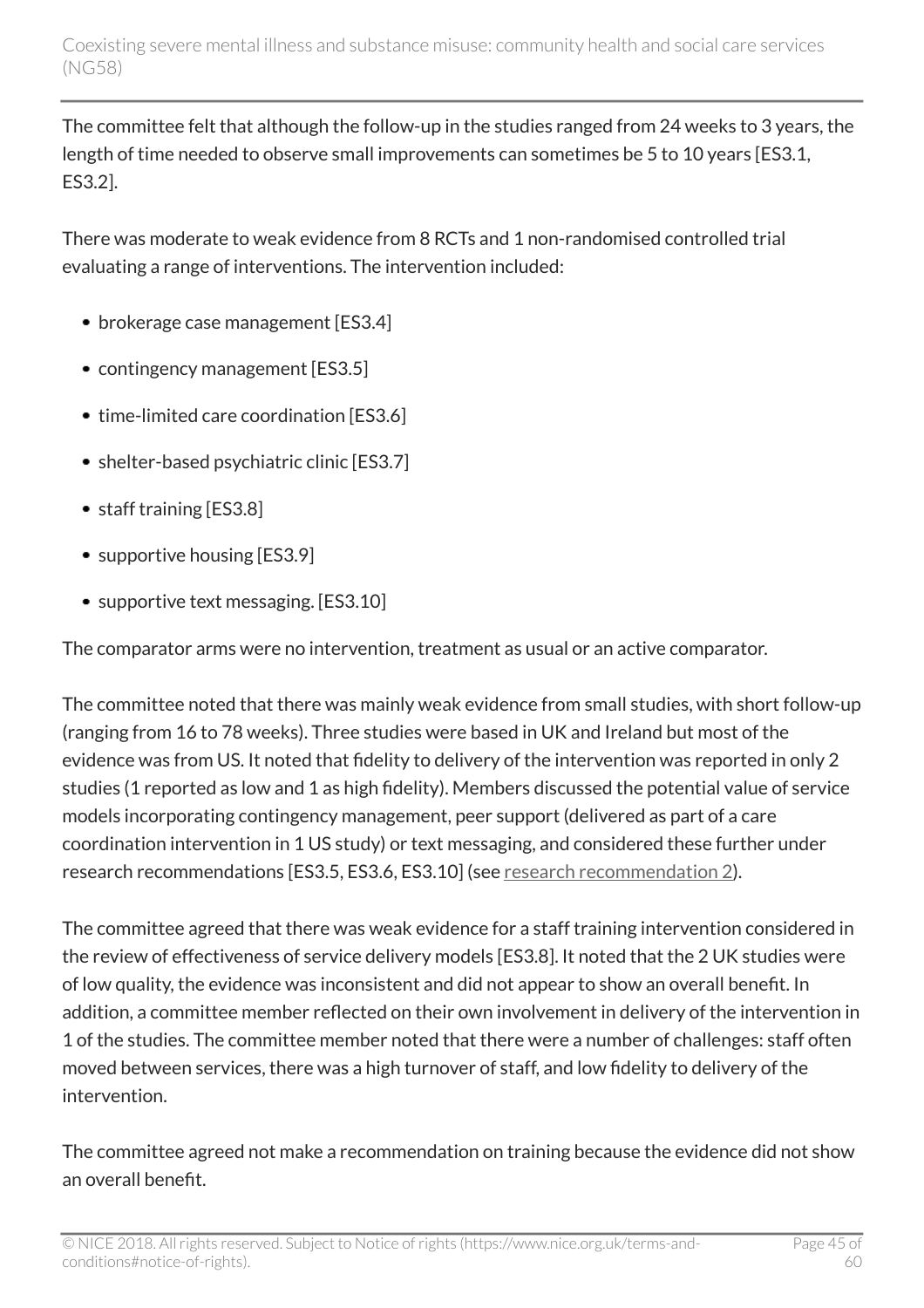The committee agreed there were several gaps in the evidence from review 3 including:

- population (limited evidence on young people and vulnerable groups)
- interventions or measures for example, measures looking at improving accessibility and availability of services
- outcomes (no evidence on physical health outcomes)
- efficiency of service delivery models for example outcomes on accessibility of services (waiting times).

#### *Cost effectiveness*

See the end of this section for details on cost effectiveness.

#### *Additional factors taken into account*

The committee was aware of evidence from 4 qualitative studies (1 moderate- and 3 low-quality studies) of barriers or facilitators associated with integrated services. One low-quality UK study, for example, described mixed views among staff in a specialist 'dual diagnosis' service on whether services should be separate or integrated with mental health or substance misuse services [ES2.1.13]. It noted that there was evidence from the same study indicating that most commissioners felt that integrating services is essential for the effective and efficient delivery of care for people with complex needs. Some commissioners also noted that relationships between different services could be expected to improve if they were required to share budgets and resources.

Committee members felt this finding (published in 2006) should be treated with caution because the funding landscape has changed considerably since 2002. Based on their experience they noted that:

- a third tier of provision may not necessarily meet the needs of people with coexisting severe mental illness and substance misuse, and
- 'integration' in this context should be about joint working and coordinated care rather than developing a specialist service.

The committee noted that there was limited description of the comparator arms (often described as 'treatment as usual') in the studies included in review 3 and that most of the studies were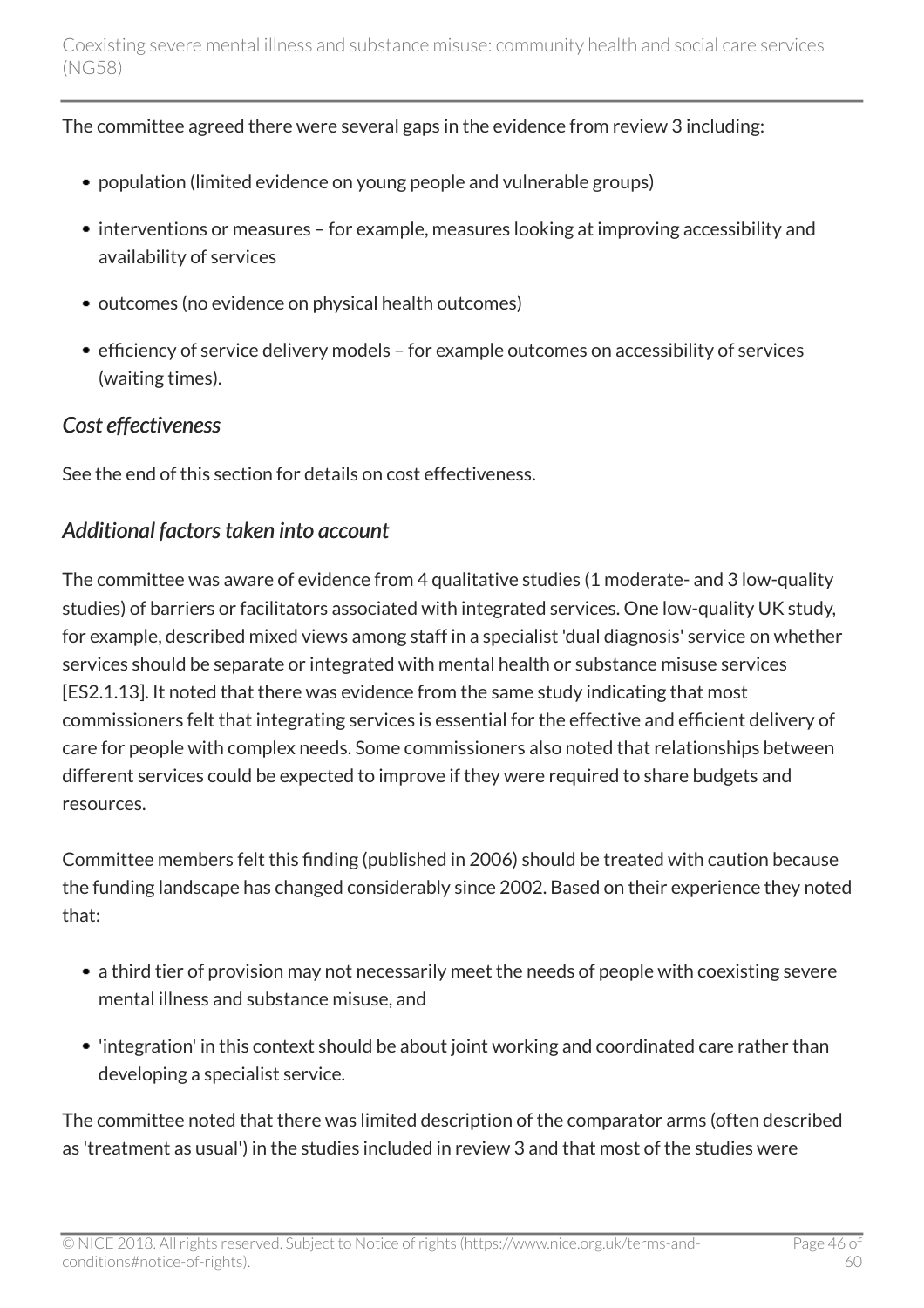conducted in the US. The committee's view was that 'usual care' in the US is likely to differ from that in the UK and the level of 'usual care' in the UK was considered to be of a better standard.

<span id="page-46-0"></span>The committee used members' expert knowledge and the evidence to develop a recommendation on aspects that could be included in a service. This includes interventions that have shown to be effective in NICE guidelines for either severe mental illness or substance misuse. The committee was aware of the Wenze (2015) $^{\text{\tiny{[s]}}}$  study included in the economic model. It reflected on the components of the 'treatment–engagement' sessions in the Wenze (2015) study as well as members' own experience to develop a recommendation on ways to improve engagement.

The committee noted that any recommendation on improving service delivery needs to take into account the needs of those who reach crisis and those who experience a relapse after discharge. This recommendation was based on members' expertise. Members were aware from the evidence and their experience that people's care is often fragmented and that plans need to be in place to allow people to return for additional support after being discharged or losing touch with the system. They noted the evidence on facilitators for consistent care, including from 1 low-quality UK study that highlighted that good aftercare is an important means of preventing relapse [ES2.2.4]. They also noted that the Department of Health's [Mental Health Crisis Care Concordat](http://www.crisiscareconcordat.org.uk/) has information on developing an action plan for people in a crisis.

#### Support for staff

The discussion below explains how we made [recommendations 1.5.10 to 1.5.12.](http://live-publications.nice.org.uk/recommendations#support-for-staff)

### Current practice

It is good practice for care coordinators working with people with severe mental illness who misuse substances to be offered support and supervision in secondary care mental health services. But practice may vary.

#### Evidence

The committee noted the importance of support and supervision from their experience and the evidence from 2 high-, 1 moderate- and 2 low-quality qualitative studies (3 set in the UK) [ES2.1.15]. Because of the complexity of the care coordinator's role, the committee felt it was important to highlight in the recommendation the importance of a support structure for this role.

Committee members were also aware from the evidence that lack of training may act as a barrier to the effective delivery of care [ES2.1.16]. This was based on 10 qualitative studies (2 high, 3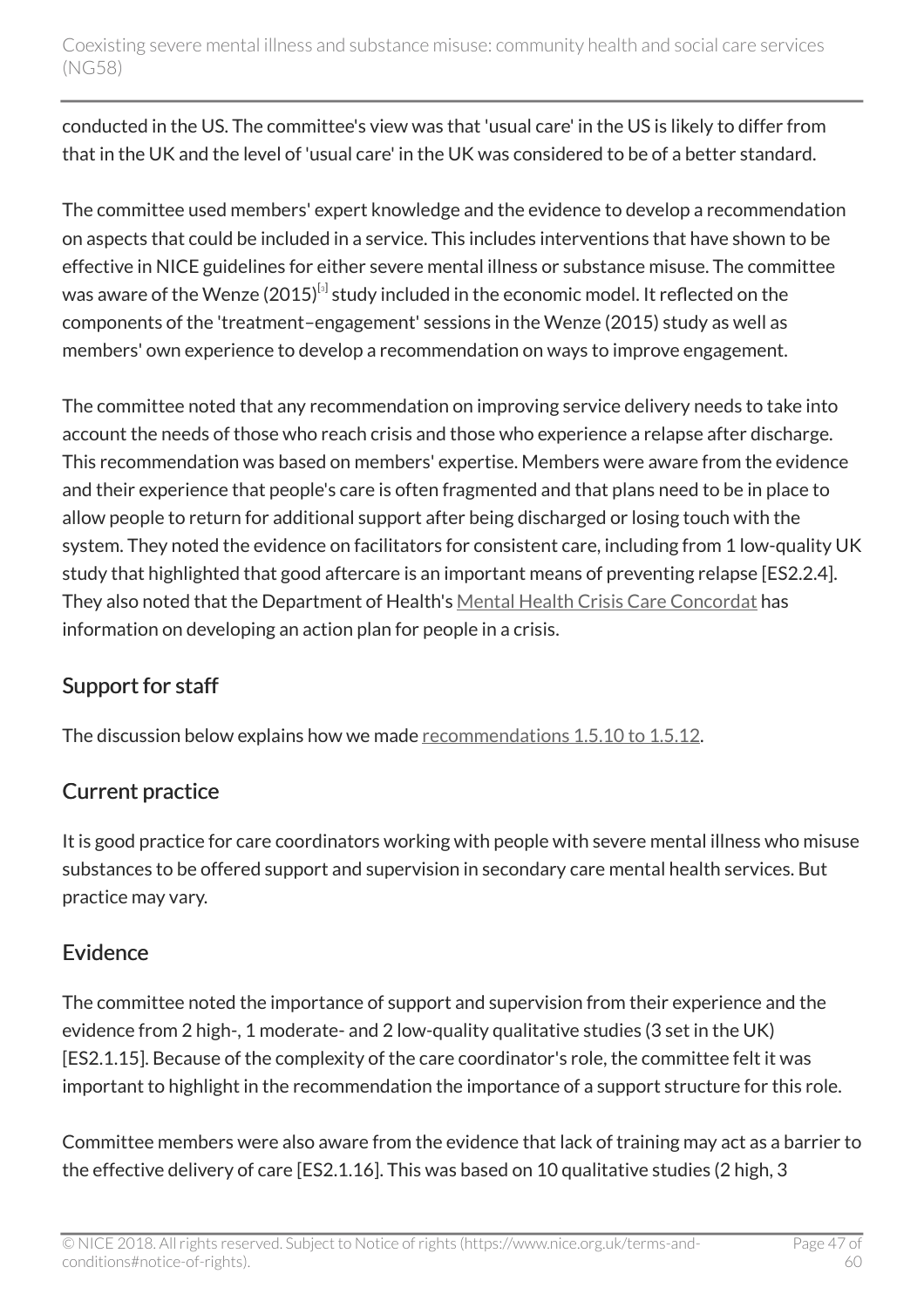moderate and 5 low quality), with 5 studies set in the UK. They also noted from the evidence and their experience that addressing gaps in practitioners' knowledge on substance misuse and mental health can encourage them to establish links with other services and help improve delivery of services.

Evidence from 1 high-, 3 moderate-, and 1 low-quality qualitative studies (2 set in the UK) found that staff having different perceptions of people with drug and alcohol problems, depending on the focus of the service they work in, is a barrier to service delivery and partnerships. This view was consistent among providers and commissioners across various settings [ES2.1.14].

Providers' views across 6 qualitative studies highlighted services not taking responsibility for people with coexisting severe mental illness and substance misuse, and the potential impact of this on meeting people's wider health, social care or support needs [ES2.1.10]. Three of the studies were set in the UK, 1 was of moderate quality and 2 were low quality. The committee noted that although 1 of the UK studies was of low quality it was recent and reflected voluntary sector providers' views. Members drew on the evidence and their own expertise and noted that helping overcome negative attitudes in staff will help make sure people with coexisting severe mental illness and substance misuse are not excluded from services.

Committee members were aware from the evidence from 5 qualitative studies (2 high-, 2 moderate- and 1 low-quality studies) of the importance of establishing good relationships between practitioners and people with coexisting severe mental illness and substance misuse and its impact on delivery of care [ES2.1.4]. They also noted there was high-quality UK evidence from 1 study to show that practitioners perceived that behaviours such as misusing drugs could affect relationships and act as a barrier to delivering care [ES2.1.4].

Based on the evidence and their experience, the committee made a strong recommendation on the need to build services that are tolerant and resilient. It agreed that services need to be able to help people work through relapse, poor attendance or a crisis to ensure they are not discharged too soon.

The committee heard from an expert on a service delivery model in early intervention services [EP3]. It noted that these services offer a more consistent and coordinated approach. That is because the staff working in them have lower caseloads, so can have more contact with the people they work with and provide stability. The committee noted a similar approach needs to be considered for staff who work with people with severe mental illness and substance misuse.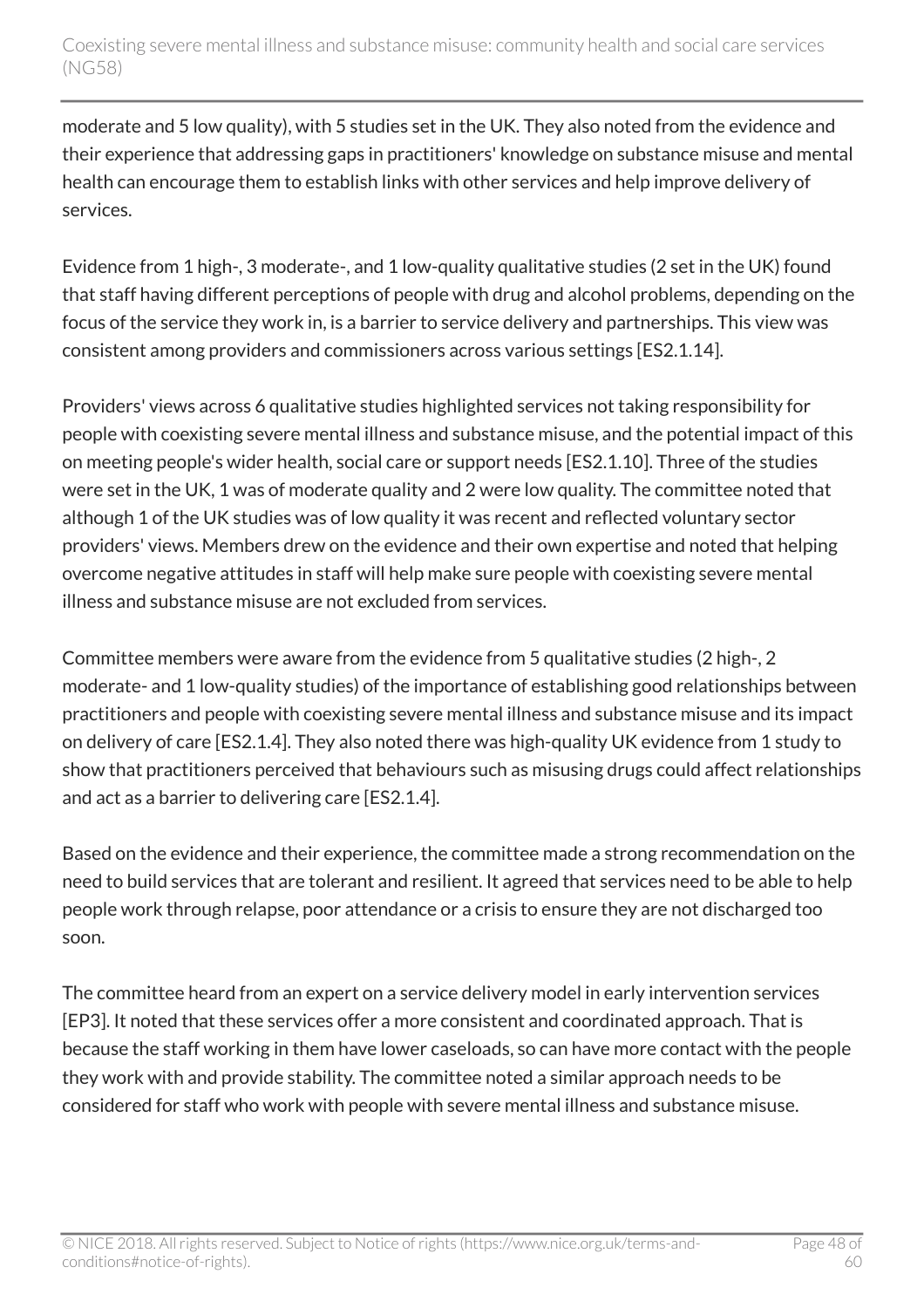Taking into account the evidence, members' experience and expert testimony, the committee made strong recommendations on providing the right kind of support for staff.

#### *Cost effectiveness*

The committee discussed the evidence from the cost effectiveness studies and the economic model when developing the recommendations on improving service delivery.

An economic analysis was undertaken. This comprised a review of existing cost effectiveness studies and a bespoke economic model.

The findings from the review of evidence (from 1 UK and 7 US studies) were inconsistent [ES4.1, ES4.2, ES4.3, ES4.4, ES4.5]. The US studies found that integrated treatment leads to minor cost savings but the UK study found that the intervention resulted in an increase in public sector costs.

In all studies, integrated treatment appears to result in improvement in some outcomes. But economic analyses used different outcome measures, reported as changes on various scales, making comparisons challenging. Three studies adopted before-and-after design, studies used different perspectives and time horizons, only 1 included economic study was judged to be directly applicable, 3 studies were judged to be characterised by minor limitations [++], 4 by potentially serious limitations [+], and 1 by very serious limitations [−]. Overall, there is little evidence to support one service delivery model over another, based on existing economic evidence.

The model was based on 3 studies. The first study, conducted in the US, comprised a treatment–engagement intervention (using resources more intensively than in standard care) for people with bipolar disorder and substance misuse. It was a small study whose health outcome was inconclusive, but yielded resource use data. The remaining 2 studies, both from the UK, were used to estimate baseline admissions rates for people with dual diagnosis.

The model's time-horizon was 1 year only. So increases in life expectancy that might have occurred as a result of an intervention were not included as benefits in the model. Because of the lack of data a further conservative assumption was that wider costs, particularly those falling on the criminal justice system, were not included. Further, the model's measured outcome might not have measured all of the health outcome benefits.

The model showed that an intervention that combined enhanced engagement with standard care would need to reduce relapses by about 12% for the intervention to become cost saving.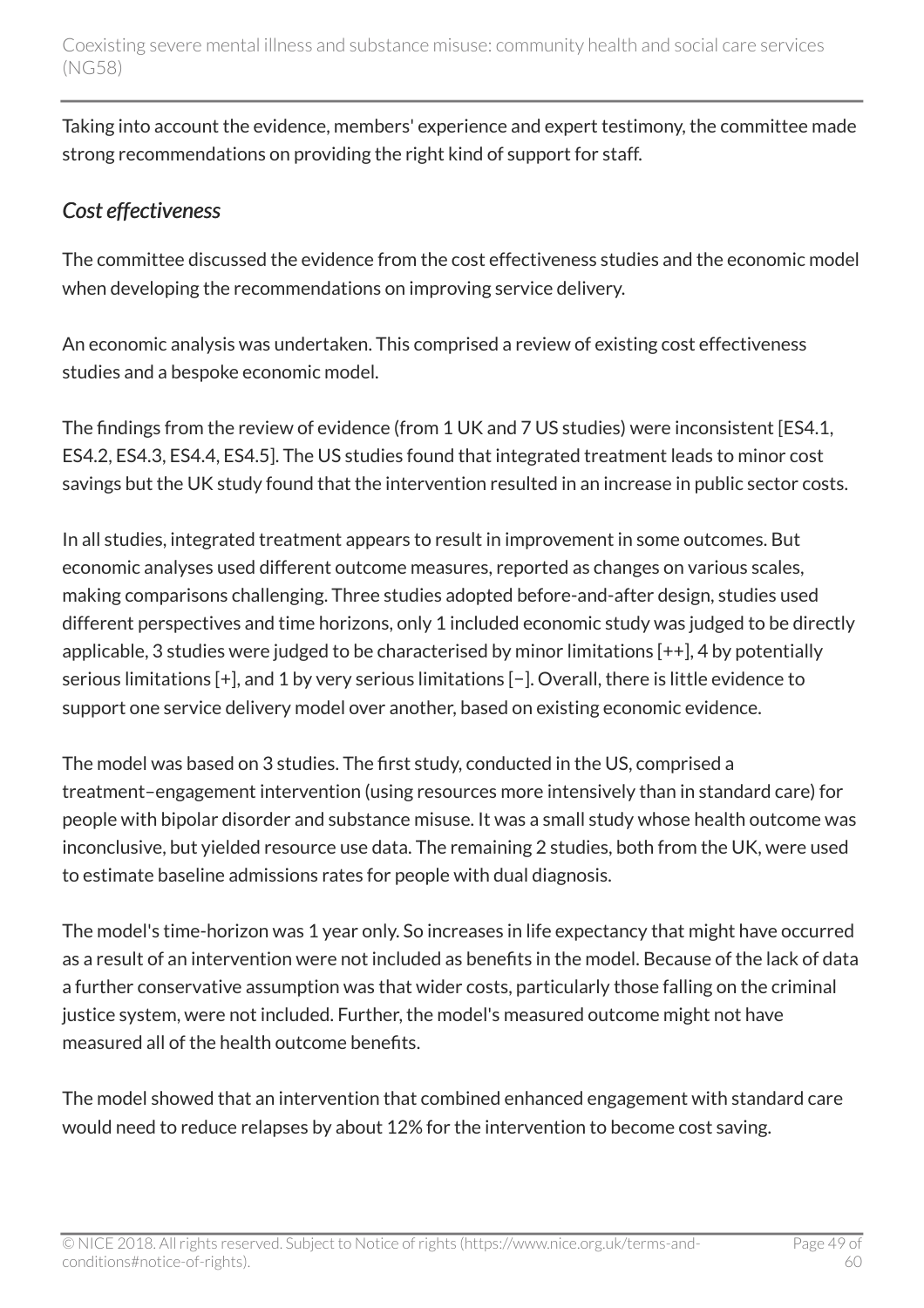The committee members had differing views about whether UK standard care is better than that reported in the US studies. It was felt that standard care in the UK may be more similar to the enhanced intervention modelled.

Assuming standard care in the UK is equivalent to the enhanced intervention modelled, it would be offering better outcomes at the same cost. By definition, that would be a cost effective approach. However, assuming standard care in the UK would need to be enhanced and therefore need additional resources, at a cost of £226 per person and assuming an effect size of 10% the intervention would need to result in a small quality-adjusted life year (QALY) gain of 0.002 (equivalent to 0.73 days in full health) to be considered cost effective at an incremental cost effectiveness ratio threshold of £20,000 per QALY [ES4.6].

Given the results that were obtained even though a number of potential benefits were not considered because of the lack of data (for example on a person's life expectancy, improvement in the substance misuse problem, improvement in the mental health of service users the reduction in health and social care and the criminal justice system costs) the treatment–engagement intervention is very likely to be a cost effective option.

## <span id="page-49-0"></span>*Section 1.6 Maintaining contact between services and people with coexisting severe mental illness and substance misuse who use them*

The discussion below outlines how we made [recommendations 1.6.1 to 1.6.5](http://live-publications.nice.org.uk/recommendations#maintaining-contact-between-services-and-people-with-coexisting-severe-mental-illness-and-substance).

Committee members decided to make recommendations on encouraging people to stay in contact with services and making services accessible. That is because they were aware, from the evidence and their own experience, that this group may find it hard to start or maintain contact with services [evidence review 2, EP2]. Also, their physical health, social care, housing or support needs are not being met.

### Evidence

The committee noted from its experience that it is important to take a long-term, realistic view in relation to involving the person in their care plan and coordinating their care. It noted from experience and evidence (previously noted in the [discussion for section 1.3](http://live-publications.nice.org.uk/the-committees-discussion#section-13-the-care-plan-multi-agency-approach-to-address-physical-health-social-care-housing-or)) that this is particularly true in light of the challenging nature of working with this group [ES2.1.8].

Committee members were aware – from the evidence, expert testimony and their own experience – of the importance of providing continuity and adopting a flexible approach. The committee heard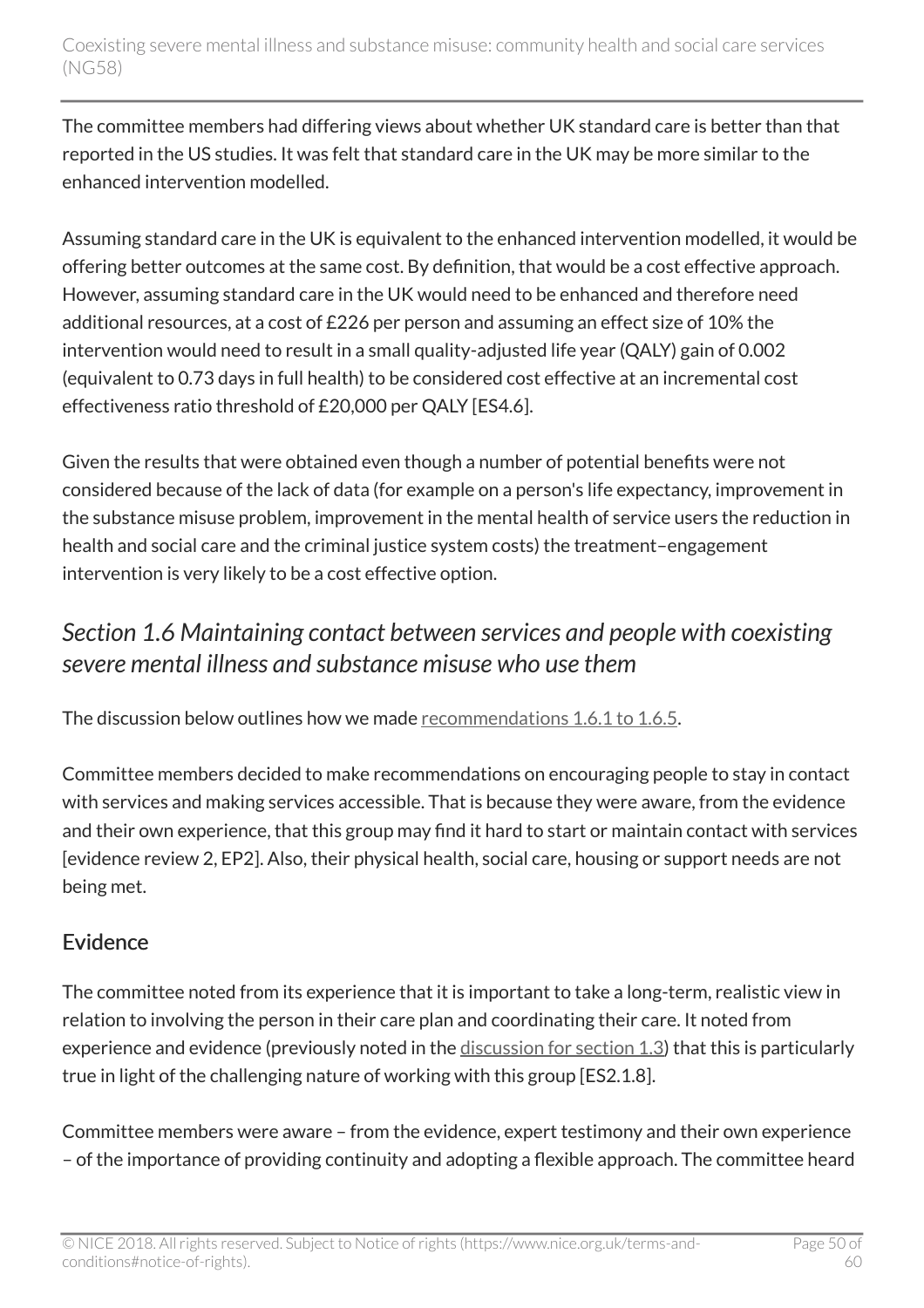from experts working with people who are homeless about a range of methods that could be used to engage and stay in touch with this group [EP2]. The committee also considered evidence from 4 qualitative studies (1 high, 1 moderate, 2 low quality), of which 2 were UK studies [ES2.2.4]. This highlighted that a lack of continuity of care, along with changes in staff, can result in a lack of trust or reluctance to engage with services. It also highlighted that good aftercare was an important aspect of preventing relapse.

Committee members reflected on their experience and the evidence from 8 qualitative studies of mixed quality (2 high, 3 moderate and 3 low). Three of the studies (low quality) were set in the UK. The studies showed that a non-judgemental empathetic approach was needed when encouraging a person to stay in contact [ES2.2.7].

The committee noted barriers to access or uptake of social care or physical health services as highlighted in review 2 [ES2.1.3, ES2.2.1, ES2.2.2, ES2.2.4, ES2.2.5, ES2.1.12]. These included:

- fragmented care
- lack of support during a transition period (for those who had criminal convictions)
- failure to recognise cultural differences
- mistrust of healthcare professionals
- poor links to services
- negative connotations of being labelled as having problems with both mental health and substance misuse
- negative attitudes
- stereotyping or stigma about mental health diagnoses in substance misuse settings or about substance misuse in mental health settings.

The committee was aware from evidence review 2 and members' experience that having continuity of contact encourages people to keep in touch with services. The committee made a weak recommendation on a range of approaches based on members' experience and expert testimony [EP2, EP4].

The committee recognised that everyone with coexisting severe mental illness and substance misuse faces difficulties in receiving care, but it wanted to highlight that some groups are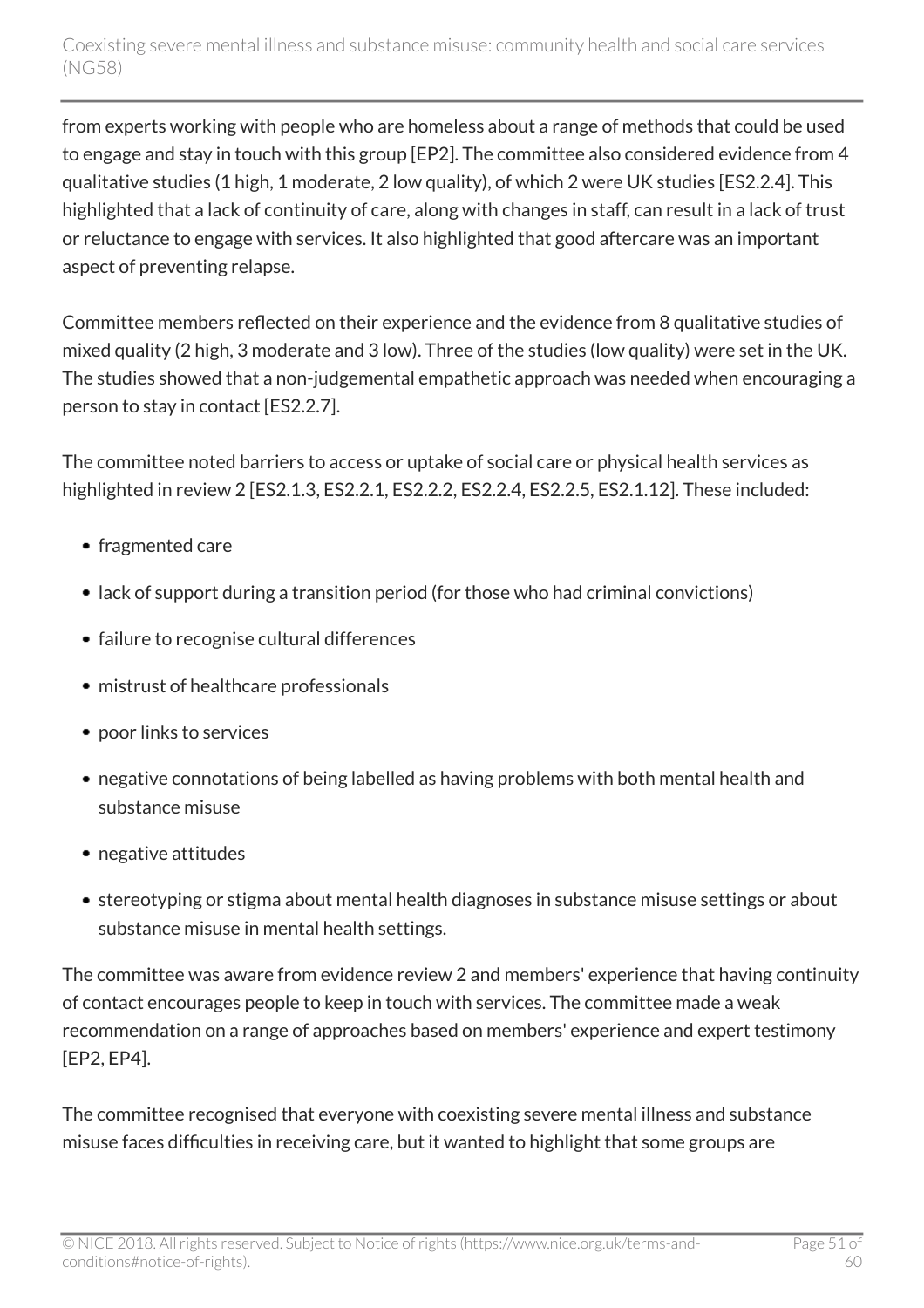particularly vulnerable. It acknowledged that factors contributing to this include not being able get to, or stay in contact with, the services they need [ES2.1.10].

The committee noted moderate to strong evidence from 11 cohort studies and 7 case–control studies on the characteristics of the coexisting severe mental illness and substance misuse population [ES1.1.5]. It noted that it is more common in younger people and men [ES1.1.5]. It also noted that homelessness is a frequent outcome for this group [ES1.1.9]. Members also acknowledged that pregnant women or women who have recently given birth are particularly vulnerable. This was based on their experience and evidence review 2. The committee noted from its experience that people with coexisting severe mental illness and substance misuse frequently have a history of trauma and that this can lead to disruptive attachments and challenging behaviour. It also noted that, from a 'life course' perspective, older people may be a particularly vulnerable group.

The committee noted that the evidence linking ethnicity with coexisting severe mental illness and substance misuse was inconsistent [ES1.1.5]. Apart from age, gender and ethnicity, there was a lack of evidence to show that groups identified in the equality impact assessment are more likely to have a coexisting severe mental illness and substance misuse. This includes, for example: people with a learning disability; teenage parents; Gypsies and Travellers; asylum seekers or refugees; lesbian, gay, bisexual, transsexual or transgender people; and sex workers [ES1.1.5].

The committee was aware from its experience that everyone has a range of social care needs, but noted that the evidence did not identify particular social care needs for groups identified in the equality impact assessment. That includes, for example, those who are socially isolated, on low income, have a history of being 'looked after' or are adopted or have a history of experiencing or witnessing domestic violence and abuse [ES1.1.9].

Although no evidence was identified, the committee was aware from its experience that some groups may be reluctant to engage with, or may encounter difficulties when engaging with, services for people with coexisting severe mental illness and substance misuse. This includes people who are recent migrants, have language difficulties or are from specific religious communities. From an equality perspective, committee members recommended including people with language difficulties.

Although it is not an exhaustive list, the committee highlighted the groups identified in recommendation 1.6.4 based on the evidence, their expertise and expert testimony [ES1.1.5, ES1.1.9, review 2, EP2].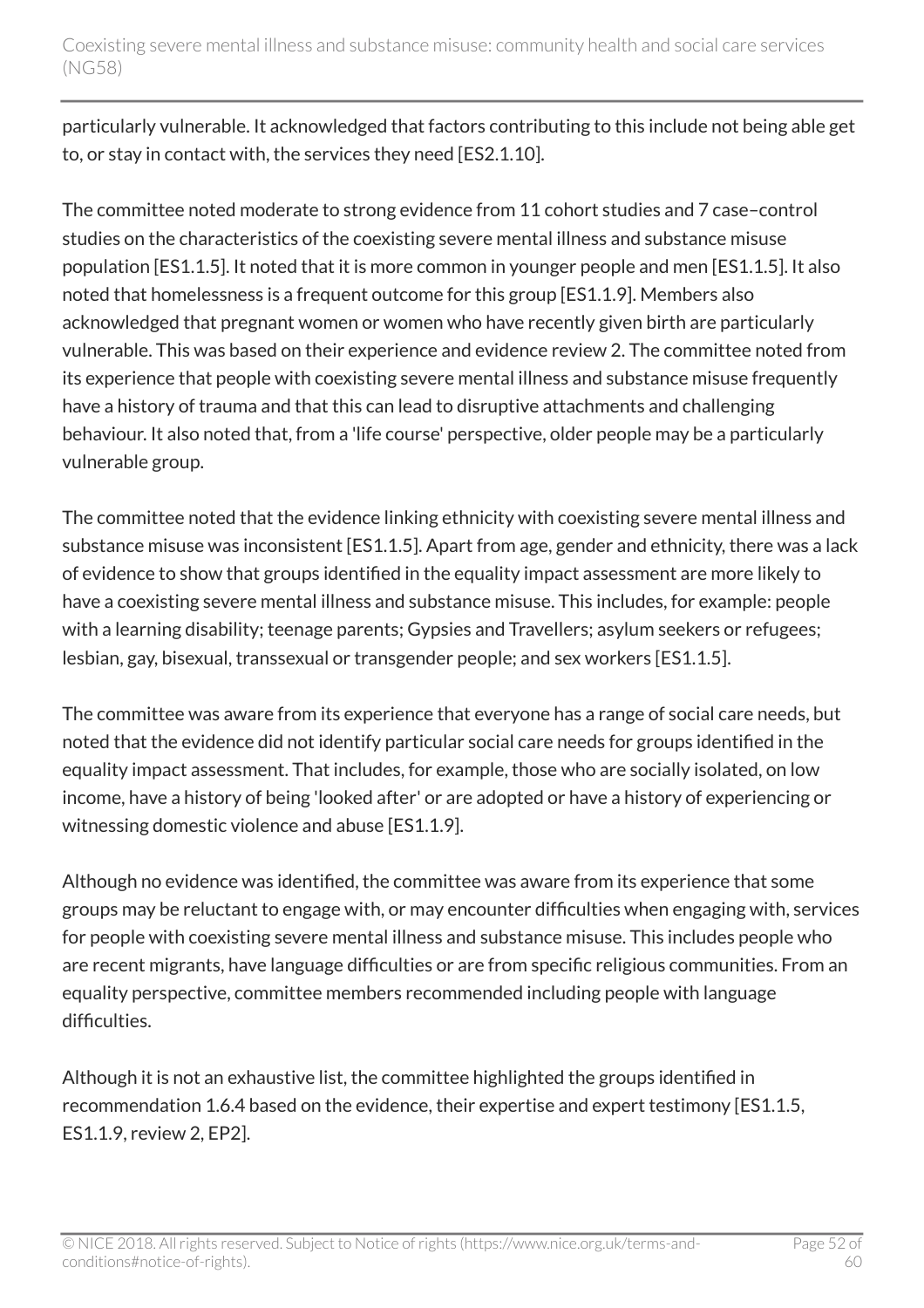The committee noted that, although the evidence from review 2 provided insight into barriers and facilitators to delivery of care, it agreed that research was needed to understand the experience of people at different stages of recovery (see [research recommendation 4\)](http://live-publications.nice.org.uk/recommendations-for-research#4-barriers-and-facilitators).

Committee members were aware, from the evidence and their experience, that lack of emotional support and empathy can be a contributing factor to non-attendance at appointments or loss of contact [ES2.2.7]. They were also aware that non-attendance can often lead to discharge [review 2]. Based on the evidence, their expertise and expert testimony, they made a strong recommendation on actions services can take to ensure that non-attendance or loss of contact is treated as a matter of concern [review 2, EP2].

Committee members reflected on their experience and expert testimony and noted the importance of maintaining contact and reaching out to people to help them remain engaged with services [EP2]. Based on their experience, they made a weak recommendation on the follow-up actions to address non-attendance.

#### *Additional factors taken into account*

The committee noted that maintaining engagement can lead to improved outcomes and may place less burden on crisis care or inpatient admissions.

## <span id="page-52-0"></span>*Other points the committee discussed*

The committee discussed the exclusion criteria in the scope and noted that exclusion of mental health disorders such as eating disorders was a major gap.

The committee noted that criminal justice system settings were excluded from the scope, but was aware of NICE guidelines currently in development on the [mental health of adults in contact with](https://www.nice.org.uk/guidance/indevelopment/gid-cgwave0726) [criminal justice system](https://www.nice.org.uk/guidance/indevelopment/gid-cgwave0726) and the [physical health of people in prison.](http://www.nice.org.uk/guidance/indevelopment/gid-cgwave0729) It also recognised that young people and adults with coexisting severe mental illness and substance misuse who need a safe place to stay may come into contact with people within this setting, for example, the police. The committee noted that resources for helping the police to support people with vulnerabilities are available in the [Crisis Care Concordat](http://www.crisiscareconcordat.org.uk/inspiration/home-office-helping-the-police-to-support-people-with-vulnerabilities/) (Home Office).

The committee considered a range of expertise that would be helpful to inform the development of the guideline and invited expert testimony in early intervention services, primary care, homeless, and local partnership working. The committee also acknowledged other groups (refugees,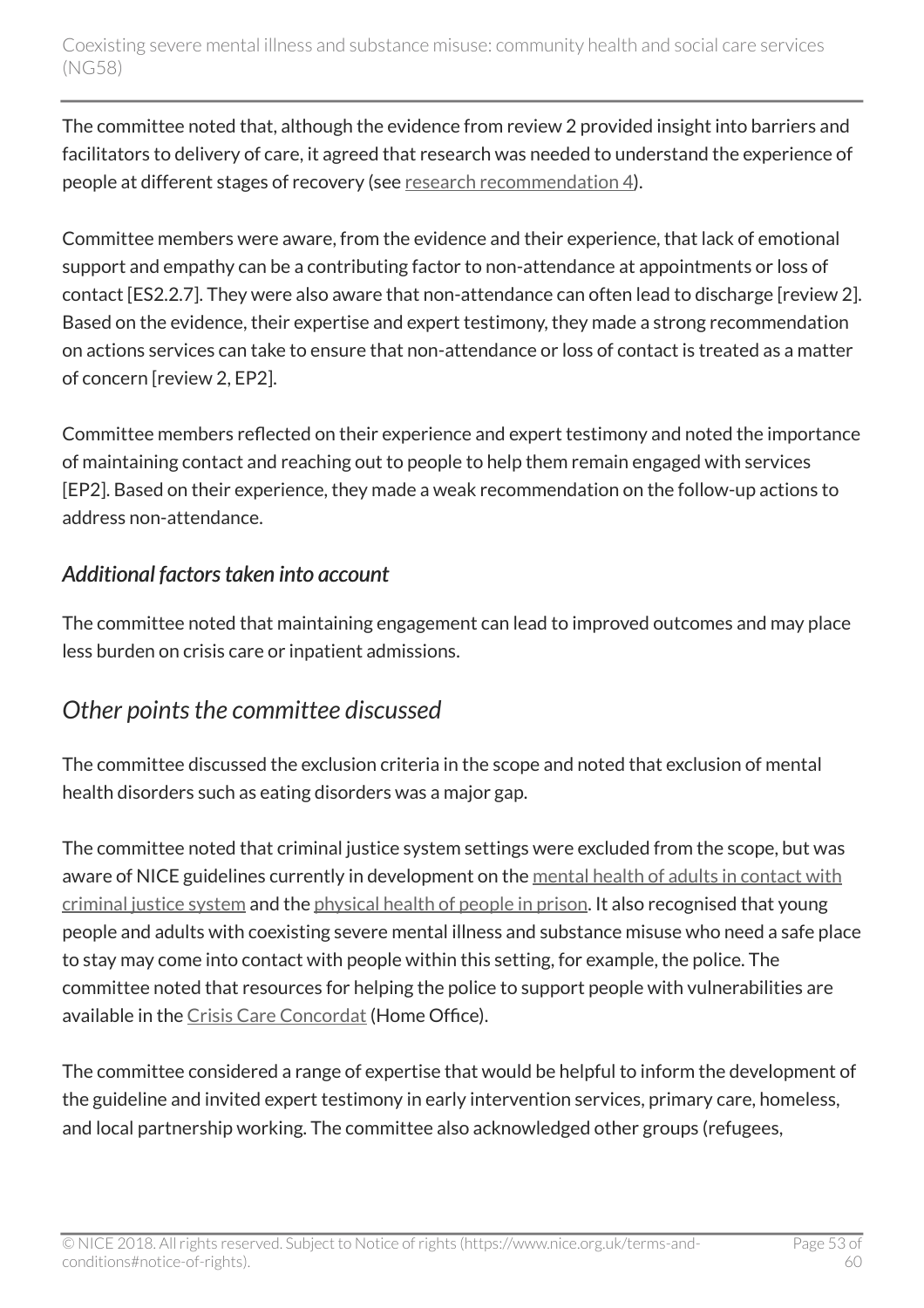veterans) but recognised that there is a general set of needs that would subsume the specific needs of particular populations.

The committee considered all the evidence available in developing this guideline. However some evidence statements provided background information and could not be explicitly linked to recommendations [ES1.1.1, ES1.1.3, ES1.1.4, ES1.1.6, ES1.1.7]. The committee heard from an expert in early intervention services who described a study on contingency management ([CIRCLE](http://www.controlled-trials.com/ISRCTN33576045)) that provided background information and was not linked to a specific recommendation [EP5].

The committee discussed the various forms of support groups or mechanisms for peer support. It was aware of mutual aid organisations including Alcoholics Anonymous (AA), Narcotics Anonymous (NA), Dual Recovery Anonymous (DRA) and SMART recovery and discussed the merit of adding a reference to such forms of support as examples in the guideline recommendations.

It was also aware of the Public Health England guidance ([A briefing on the evidence-based drug and](http://www.drugsandalcohol.ie/21090/) [alcohol treatment guidance recommendations on mutual aid](http://www.drugsandalcohol.ie/21090/)) but noted it was not aware of evidence establishing use of mutual aid in people with coexisting severe mental illness and substance misuse. In addition, because peer support and mutual aid were areas identified for a research recommendation, the committee did not recommend specifying examples of mutual aid groups in the guideline recommendations.

The committee also noted that there is a stigma attached to the term substance 'misuse' but recognised that this term is used in other NICE guidelines.

### <span id="page-53-0"></span>*Evidence reviews*

Details of the evidence discussed are in [evidence reviews, reports and papers from experts in the](http://www.nice.org.uk/Guidance/NG58/evidence) [area](http://www.nice.org.uk/Guidance/NG58/evidence).

Studies reported in evidence review 1 were all based in the UK. For evidence statements derived from evidence reviews 2, 3 and 4 we have noted the number of studies based in the UK in the committee's discussion section. Please refer to the full evidence statements in the evidence reviews on the applicability of the evidence base to the UK.

The evidence statements are short summaries of evidence. Each statement has a short code indicating which document the evidence has come from.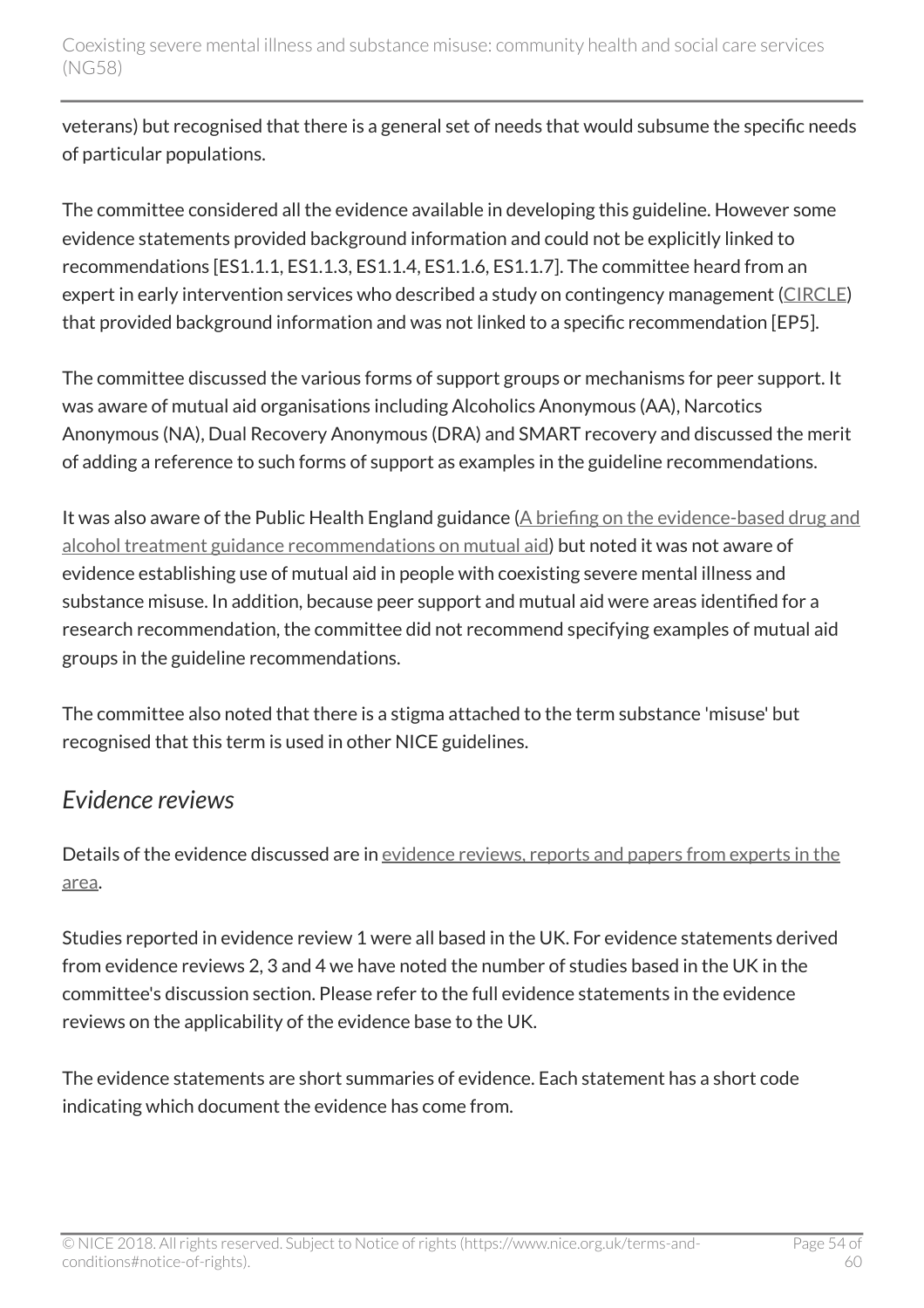Evidence statement (ES) number 1.1.1 indicates that the linked statement is numbered 1 in review question 1.1 of review 1. ES1.2.1 indicates that the linked statement is numbered 1 in review question 1.2 of review 1. ES2.1.1 indicates that the linked statement is numbered 1 in review question 2.1 of review 2. ES3.1 indicates the linked statement is numbered 1 in review 3 and ES4.1 indicates the linked statement is numbered 1 in review 4. EP1 indicates that expert paper 1: 'Local partnership working: examples drawn from the work of the Making Every Adult Matter coalition' is linked to a recommendation. EP2 indicates that expert paper 2: 'St Mungo's: people who have a dual diagnosis and are homeless' is linked. EP3 indicates that expert paper 3: 'Early Intervention in psychosis services' is linked. EP4 indicates that expert paper 4: 'Dual diagnosis among homeless people: primary care perspective' is linked.

If a recommendation is not directly taken from the evidence statements, but is inferred from the evidence, this is indicated by IDE (inference derived from the evidence).

Section 1.1: ES1.1.8, ES1.1.9, ES2.1.2, ES2.1.3, ES2.1.10, ES2.2.1, ES2.2.4; EP2, EP4; IDE

Section 1.2: ES2.1.1, ES2.1.4, ES2.1.9, ES2.1.11, ES2.2.4, ES2.2.7, ES2.2.9, ES2.2.10; EP2; IDE

Section 1.3: ES1.1.8, ES1.1.9, ES2.1.7, ES2.1.8, ES2.2.1, ES2.2.2, ES2.2.3, ES2.2.4, ES2.2.6; EP1, EP2, EP3, EP4; IDE

Section 1.4: ES2.1.5, ES2.1.6, ES2.1.7, ES2.1.10, ES2.1.11, ES2.2.3, ES2.2.4, ES2.2.8, ES2.2.10; EP1, EP2; IDE

Section 1.5: ES1.1.2, ES1.2.1, ES2.1.3, ES2.1.4, ES2.1.10, ES2.1.12, ES2.1.13, ES2.1.14, ES2.1.15, ES2.1.16, ES2.2.4, ES2.2.5, ES2.2.9, ES2.2.10, ES3.1, ES3.2, ES3.3, ES3.4, ES3.5, ES3.6, ES3.7, ES3.8, ES3.9. ES3.10, ES4.1, ES4.2. ES4.3, ES4.4,ES4.5, ES4.6; EP1, EP2, EP3; IDE

Section 1.6: ES1.1.5, ES1.1.9, ES2.1.3, ES2.1.8, ES2.1.10, ES2.1.12, ES2.2.1, ES2.2.2, ES2.2.4, ES2.2.5, ES2.2.7; EP2, EP4; IDE

### <span id="page-54-0"></span>*Gaps in the evidence*

The committee's assessment of the evidence on coexisting severe mental illness and substance misuse identified a number of gaps. These gaps are set out below.

1. Evidence on the characteristics of people with coexisting severe mental illness and substance misuse in the groups identified in the equity impact assessment. This includes: people with a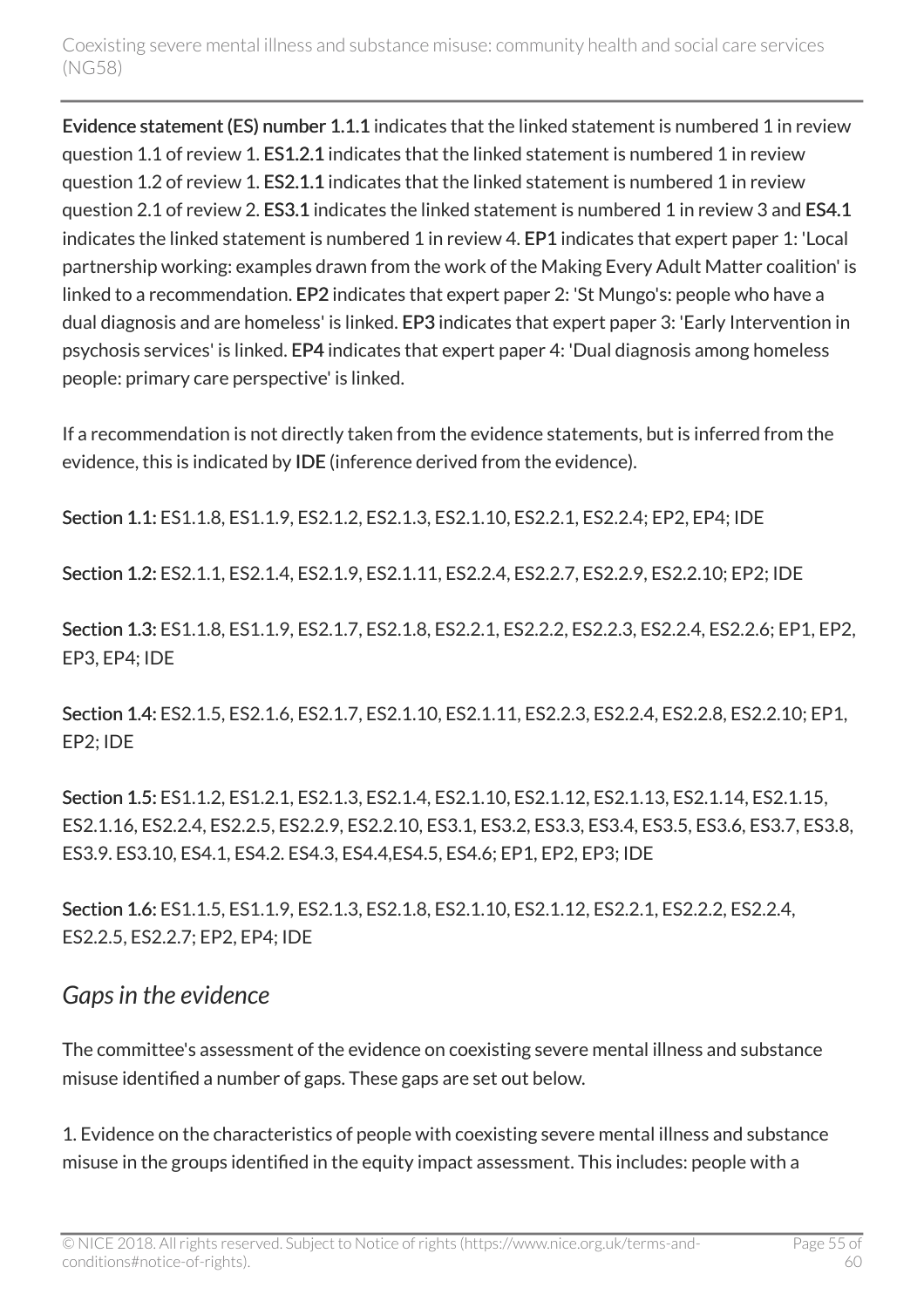learning disability; teenage parents; Gypsies and Travellers; asylum seekers or refugees; lesbian, gay, bisexual, transsexual or transgender people; and sex workers.

(Source review 1)

2. Social care needs of people identified in the equity impact assessment. This includes those who are socially isolated, are on a low income, have a history of being 'looked after' or are adopted, or have a history of experiencing or witnessing domestic violence and abuse.

(Source review 1)

- 3. Views and experiences of:
- a) commissioners

b) primary care practitioners who work with vulnerable groups

c) groups identified in the equity impact assessment (with the exception of young people and exoffenders).

(Source review 2)

4. Interventions or measures assessing efficiency of services (for example, measures looking at improving accessibility and availability of services).

(Source review 3)

5. Different models of service delivery (for example, a comparison of specialist, integrated or separate services) and efficiency of service delivery models.

(Source review 3)

<span id="page-55-0"></span>[[3](#page-46-0)] Wenze SJ, Gaudiano BA, Weinstock LM et al. (2015) [Adjunctive psychosocial intervention](http://www.ncbi.nlm.nih.gov/pubmed/26117247) [following Hospital discharge for Patients with bipolar disorder and comorbid substance use: a pilot](http://www.ncbi.nlm.nih.gov/pubmed/26117247) [randomized controlled trial](http://www.ncbi.nlm.nih.gov/pubmed/26117247). Psychiatry research 228(3): 516–25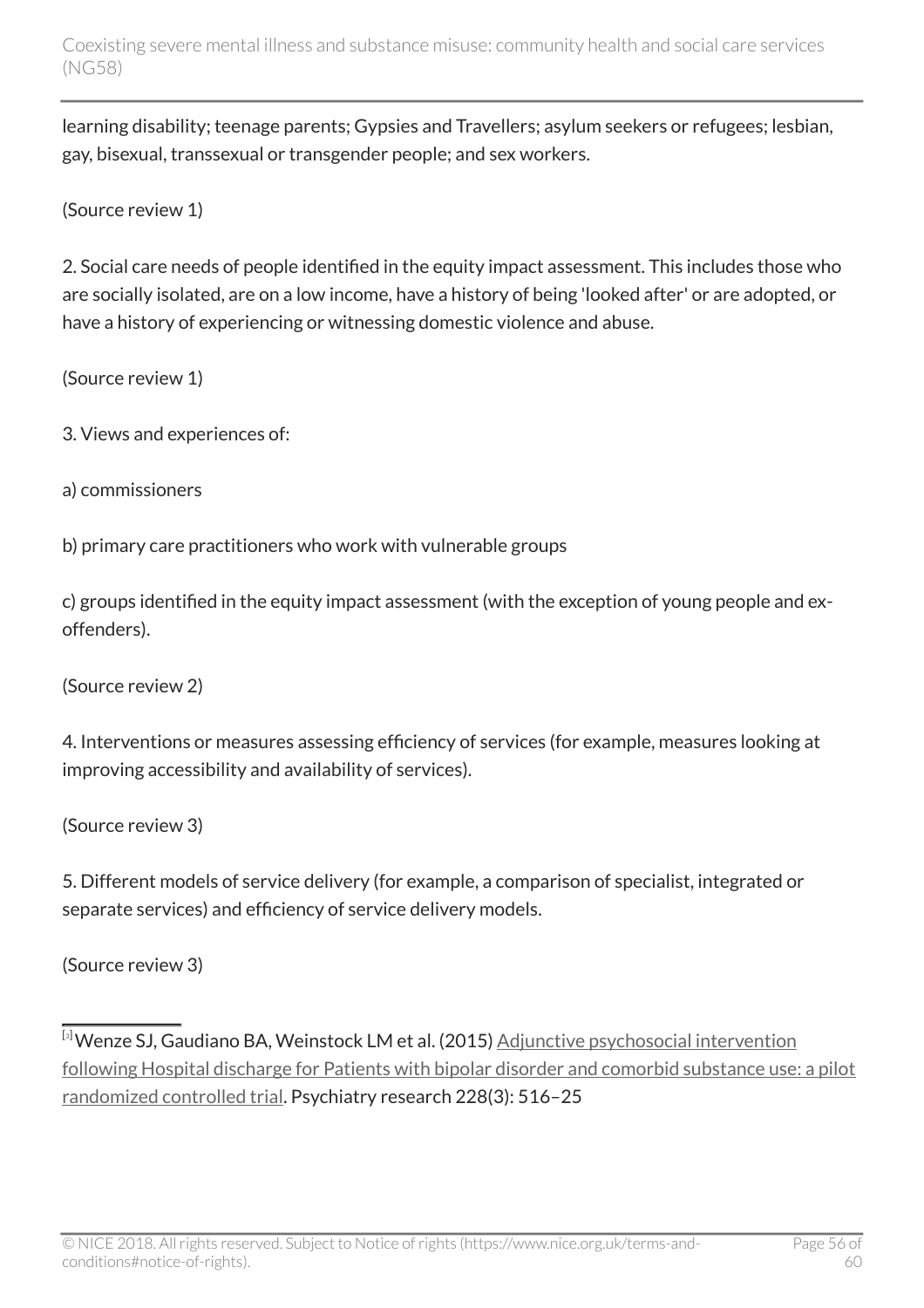## <span id="page-56-0"></span>Recommendations for research

The guideline committee has made the following recommendations for research.

### <span id="page-56-1"></span>*1 Needs assessment*

In the UK, how prevalent is coexisting severe mental illness with substance misuse and what are the physical health, social care, housing or other support needs of people with this diagnosis?

### Why this is important

There is limited evidence on the physical health, social care, housing or other support needs of people with coexisting severe mental illness and substance misuse. This includes prevalence of coexisting physical conditions such as cardiovascular, respiratory or infectious diseases and social care needs such as social isolation or poor housing.

Evidence on the differential impact on physical health of the type of substance used and the mental health condition would also be useful. Longitudinal evidence is needed.

This will help design coordinated evidence-based services to meet the wider health and social care needs of this group of people and provide a good standard of care.

People with coexisting severe mental illness and substance misuse may present in a variety of settings. Research on the needs that this group present with in specific settings (for example, primary care) would be beneficial. So would research evaluating the needs of particularly vulnerable groups (for example, those identified in the equality impact assessment).

## <span id="page-56-2"></span>*2 What works?*

In the UK, how effective and cost effective are service delivery interventions such as peer support, contingency management or text messaging delivered alone or in combination (in conjunction with standard care) compared with standard care alone for young people and adults with coexisting severe mental illness and substance misuse?

#### Why this is important

There is limited evidence on the optimal service delivery model for young people and adults with coexisting severe mental illness and substance misuse. There is increasing use of contingency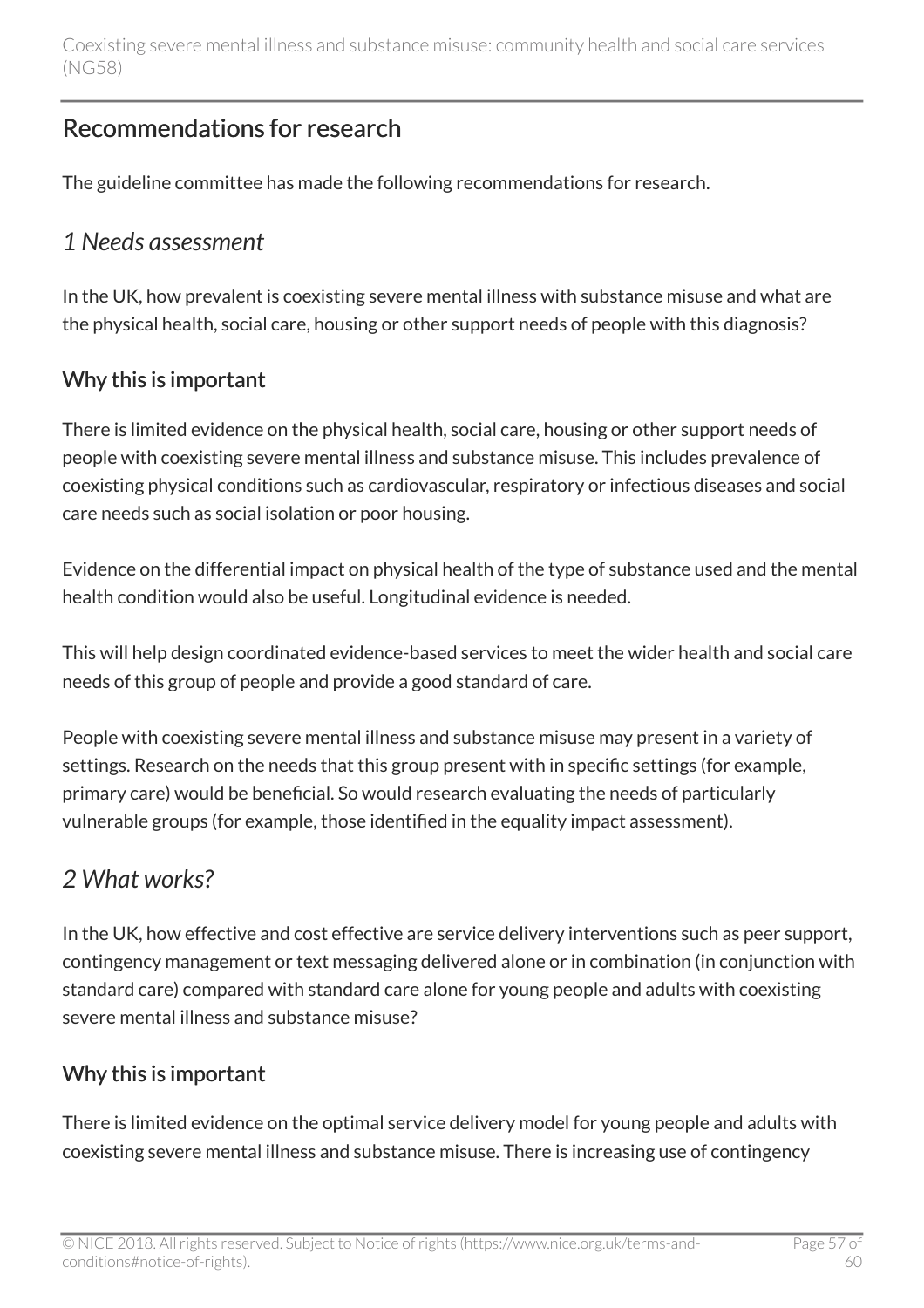management, peer support (including mutual aid) or text messaging as part of a service delivery model to help people access services.

More research is needed to assess the use, benefit and whether these methods improve this group's engagement with services.

There is limited evidence on the cost effectiveness of interventions and services with this group. Further research is also needed on whether particular services or elements of standard care for this group give better value for money. A mixed methods approach could identify which of the different elements delivered in a service model are optimal for the person.

Research in particularly vulnerable groups (for example those identified in the equality impact assessment) is needed.

## <span id="page-57-0"></span>*3 Costing tool*

Which elements of health, social care or other support services work best at a local level and provide the best 'value for money' to address the needs of young people and adults with coexisting severe mental illness and substance misuse?

### Why this is important

There is a lack of agreed service models that address the range of health, social care and other support needs of people with coexisting severe mental illness and substance misuse. Information on the value these may provide are also limited.

A costing tool will help decision makers 'mix and match' interventions and services to see which package provides the best outcome. It will also help identify cost savings and determine whether the additional benefits (in terms of health, social care or criminal justice outcomes) are worth the extra costs. It may also help to demonstrate whether better functioning mainstream services are effective and provide value for money.

## <span id="page-57-1"></span>*4 Barriers and facilitators*

What are the barriers and facilitators for young people and adults with coexisting severe mental illness and substance misuse to obtain an optimal service (including optimal time frame for delivering interventions) to meet their needs and enable their recovery?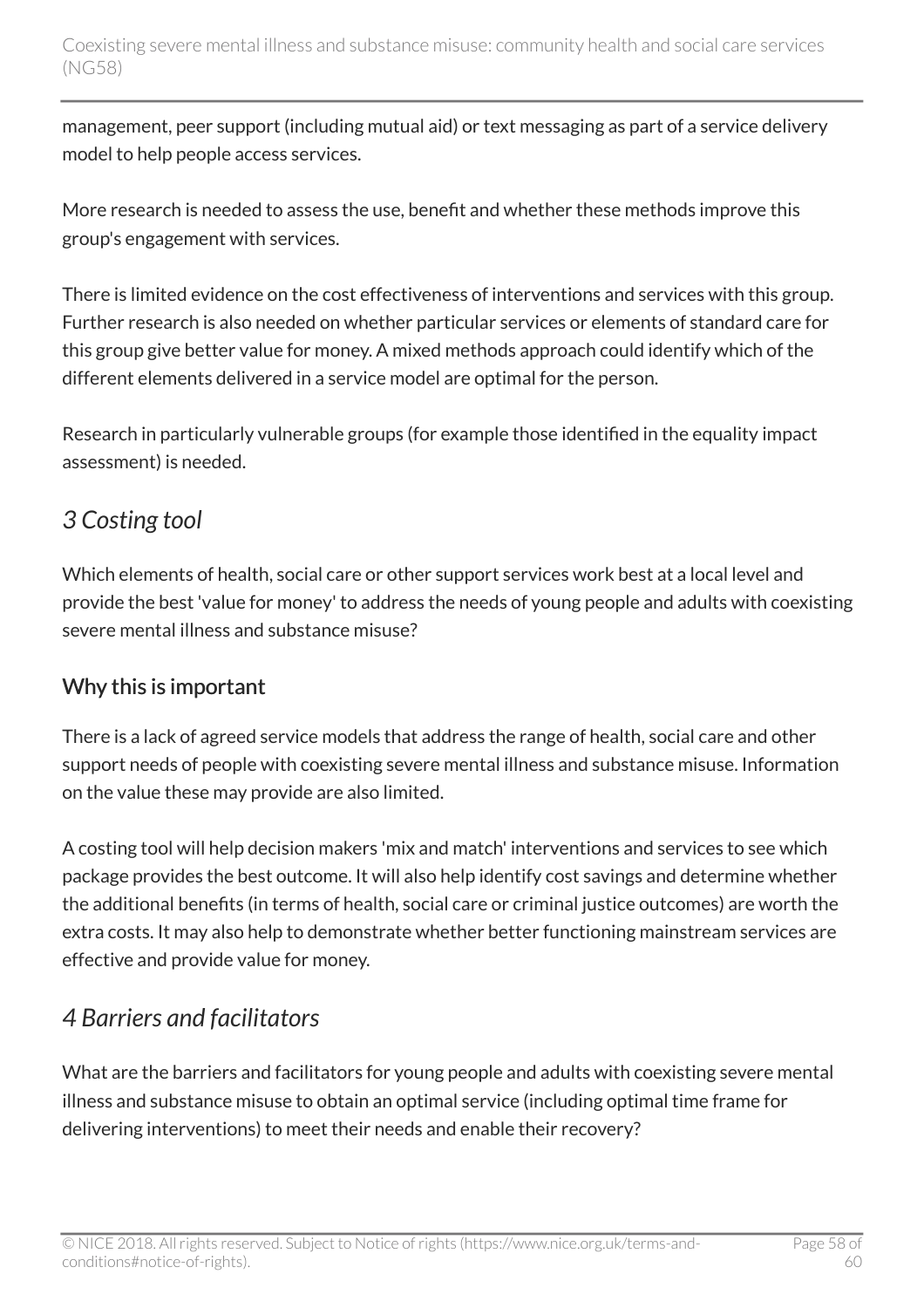#### Why this is important

There is limited evidence that identifies the triggers for deterioration and the turning points for recovery for people with coexisting severe mental illness and substance misuse.

Although review 2 contains evidence on the views and experiences of this group, their family or carers, it is not always clear which point in the care pathway the views and experiences expressed relate to. As such, it is difficult to fully break down the experience of care received at various intervals along the care pathway. Understanding the experience of people who are at different stages of recovery and how they have maintained their progress and success (1 year, 3 years, 5 years, 10 years+) will help with designing more effective services and planning services that deliver interventions at the right time.

## <span id="page-58-0"></span>*5 Care pathway*

In the UK, what is the optimal care pathway for young people and adults with coexisting severe mental illness and substance misuse?

#### Why this is important

There is a lack of published evidence on care pathways on treatment, management and follow-up of people with coexisting severe mental illness and substance misuse. In the UK, service configurations, treatment philosophies and funding streams act as barriers to providing coordinated care. Separate mental health and substance misuse services are usually provided by different organisations, have different organisational and managerial structures, and staff within each service often lack the knowledge and skills needed to work effectively with people from another organisation.

A review of what has worked or not in areas that have implemented changes to practice will help services develop optimal care pathways.